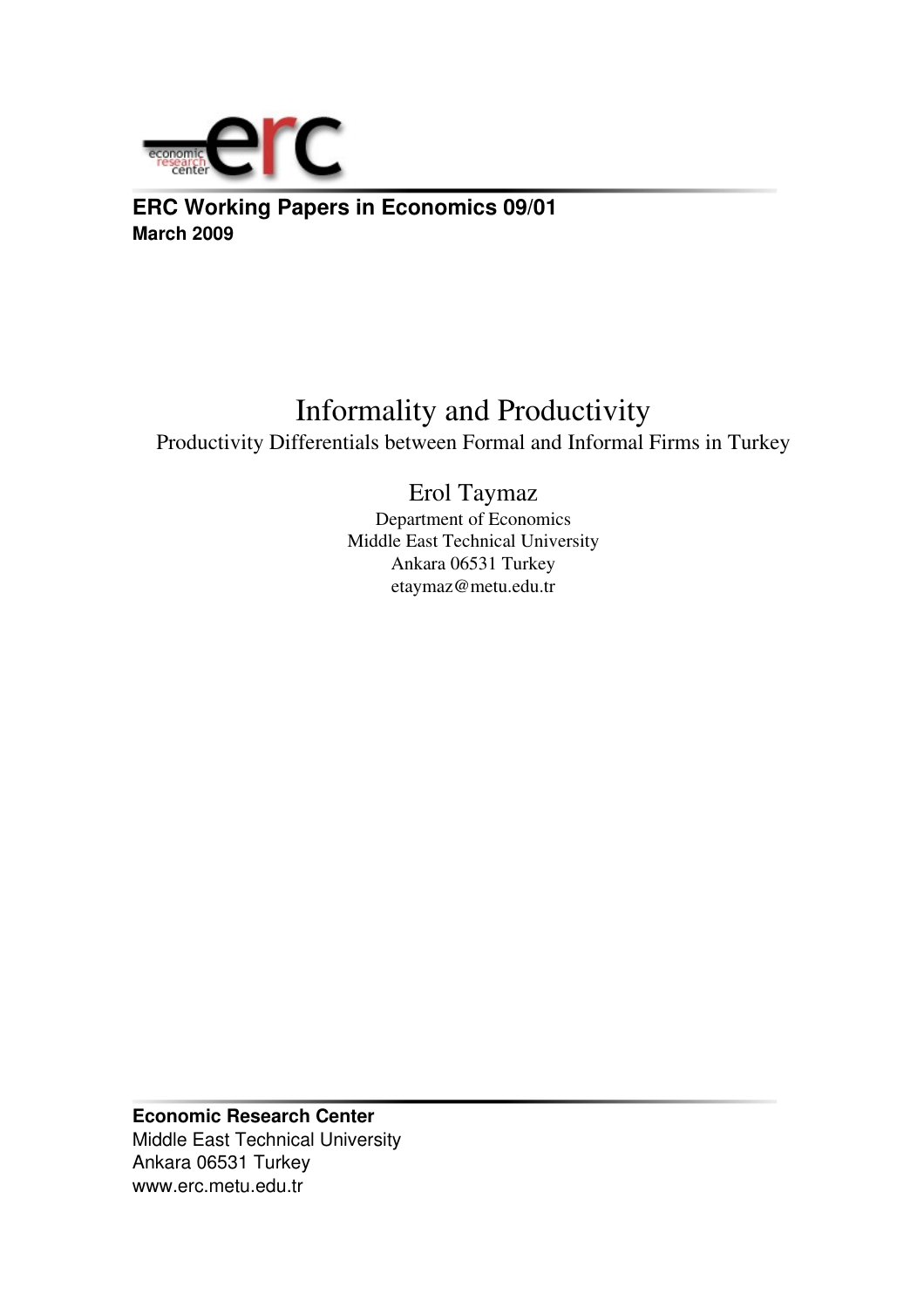# Informality and Productivity

Productivity Differentials between Formal and Informal Firms in Turkey

Erol Taymaz

Department of Economics Middle East Technical University Ankara 06531 Turkey etaymaz@metu.edu.tr

#### Abstract

The informal sector constitutes a large share of employment and output in all developing countries. Although the informal sector is regarded by many researchers and policy makers as a source of employment developing countries desperately need, there is ample evidence that documents that informal firms are less productive, employ unskilled labor, and pay lower wages. This study analyzes the sources of productivity difference between informal and formal firms in Turkey. Since the data on the informal sector is likely to be noisy, we use two different approaches to analyze productivity differentials: firm-level analysis and individual-level analysis. In the case of firm-level analysis, we estimate and compare productivity levels of informal and formal firms by using matching propensity score and switching regression methods. In the case of individual-level data, we compare wage differentials between informal and formal wage workers by estimating a multinomial selection model.

Our findings indicate that there is a significant productivity gap between informal and formal firms, and a wage gap between informal and formal workers. Moreover, the hypothesis that more educated entrepreneurs and workers move to the formal sector is supported by the data. This process of self-selection contributes to widen the productivity gap between informal and formal firms.

The theories of life-cycle and learning are also supported by our findings. Older (i.e., more experienced) firms tend to operate in the formal sector. However, the relationship between informality and age is U-shaped for entrepreneurs and workers. Even after controlling for all these factors (self-selection, differences in endowments, and learning), the productivity gap does not disappear.

The findings suggest that there is a substantial but untapped potential to increase productivity in Turkey. The productivity effect of operating formally is higher for services, but we may expect that a large number of informal service firms could not survive if they operate formally.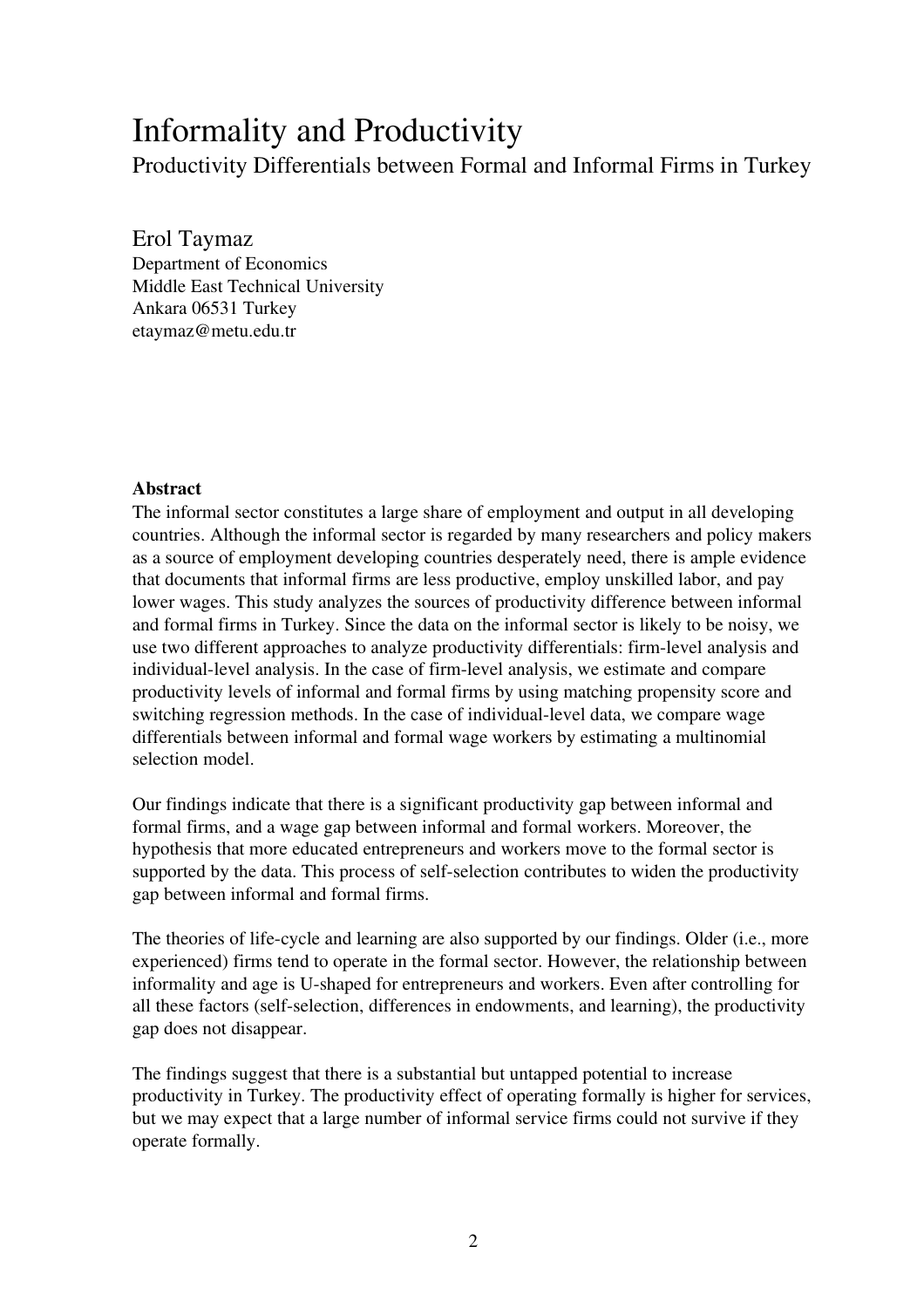#### 1. Introduction

The informal sector constitutes a large share of employment and output in all developing countries. Although the informal sector is regarded by many researchers and policy makers as a source of employment developing countries desperately need, there is ample evidence that documents that informal firms are less productive, employ unskilled labor, and pay lower wages. Therefore, there are calls to adopt policies to reduce the size of the informal economy so as to increase productivity and to achieve sustainable growth. Since the informal economy is a source of substantial employment, the benefits and costs of reducing informality should be carefully analyzed.

This study analyzes the sources of productivity difference between informal and formal firms in Turkey. Since the data on the informal sector is likely to be noisy, we use two different approaches to analyze productivity differentials: firm-level analysis and individual-level analysis. In the case of firm-level analysis, we use two datasets collected through specific surveys on formal and informal firms, and estimate and compare productivity levels of informal and formal firms by using matching propensity score and switching regression methods. In the case of individual-level data, collected through the Labor Force Surveys, we compare wage differentials between informal and formal wage workers by estimating a multinomial selection model.

The paper is organized as follows. In the second section of the paper, we define the concept of "informality", and discuss the (likely) sources of productivity differentials between informal and formal firms. In the third and fourth sections, we present the data, model, and estimation results of the firm-level analyses. The findings of the individuallevel analysis are discussed in the fifth section. The sixth section presents the findings of a simulation analysis on the effects of enforcing formality. The last section summarizes the main findings of our analyses.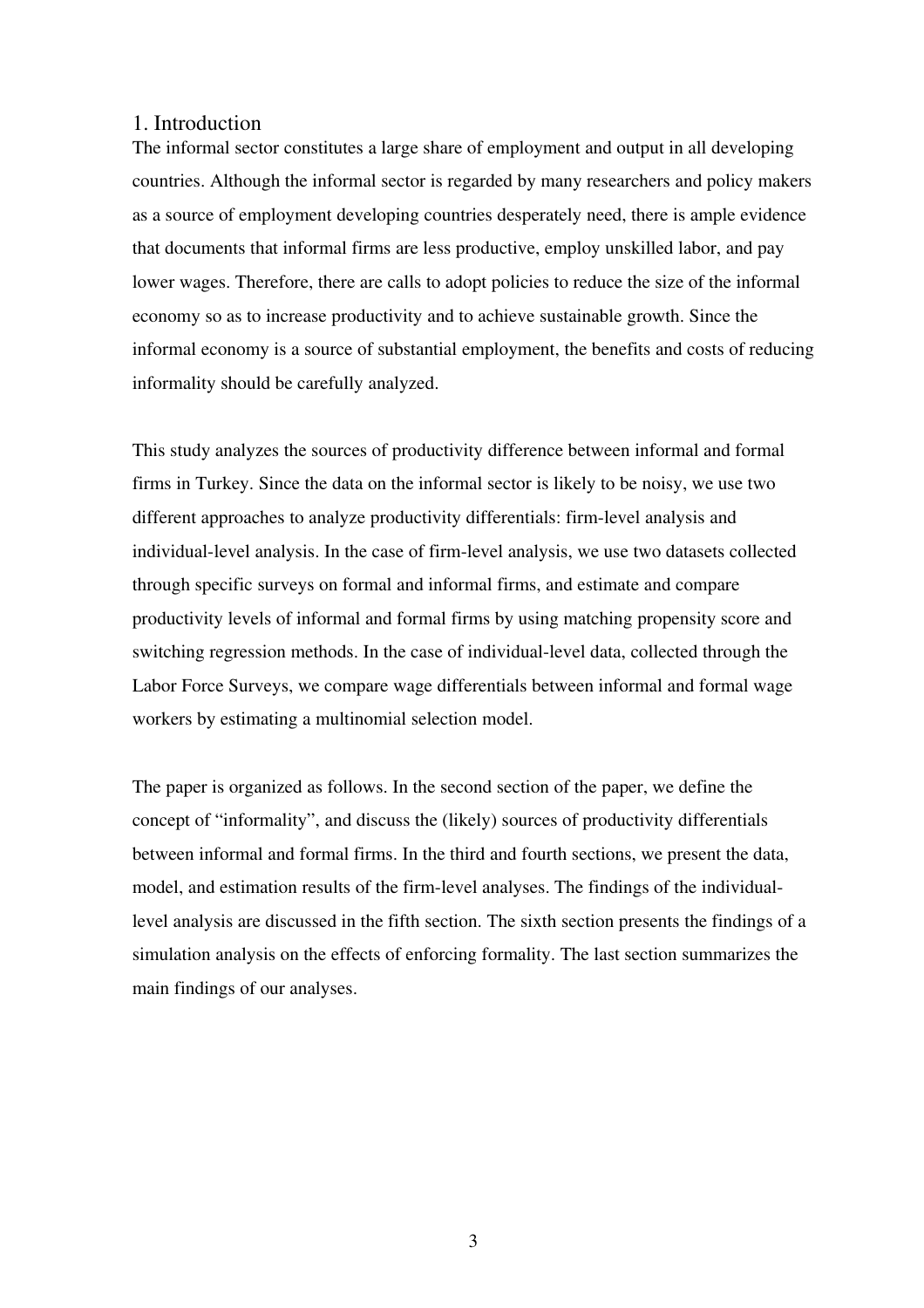#### 2. Conceptual framework

#### *2.1. Definition of "informality"*

There are a large number of terms and definitions offered for informal-type economic activities. The terms "informal", "shadow", "underground", "uncovered" and "unrecorded" are usually used synonymously, but the definitions of these terms refer to different conceptualizations (for a discussion, see Perry et al., 2007, Chapter 1). However, different definitions could be categorized in two groups, which are also precisely defined by the International Labor Organization (ILO). The first category emphasizes the dualistic and segmented nature of the labor market, and defines "informality" in terms of the characteristics of enterprises and working conditions. The second category refers to the legal status of the economic activity. An economic activity is defined as "informal" if it is legal but not legally recorded/registered.

In the case of employment, the first category is defined by ILO as "employment in the informal sector" and the second one as "informal employment". "Employment in the informal sector" covers all jobs in informal sector enterprises which are defined as "private unincorporated enterprises (excluding quasi-corporations), i.e. enterprises owned by individuals or households that are not constituted as separate legal entities independently of their owners, and for which no complete accounts are available that would permit a financial separation of the production activities of the enterprise from the other activities of its owner(s)" (for details, see Hussmanns, 2004). Informal employment, however, includes "1) Own-account workers and employers employed in their own informal sector enterprises, 2) Contributing family workers, irrespective of whether they work in formal or informal sector enterprises, 3) Employees holding informal jobs, 4) Members of informal producers' cooperatives, 5) Own-account workers engaged in the production of goods exclusively for own final use by their household".

In this study, we prefer to use the term "informal employment" to refer to those employees (wage workers, self-employed and entrepreneurs) who are not registered in any social security organization. The "informal firm" is defined accordingly, as a firm that employs informal employees, and the "informal sector" as the set of informal firms. There are three reasons to choose this restricted and strict definition. First, as Henley et al. (2006) show,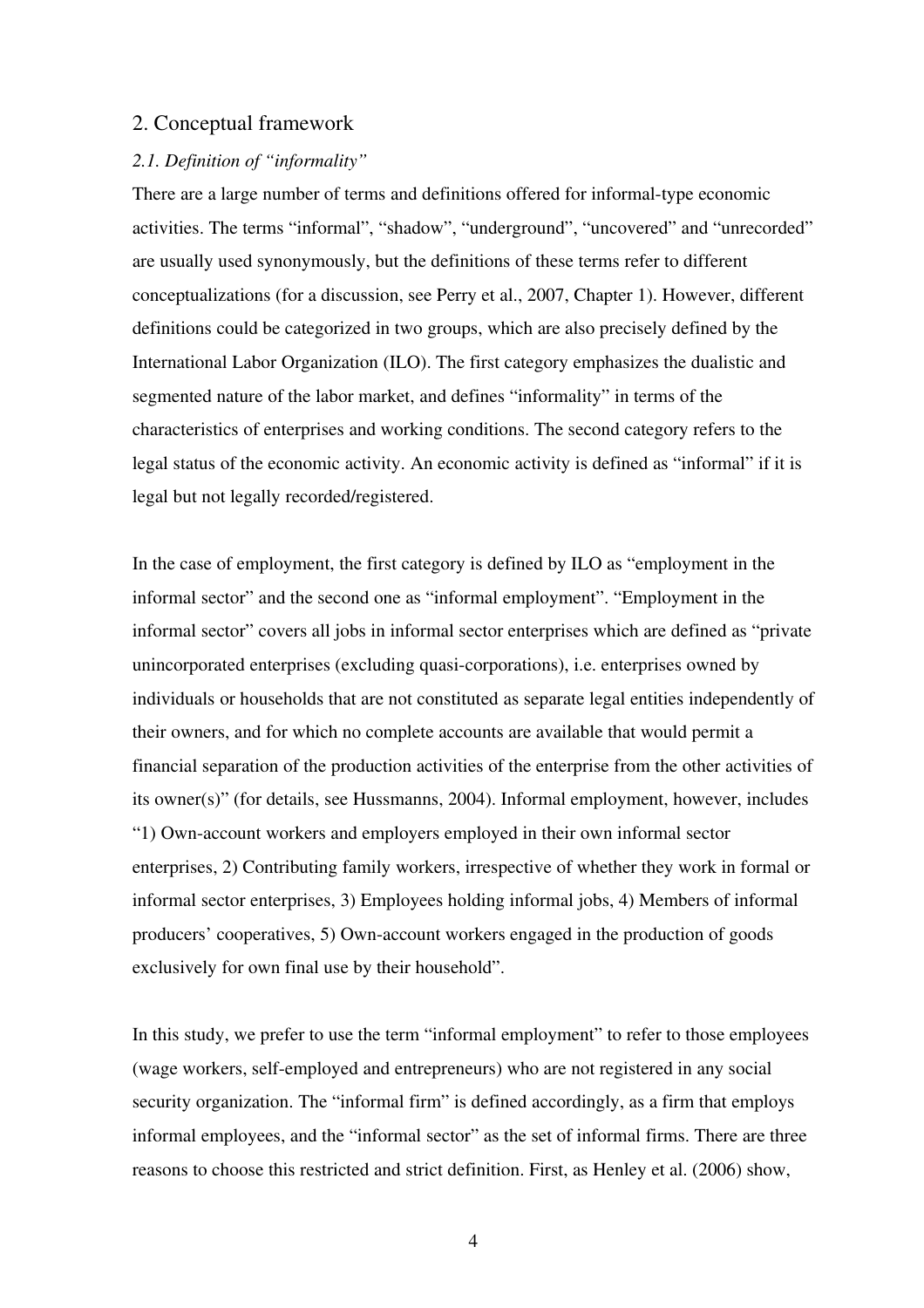definitions of informality based on occupation and firm size seem be "arbitrary in practice even if conceptually well-founded". Second, the availability of data on social security status makes empirical study feasible. Third, as a comprehensive study on Turkey shows (see McKinsey Global Institute, 2003, p.50), this is the most widespread form of evading regulatory obligations in Turkey, because "most of the business [in Turkey] are registered, but they partially report business revenue and employment" due to low cost of registering and strong enforcement.

#### *2.2. Informality and determinants of productivity*

There are a substantial number of theoretical and empirical studies that analyze and document the characteristics of informal employment and informal firms. The literature shows almost unequivocally that costly and burdensome labor and product regulations, administrative complexity of taxation, and legal quality are important determinants of informality.<sup>[1](#page-4-0)</sup> In other words, informal firms could avoid a number of costs involved in operating formally (avoiding taxes and social security payments, benefiting from flexible employment and production relations, etc.), but informal firms face with a number of disadvantages and costs. The most obvious cost of informality is the (potential) cost of punishment if the firm is detected, and the probability of detection is likely to increase by firm size so that this fact explains why small firms are more likely to operate informally. Moreover, there are additional disadvantages of informality, like the lack of, or the restricted access to, public services (training, fairs, etc.), infrastructure, and public support schemes, limited access to formal credit, lack of legal protection, high transaction costs, etc. These factors may have a detrimental effect on informal firms' performance.

One of the most cited stylized fact associated with informality is the productivity differential between informal and formal firms. Informal firms are less productive than formal firms (Dabla-Norris et al., 2005). A recent comprehensive study on informality shows that the difference in labor productivity between those firms that operate informally and formally is about 30, on average, for seven Latin American and Caribbean countries (Perry et al., 2007: 173). A study on Turkey finds a similar productivity gap between

<span id="page-4-0"></span> $1$  Dabla-Norris et al. (2005) suggests that "the elasticity of informality with respect to the regulation burden is smaller, the better the quality of the legal system is". Therefore the effect of regulatory burden in encouraging informal activity will be weaker in countries with a strong rule of law.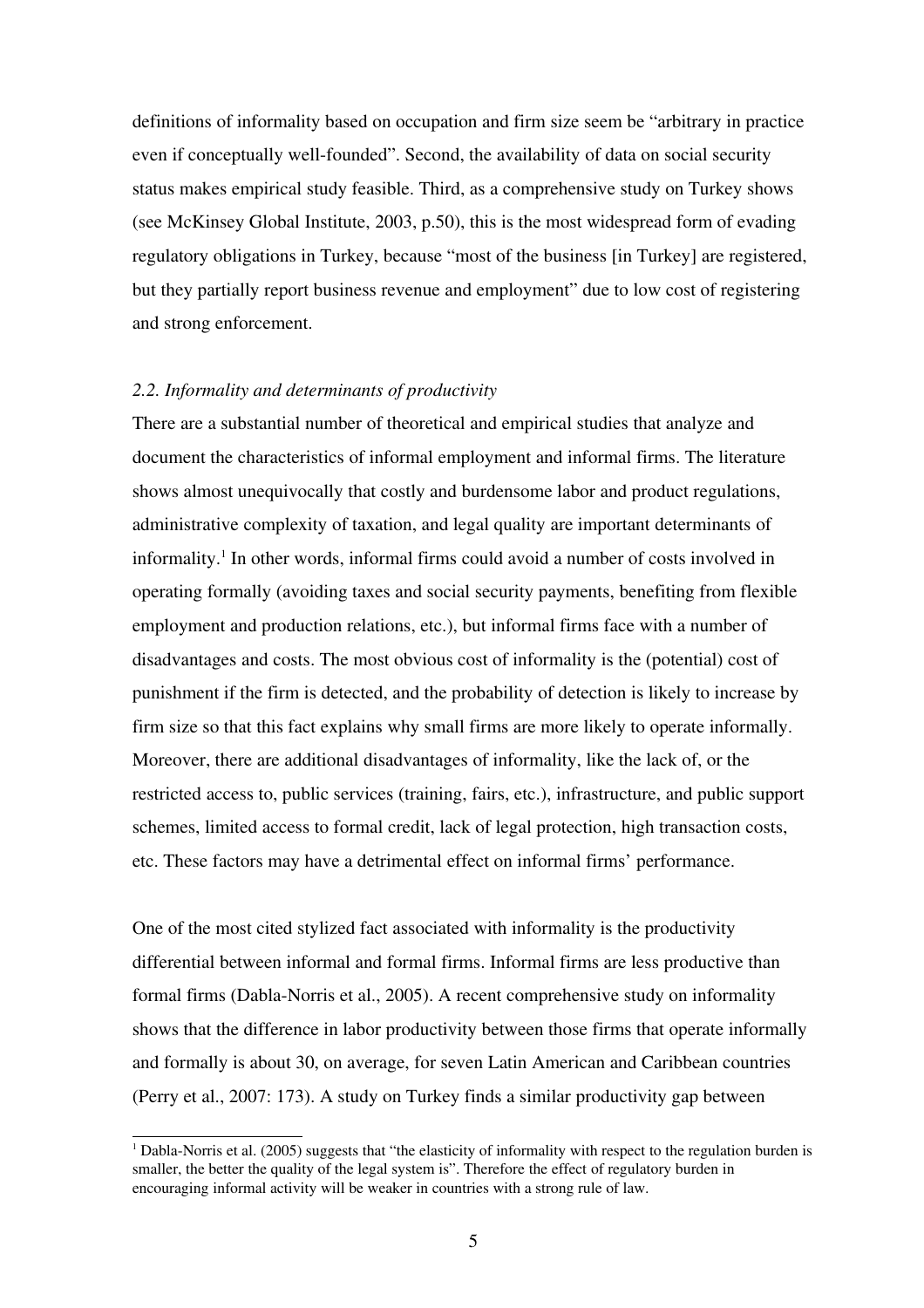formal and informal businesses, around 3040 percent (McKinsey Global Institute, 2003: 65),

Low productivity of informal firms is a policy concern for governments who are frequently advised to reduce the size of the informal economy to sustain economic growth. For example, an OECD study suggests that "overcoming the duality between the formal and informal sectors should be the central point" of any strategy in Turkey, and the government should encourage small and medium-sized firms, by reducing regulatory burden, to move into the formal sector, and to raise productivity through economies of scale (Gönenç et al., 2007: 20).

Any policy towards informal sector that aims to raise productivity should be based on a careful analysis on the determinants of productivity among informal and formal firms, $\frac{2}{3}$  $\frac{2}{3}$  $\frac{2}{3}$ because the outcome of the policy is not independent of the factors that generate productivity differential. For example, Amaral and Quintin (2006) suggest that when labor markets are segmented, policies aimed at increasing the share of the formal sector can raise productivity because the value of the marginal product of formal workers is higher than that of informal workers. Thus, subsidizing formal employment can increase national income. However, in the case of competitive labor markets, workers in the informal sector are less productive because they have less education. In such a case, policies that aim at reducing the size of the informal sector are "a poor substitute for investments in education, or investments in the quality of formal institutions (e.g. improving enforcement)". In other words, the policy should attempt to solve the binding constraint that lowers productivity of informal firms. Otherwise, the policy would be ineffective, or even be counterproductive. The literature on the effects of public policies towards informality is extensive. But, unfortunately, there is no consensus on the best policy options, partly because of the fact that the effects of policies are highly context-dependent.<sup>[3](#page-5-1)</sup> Thus, there is a need to identify

<span id="page-5-1"></span><span id="page-5-0"></span><sup>&</sup>lt;sup>2</sup> A government could aim at reducing the extent of informality because of tax considerations (to enlarge the tax base), to eliminate the cost disadvantages of formal firms, and to improve working conditions. Although these issues are also very important, we focus our attention on the effects of informality on productivity. <sup>3</sup> Numerous studies yield unconventional findings on the effects of public policies towards informality. For example, strict law enforcement may reduce informal employment, but, it may also decrease average wages, productivity and investment by reducing the firm's access to unregulated labor (Almeida and Carneiro, 2006); an increase in labor tax rate may reduce the share of the informal sector (Badaoui et al., 2007); an increase in the labor tax may reduce job creation in the informal sector, but mat increase the average quality of the workforce in the formal sector with a positive effect on job creation (Boeri and Garibaldi, 2005);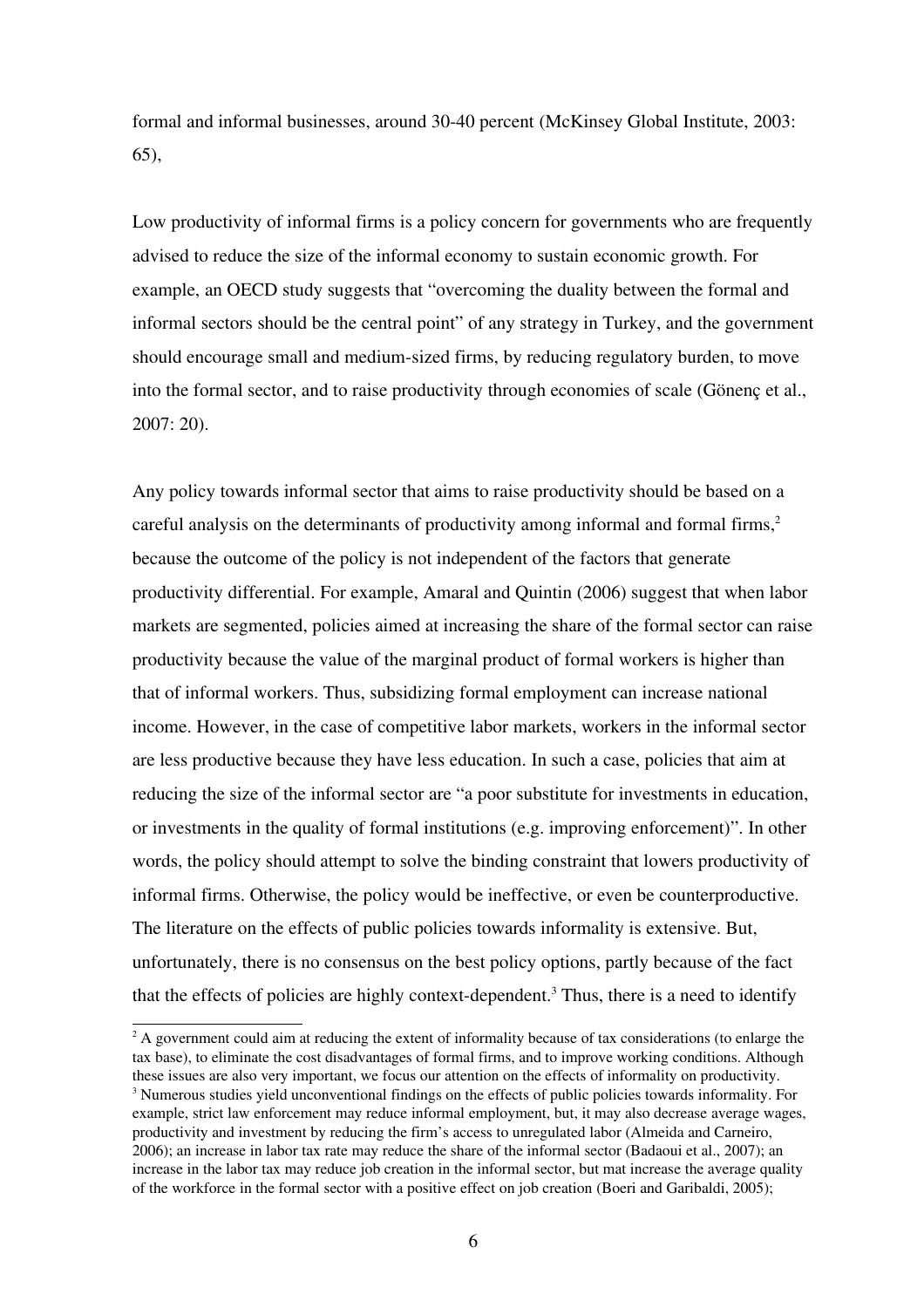the reasons behind the productivity differentials to design policies for reducing informality and alleviating urban poverty.

One of the main factors that may lead to productivity gap between formal and informal firms is the lack of access to markets and services by informal firms (Djankov et al., 2003; Straub, 2005; Perry et al., 2007: 157-158). Informal firms may not benefit from key public goods, enforcement of property rights and contracts. This could increase their transaction costs due to inefficient contractual relations, i.e., a part of informal firms' resources will be wasted due to inefficient institutional mechanisms in which informal firms are forced to operate. Moreover, they will not be able to benefit from various public support schemes (training of employees and managers, technology diffusion services, etc.) that may improve productivity.

The lack of access to credit provided by state-owned or private banks may have a detrimental impact on productivity because of two reasons. First, capital constrained informal firms will scale down their capacity, and operate below the efficient scale of production. Second, high cost of capital or limited outside financing will force informal firms to substitute (low-skill) labor for physical capital (Amaral and Quintin, 2006). Hence, informal firms are likely to have lower capital intensity and lower labor productivity.[4](#page-6-0)

A usual suspect for productivity differentials is the existence of economies of scale. The negative correlation between the extent of informality and firm size is one of the robust stylized facts on informality: informal firms are usually small firms. If economies of scale are relevant, at least among very small firms, and if informality is widespread among small firms, then a productivity gap will arise between average informal and formal firms (Perry et al, 1007: 157). In such a case, if informal firms shy away from growth because of fears of detection, eliminating regulatory burden will make it easier for informal small and medium-sized firms to grow, and the average productivity will raise through economies of

reducing the cost of formalization may increase the size of the informal sector (Dessy and Pallage, 2003); policies improving the education of the labor force may decrease incentives to formalize (Masatlioglu and Rigolini, 2005).

<span id="page-6-0"></span><sup>&</sup>lt;sup>4</sup> If informal firms substitute labor for capital due to relatively higher cost of capital, they would have lower labor productivity as the formal firms do, but the same level of total factor productivity if they operate on the same production function.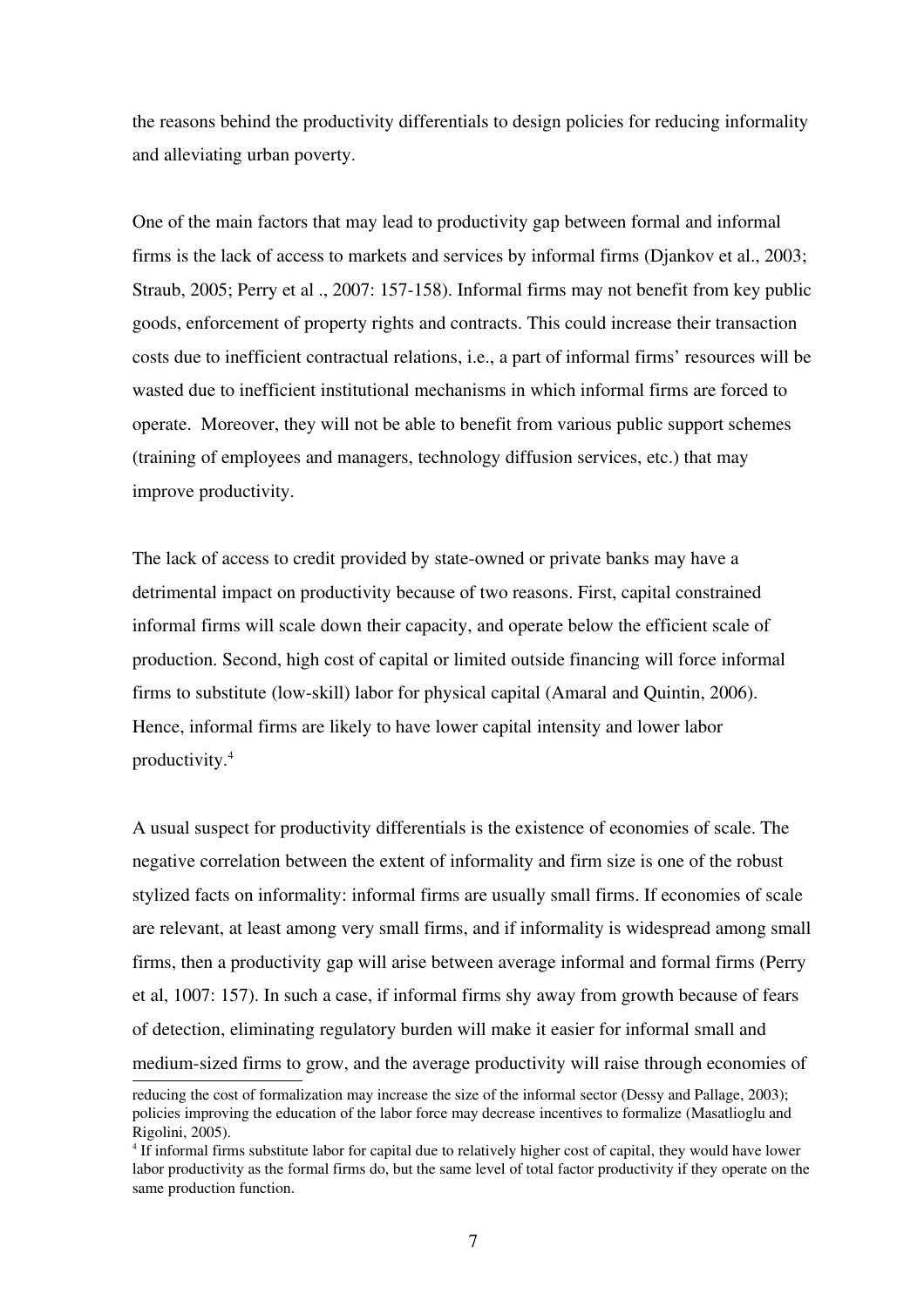scale (Gönenç et al., 2007:20). Although the economies of scale argument is frequently adopted by policy makers, there is no robust empirical evidence on the degree of economies of scale. Moreover, even if the production function exhibit economies of scale, any productivity difference between informal and formal firms will disappear once it is conditioned on firm size.

The discussion on the role of economies of scale implicitly assumes that informal and formal firms adopt the same technology and operate on the same production function. However, because of the differences in the knowledge set available to informal and formal entrepreneurs, and the restrictions they face with, informal and formal firms may indeed use different technologies, i.e., the production function for informal and formal firms could be different, and the differences in underlying production technologies may lead to differences in observed productivity levels.

There are a number of studies that show that new firms in developing countries tend to start their life as informal, and if they perform well, they tend to grow and become formal (Levenson et al., 1998). In this framework, that resembles Jovanovic's (1982) model of learning, firms, if they survive, should move from informal to formal as part of their natural evolution. Since young firms at the early stages of their life-cycle have lower productivity on average, there would be a productivity difference between informal and formal firms. However, this difference will disappear if the life-cycle (for example, the age of the firm) is controlled for.

Productivity differentials could arise not because of intrinsic characteristics of informal and formal firms, but because of self-selection of more productive (more educated) workers and entrepreneurs into the formal sector. There are a large number of theoretical studies, mainly based on heterogeneous workers and/or firms and matching models, that show that more productive workers go to formal sector jobs, whereas less productive workers select into the informal sector (see, for example, Boeri and Garibaldi, 2005; Albrecht et al., 2006, Galiani and Weinschelbaum, 2007). The most talented managers self-select into the formal sector, and that formal managers operate with more physical capital than informal managers in the model developed by Amaral and Quintin (2006). In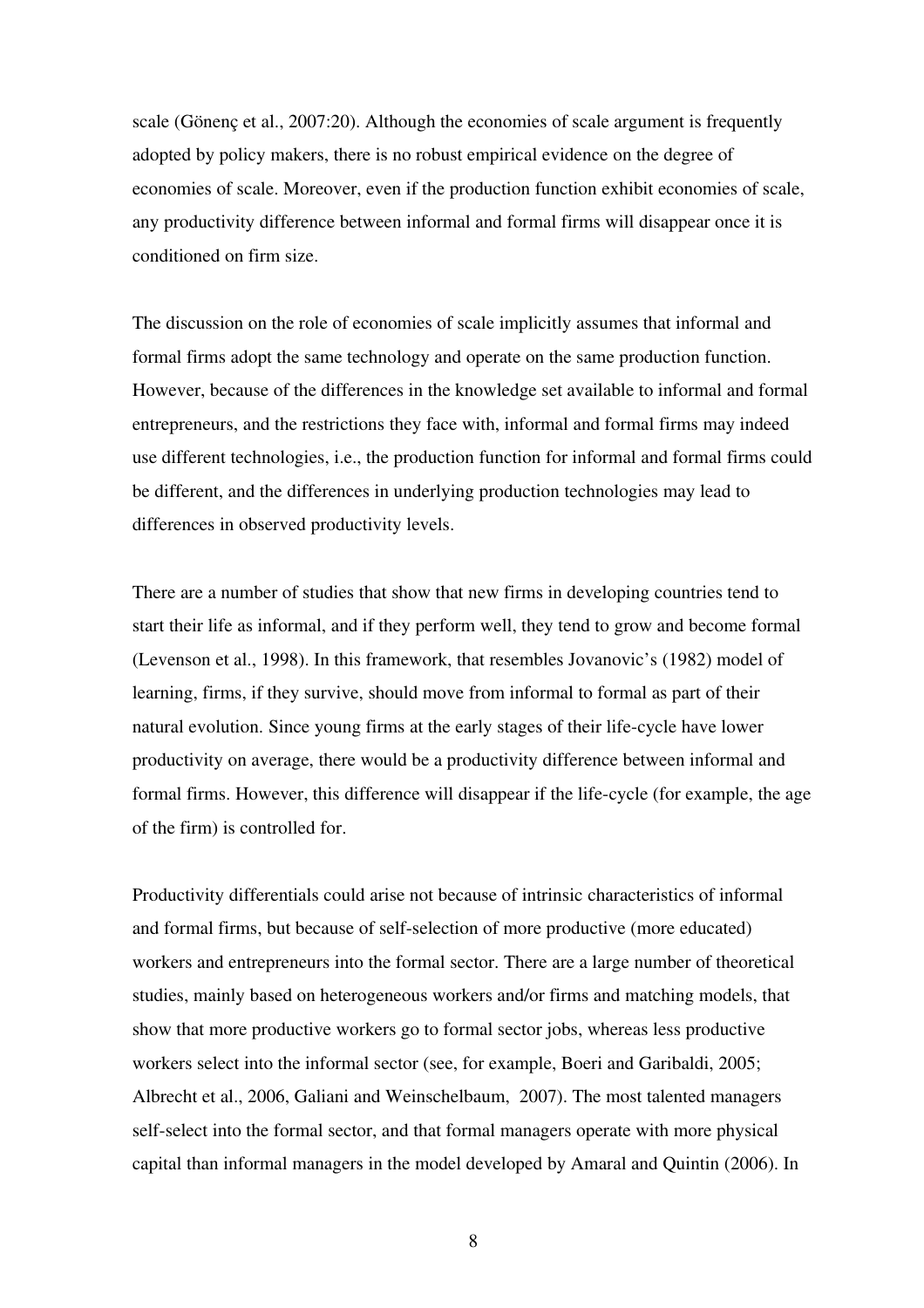all models, there is a (probabilistic) penalty of detection for informal firms operating informally. The model by Rogers and Swinnerton (2004) is different than others by its assumption on voluntary compliance, i.e., there is no cost for informality. In this model, firms differ in productivity, and more productive firms tend to voluntarily comply with the costly "labor standards" because doing so relieves the labor shortage they face. Once firms have been identified as formal firms, workers will look for jobs with them first. This will increase the average productivity of the workforce, as a greater number of workers will go to the more productive firms. Note that in all those models, there is a productivity differential between informal and formal firms, but it arises because of self-selection of more productive/more educated/more talented workers and/or entrepreneurs into the formal sector.

There is some empirical support for the underlying assumptions of these models. Galiani and Weinschelbaum (2007) and Dimova et al. (2008) find that workers with high levels of education allocate to the formal sector and receive high compensation for their education and experience, whereas less educated workers allocate to the informal sector. However, there are some notable exceptions as well. For example, the study by McKenzie and Sakho (2007) reveal that "owners of large firms who have managed to stay informal are of higher entrepreneurial ability than formal firm owners, in contrast to the standard view (correct among smaller firms) that informal firm owners are low ability".

The discussion (and the papers analyzed) so far assumes that endowments, and most importantly, educational level as a proxy for human capital is fixed or given. However, the agents (firms and workers) will respond to incentives in investing in human capital, and the extent of informality may have a significant impact on incentives. Perry et al. (2007: 161, 171) suggest that, because of working conditions, informal firms may not attract educated workers, and have less incentive to invest in training and innovation. Thus, the returns to education will be lower in an economy dominated by the informal sector. In a similar framework, Masatlioglu and Rigolini (2005) present a model in which educated and unskilled workers are employed in the formal and informal sectors, respectively. They "show that high costs of education make labor migration and firm's profits in the formal sector an increasing function of its size. Therefore, incentives to reduce informal economic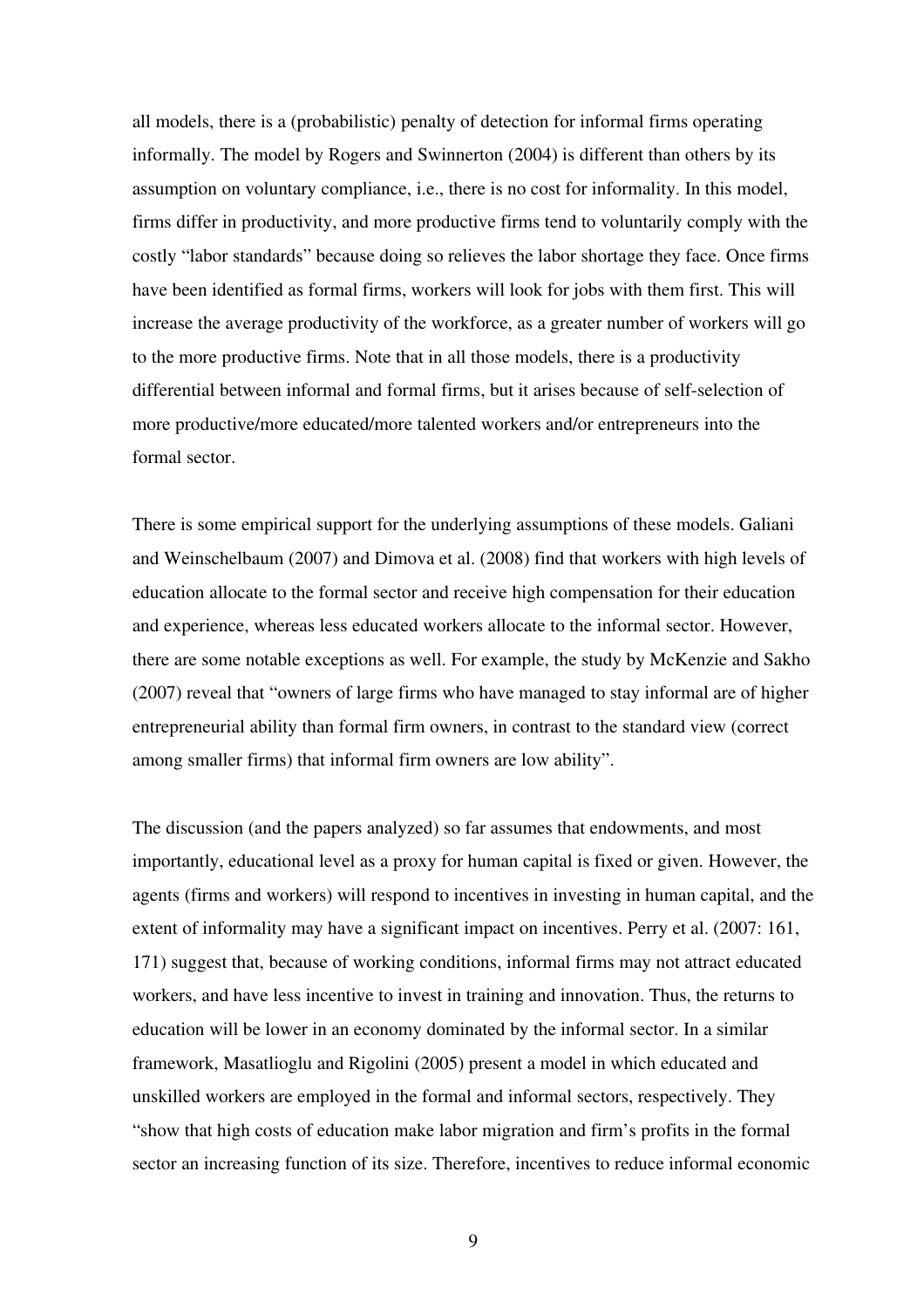activity increase with the size of the formal economy, and unless the formal sector has reached a 'critical mass' countries remain in a highly informal equilibrium". The model by Amaral and Quintin (2006) assumes endogenous education decision by workers, and the model generates well the stylized facts that formally employed workers tend to be older, have more education, and earn more than informal workers, and employers that comply with regulations tend to be much larger than informal employers.

The literature on skill traps caused by skill-investment or skill- $R&D$  complementarities (see, for example, Snower, 1994; Redding, 1996; Acemoglu, 2001; Burdett and Smith, 2002) emphasizes the importance of high skill-good jobs that pay high wages for economic performance. This literature can be extended to analyze informality where (high skill-high wage) "good jobs" are created by the formal sector, and (low skill-low wage) "bad jobs" by the informal sector.

To summarize, our review suggests that there are four factors that may lead to a productivity gap between informal and formal firms: 1) the lack of access to public services and markets by informal firms, 2) choice of technology and economies of scale, 3) self-selection of more educated/more productive workers/entrepreneurs to the formal sector, and 4) learning and life-cycle effects. In the subsequent sections, we will analyze the role of these factors in explaining productivity differentials by using firm-level and individual-level data.

#### 3. Informality and productivity: Firm-level evidence for small firms

#### *3.1. The data*

The lack of data is the main obstacle in comparing productivity differentials between informal and formal firms, because, almost by definition, informal firms do not keep their accounts, and are not willing to provide information on their activities. There is, however, an exceptional study made on Turkey by Semza Ozar of Bogazici University (2006). As a part of the Economic Research Forum (ERF) project on "Promoting Competitiveness in Micro and Small Enterprises", Dr. Semsa Ozar and her team conducted an extensive study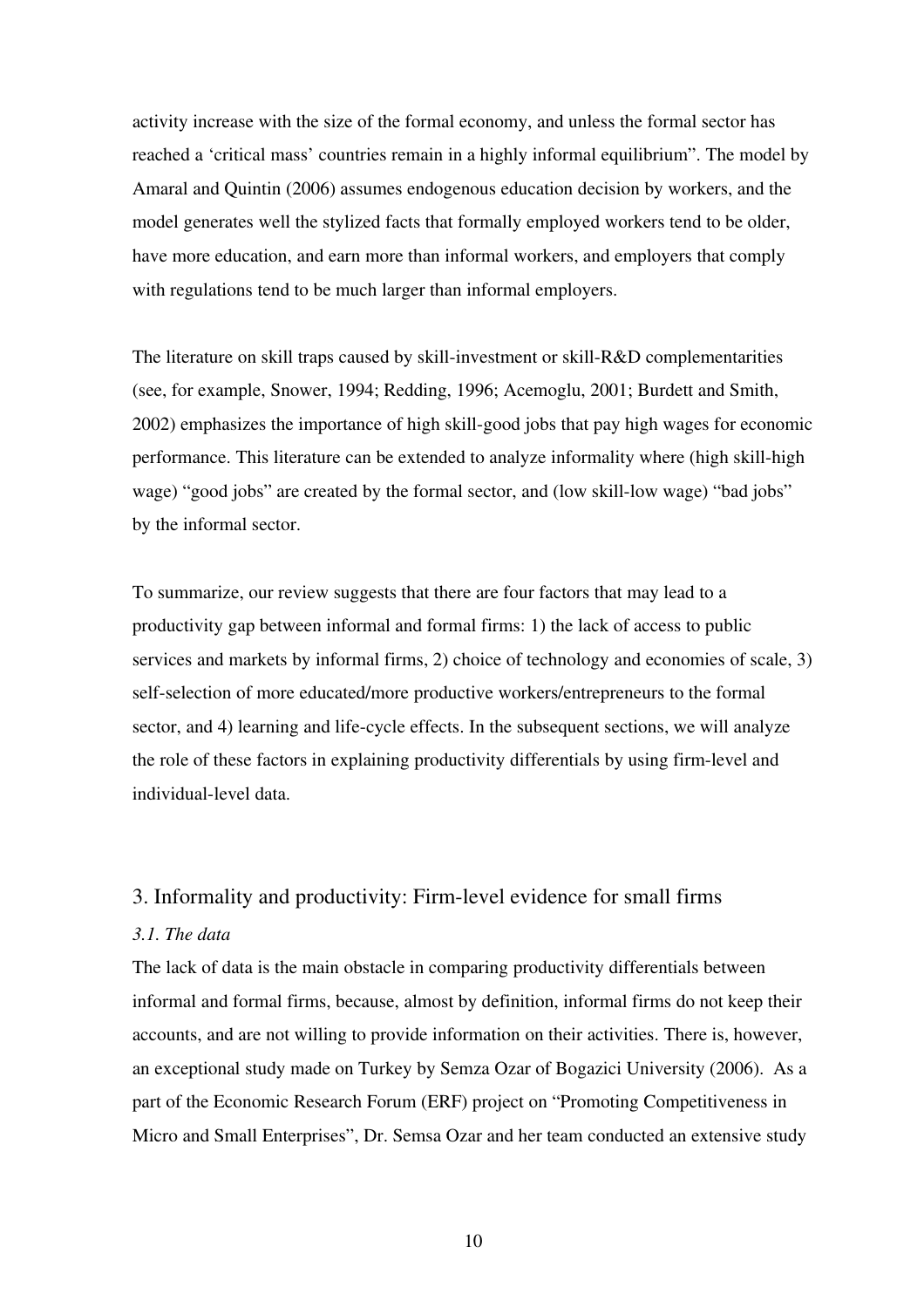on small and medium-sized firms in Turkey, by collecting the data from about 5000 firms employing less than 50 people through field survey.

The study used a national, stratified, multi-stage systematic sampling method to identify firms. In the first stage, 19 provinces were selected from 5 strata defined in terms of socioeconomic level. The selection of provinces from each stratum was carried out by weighted probability regarding the number of enterprises in each province. In the second stage, 432 Primary Sampling Units (PSUs) with a minimum of 45 enterprises in urban areas were selected.[5](#page-10-0) The PSUs were defined on the basis of the *2000 Census of Buildings* conducted by Turkstat.

The research team identified 9,280 eligible firms for the survey in elected PSUs, and 7,335 of these firms were selected randomly with respect to the proportions by sub-categories of gender, size and location. A total of 5,000 interviews were carried out. The study was conducted from June to September 2001 (for details, see Ozar, 200[6](#page-10-1)).<sup>6</sup>

A very detailed questionnaire with 322 questions was applied in the survey, and information about the entrepreneur, legal status of the enterprise, types of informality, production, employment, financing, etc. were collected. There are three questions about different types of informality: i) if the enterprise registered with the industrial or commerce register, ii) if the enterprise registered with the tax department (acquired a tax card or a card number), and iii) if the enterprise joined any social insurance scheme.<sup>[7](#page-10-2)</sup> Table 1 presents the data on the proportion of formal firms by the type of formality at the time of survey.<sup>[8](#page-10-3)</sup> Firms are classified into two sectors, manufacturing and services.<sup>[9](#page-10-4)</sup> The data show that most of small firms in Turkey are registered. The proportion of registered firms (both commerce register and tax office) is slightly lower in manufacturing than in services (89

<span id="page-10-0"></span> $<sup>5</sup>$  During this stage, 100 villages in rural areas were also selected, but the rural enterprises from the sample</sup> were excluded before the weighting and extrapolating process.

<span id="page-10-1"></span><sup>&</sup>lt;sup>6</sup> The database and related information can be downloaded from the ERF web site: www.erf.org.eg

<span id="page-10-2"></span><sup>&</sup>lt;sup>7</sup> The specific questions are Q84 ("Enterprise registered (industrial or commercial)?"), Q90 ("Registered with tax department (acquired a tax card or a card number)"), and Q93 ("Joined social insurance scheme?). If the response to  $Q93$  is "yes", then a follo-up question is asked  $(Q96, "Who was covered? (1) enter preneur, (2)$ entrepreneur + some workers, (3) entrepreneur + all workers ").

<span id="page-10-3"></span><sup>&</sup>lt;sup>8</sup> Unless otherwise stated, all data presented in this section are derived from the ERF database.

<span id="page-10-4"></span><sup>&</sup>lt;sup>9</sup> Manufacturing includes mining as well (only 6 firms). Services includes construction (65), wholesale and retail trade (2887), restaurants and hotels (406), transportation, communication (41), finance (21), real estate, business services (89), and other services (203).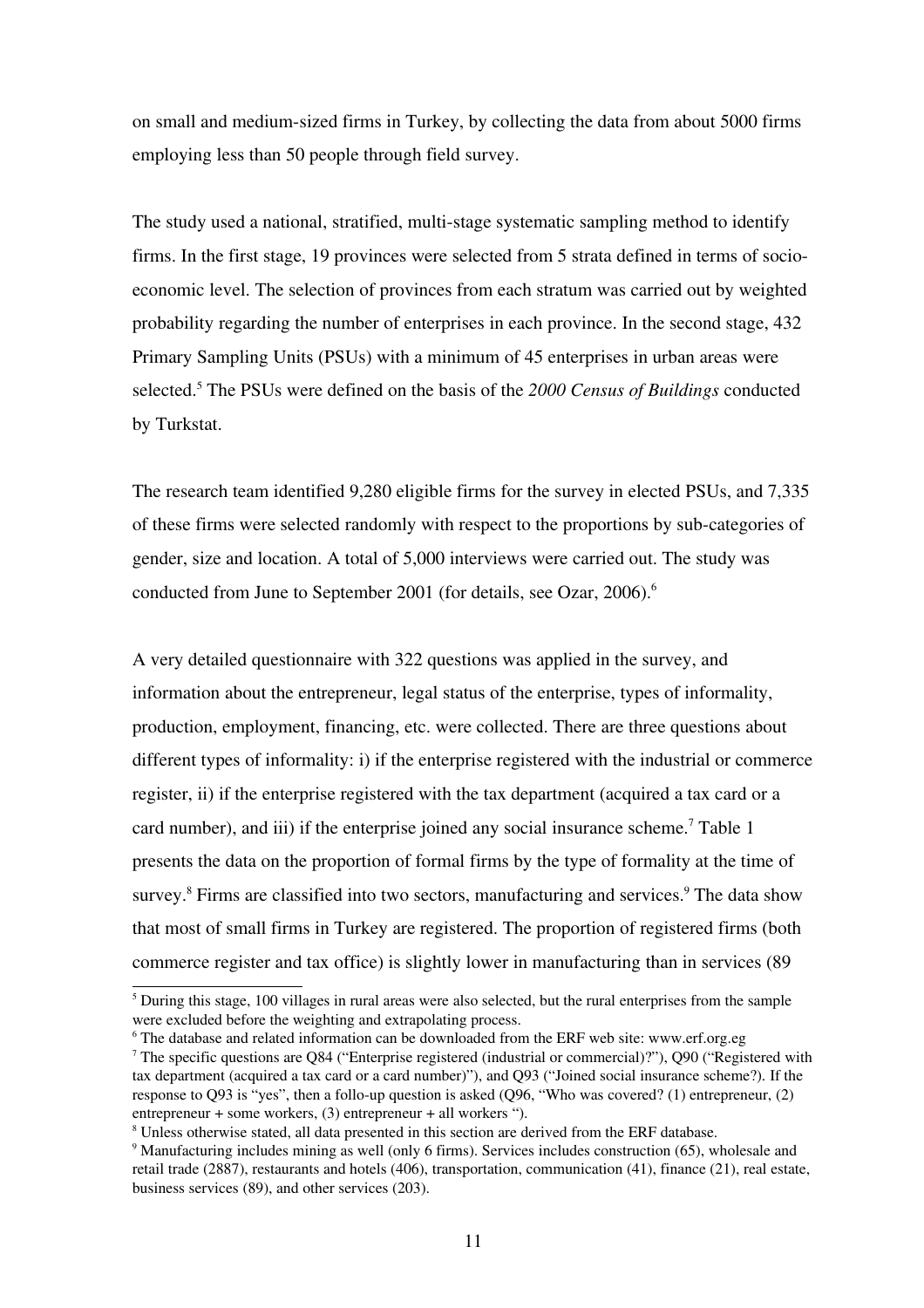percent vs 96-97 percent). There is not much difference in terms of registering employees with a social security scheme: about one fifth of small firms in Turkey did not register any employee.

Figure 1 shows the Genn diagram for the number of informal firms by three types of informality to visualize overlaps between different types of informality. It is seen that most of the firms who do not register at the commerce register do not register with the tax office and social security as well. This is an expected outcome, because registering the firm with the commerce register is the first step in establishing a business in Turkey. Firms apply to the tax office, and social security scheme after registration. However, a great majority of firms who did not cover their employees with a social security scheme are registered with the commerce register *and* the tax department (626 firm in the sample). These findings show that almost all firms, even very small ones, do register with the commerce register and tax office, and uncovered employment is most common type of informality. This is why we prefer to define "informality" and "informal sector" in terms of "informal employment".

The information on the factors behind informality indicates that those firms that did not register with the commerce register or the tax office did so because they consider registration as "useless", but the majority of firms that did not join social security schemes did so because they consider it "expensive". This finding supports the anecdotal evidence presented in McKinsey Global Institute (2003: 50) that the cost of registering the business in Turkey is low, but small firms partially report employment.

As it is observed in almost all countries, there is a positive correlation between the level of formal employment (defined as covering employees with an official social security scheme) and firm size both in manufacturing and services (see Table 3). Although the share of formal firms is less than 80 percent among firms that employ less than 5 people, it exceeds 95 percent among firms than employ at least 20 people. Entrepreneur's gender seems to matter as well. Female entrepreneurs, especially those in manufacturing, tend to have much higher proportion of informality. Finally, as suggested by self-selection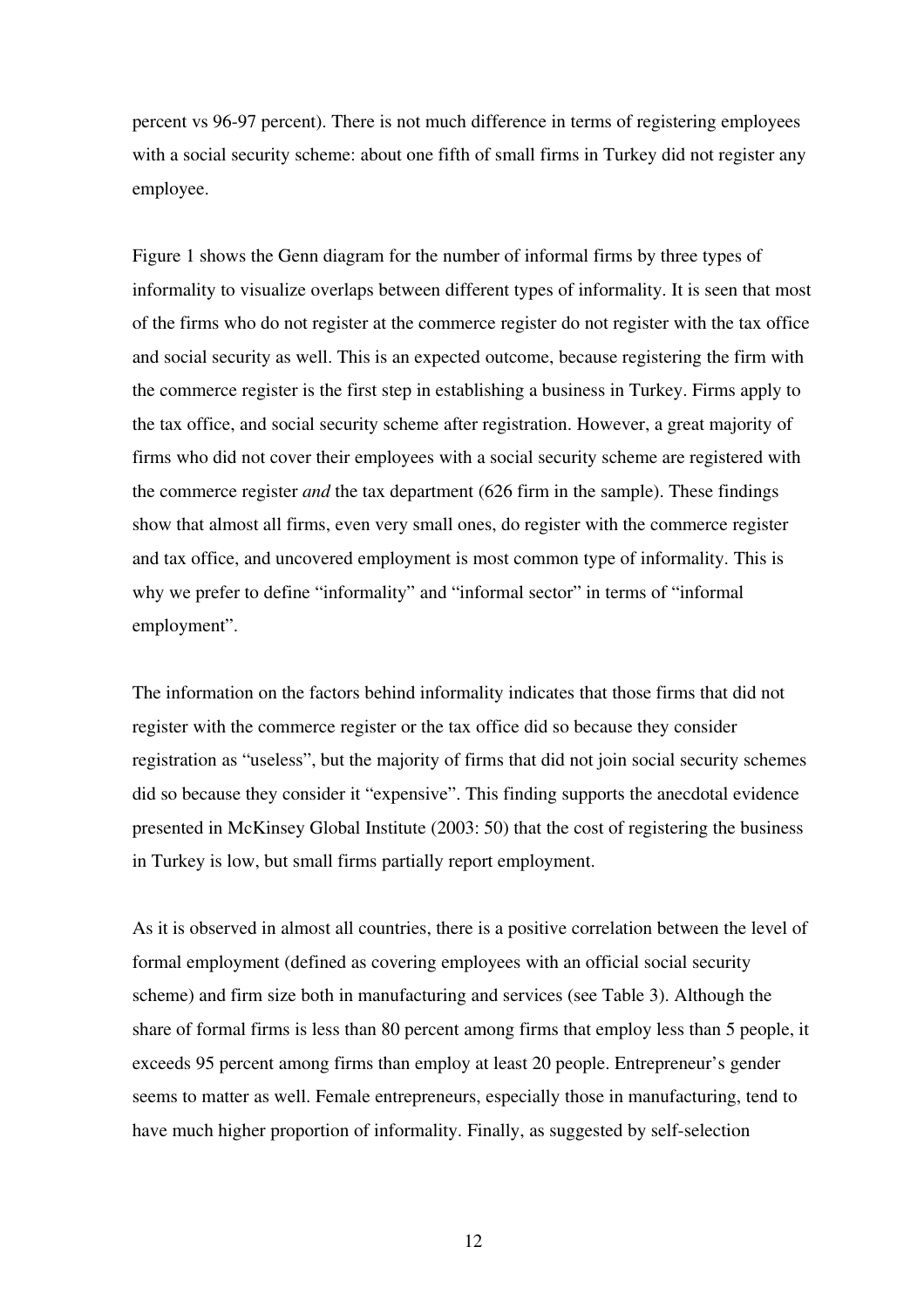theories, more educated entrepreneurs are more likely to establish formal firms. The share of formality is especially very low among those entrepreneurs without any diploma.

#### *3.2. The models*

A simple comparison between informal and formal firms in Turkey shows that the stylized facts are valid for the Turkish case. Table 4 presents the data on the mean values of a number of variables for informal and formal firms operating in manufacturing and services. Even if our sample includes only small firms employing less than 50 people, as expected, formal firms produce more, achieve higher labor productivity (as measured by output per employee), use more capital intensive techniques, and pay higher wages. Moreover, formal firms are older (because they survive longer), and employ fewer young people (they have longer tenure). Entrepreneurs of formal firms are more educated, older, and have more experience.

Although most of these differences are statistically significant at the 5 percent level, a simple comparison between a group of informal and formal firms would not provide any information why these differences emerge. If, for example, the factors that influence the choice of entry into formal/informal sectors and the characteristics under investigation are correlated, then the observed differences would simply reflect the effect of self-selection process. In order to mitigate the effects of self-selection and to test if there is a productivity gap between informal and formal firms, we use two methods, propensity matching and endogenous switching regression.

The principal question to be answered in assessing the effect of informality is what an informal firm would do had it registered (see Fajnzylber et al., 2006; Arias and Khamis, 2008). Matching method is based on a comparison of the outcomes that would have been observed for informal ("treated") firms had they registered and become formal. In this framework, let C<sup>1</sup> be the outcome conditional on informality ("treatment") and C<sup>0</sup> the outcome that would have been observed if the same firm joined the formal sector. The impact of the informality is:

(1)  $\Delta = C^1 - C^0$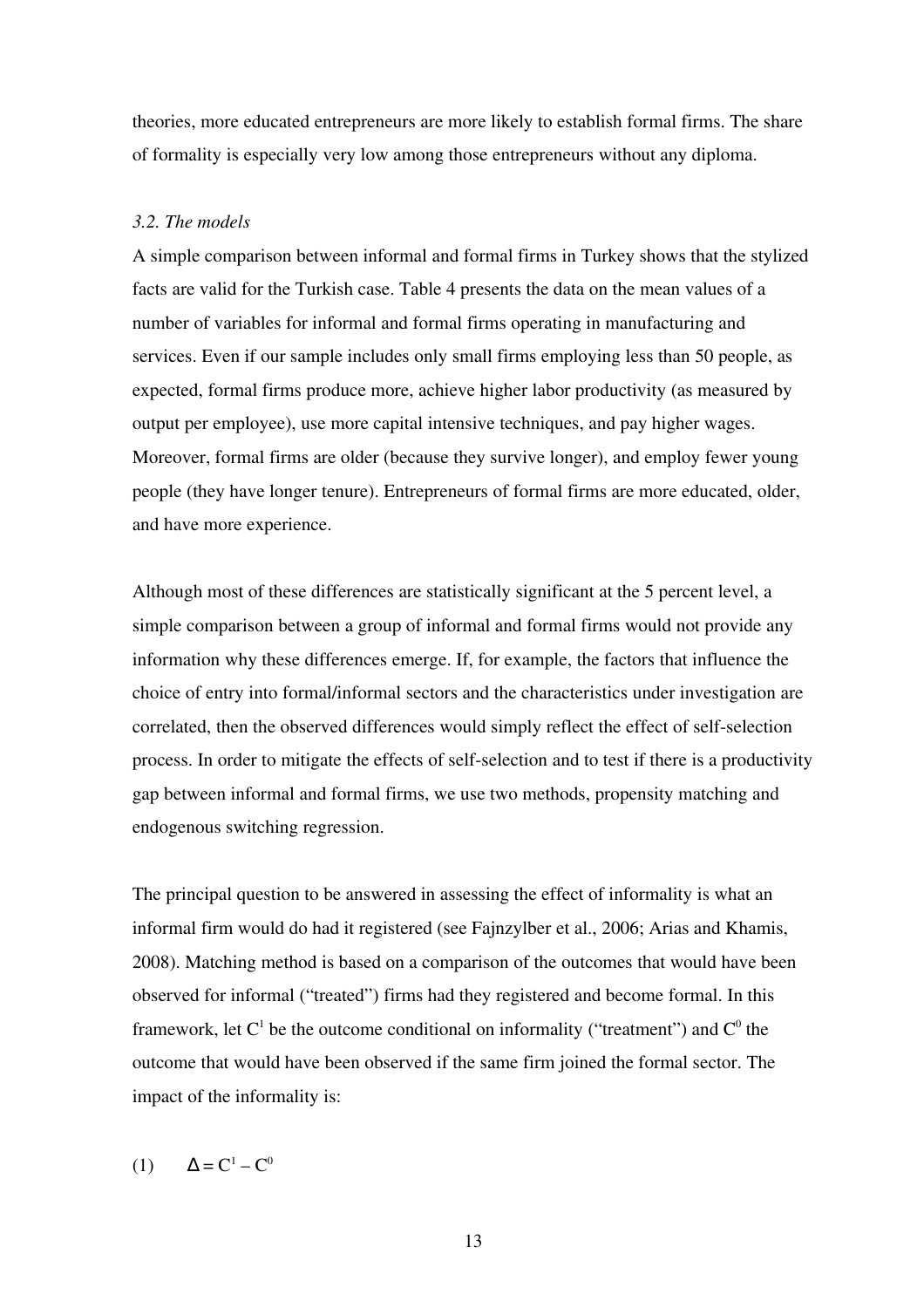Since only C<sup>1</sup> or C<sup>0</sup> is observed for each firm,  $\Delta$  is not observable. Although it is not possible to identify the individual effect of informality, the average effect can be estimated under certain assumptions. The main parameter estimated in empirical studies is the mean "impact of treatment on the treated", which is defined as:

(2) 
$$
TT = E(\Delta | \ln f = 1) = E(C^1 | \ln f = 1) - E(C^0 | \ln f = 1)
$$

where E(.) is the expectation operator. "Inf = 1" and "Inf=0" denote the groups of informal and formal firms, respectively.

The counterfactual  $E(C^0 | Inf = 1)$  must be estimated because it is not observed. There are three estimators available: cross-section, before-after, and difference-in-differences (DID). Since we have only a cross-sectional data, we use cross-section estimator which is defined as:

(3)  $\Delta_{\text{CS}} = E(C^1 | \text{Inf} = 1) - E(C^0 | \text{Inf} = 0)$ 

The cross-section estimator ( $\Delta_{\text{CS}}$ ) compares the average values of the outcome variable, C, for the informal firms and a comparable ("control") group of formal firms. In this paper the "nearest neighbor matching" is used to construct a control group of formal firms. Each informal firm in the sample is matched with its closest formal neighbor on the propensity score (the probability to become informal), which is estimated by a logit model. This method ensures that the constructed groups of informal and formal firms are statistically not different in terms of the variables used in the estimation of propensity scores.<sup>[10](#page-13-0)</sup>

A switching regression model for production function is also estimated to check if informal and formal firms use the same technology, to test if there are productivity differences, and to understand the factors behind productivity differences, including the role of economies of scale, if any.

<span id="page-13-0"></span><sup>&</sup>lt;sup>10</sup> "psmatch2" program is used for this purpose (see Leuven and Sianesi, 2003).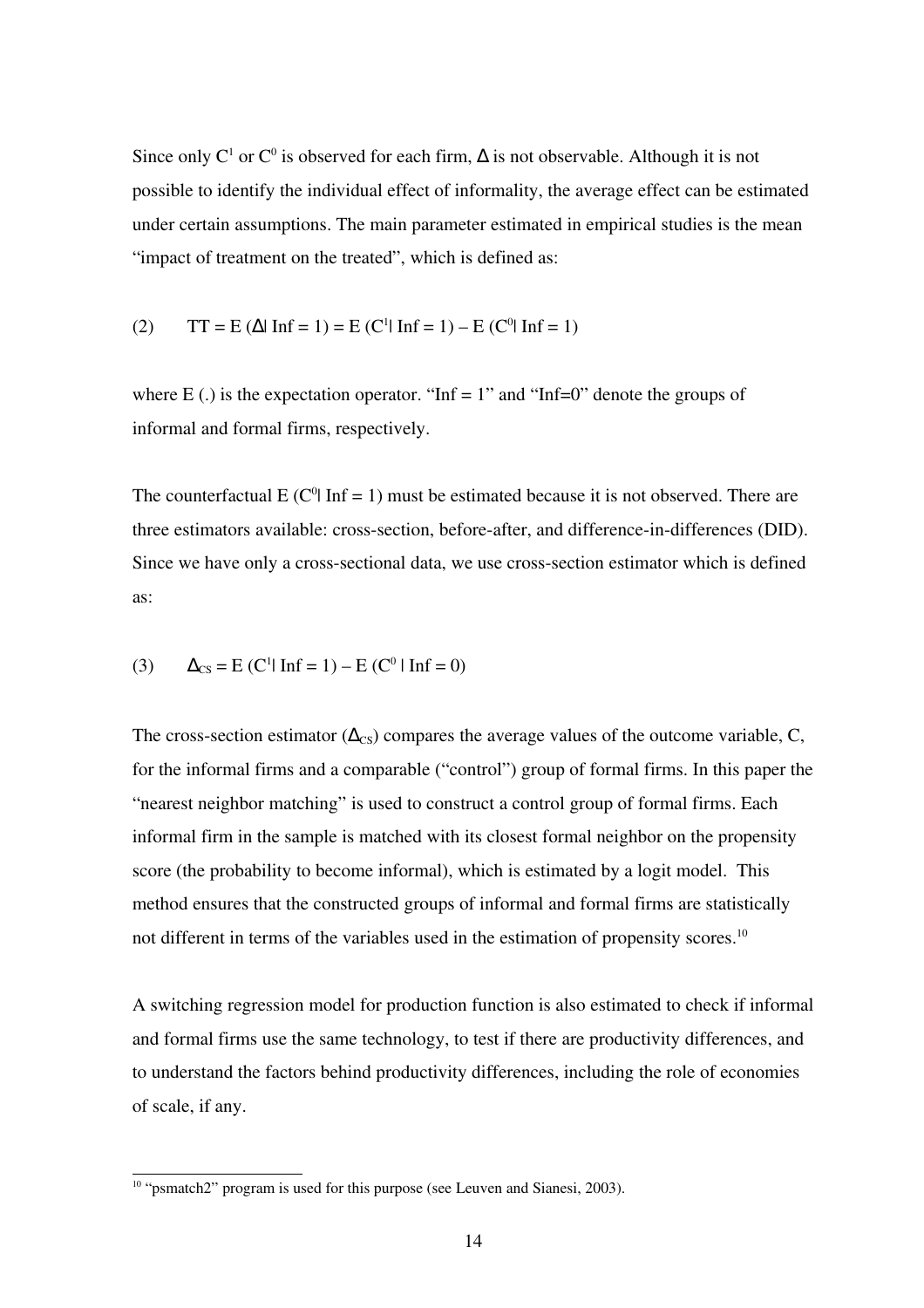The model is defined as

(4) 
$$
I_i = 1 \text{ if } \gamma Z_i + u_i > 0
$$

$$
I_i = 0 \text{ if } \gamma Z_i + u_i \le 0
$$
  
Informal: 
$$
q_{1i} = \beta_1 X_{1i} + \varepsilon_{1i} \text{ if } I_i = 1
$$
  
Formal: 
$$
q_{0i} = \beta_0 X_{0i} + \varepsilon_{0i} \text{ if } I_i = 0
$$

where  $I_i$  denotes informality status of the i<sup>th</sup> firm (1 for informal, 0 for formal), Z a vector of variables that determine the choice of informality,  $q_{ii}$  (log) output of firm *i* under *j* (informal/formal), and X a vector of inputs (capital, labor, materials, all in log form).  $\beta_1$ ,  $β_0$ , and γ are vectors of parameters to be estimated. It is assumed that  $u_i$ ,  $ε_{1i}$  and  $ε_{0i}$  have a trivariate normal distribution with mean vector zero and covariance matrix

$$
\Omega = \begin{bmatrix} \sigma_u^2 & \sigma_{1u} & \sigma_{0u} \\ \sigma_{1u} & \sigma_1^2 & \cdot \\ \sigma_{0u} & \cdot & \sigma_0^2 \end{bmatrix}
$$

The covariance between  $\varepsilon_{1i}$  and  $\varepsilon_{0i}$  is not defined, because  $q_{1i}$  and  $q_{0i}$  are never observed simultaneously. Further, it is assumed that  $\sigma_{2u} = 1$  ( $\gamma$  is estimable only up to a scalar factor). The model is identified by non-linearities because the latent variable in the selection equation is a continuous variable but the selection is a discrete event. Moreover, to improve identification, the selection model may include some exogenous variables that do not have any impact on output so that these variables are excluded from the production function.

The switching regression model assumes that an entrepreneur, given a set of her characteristics represented by Z, makes a decision to enter into informal or formal sectors. The entrepreneur adopts a specific production technology to produce output, and the production technology, due to the differences in operating conditions in the informal and formal sectors. The parameters of the production function will provide information about the sources of productivity difference.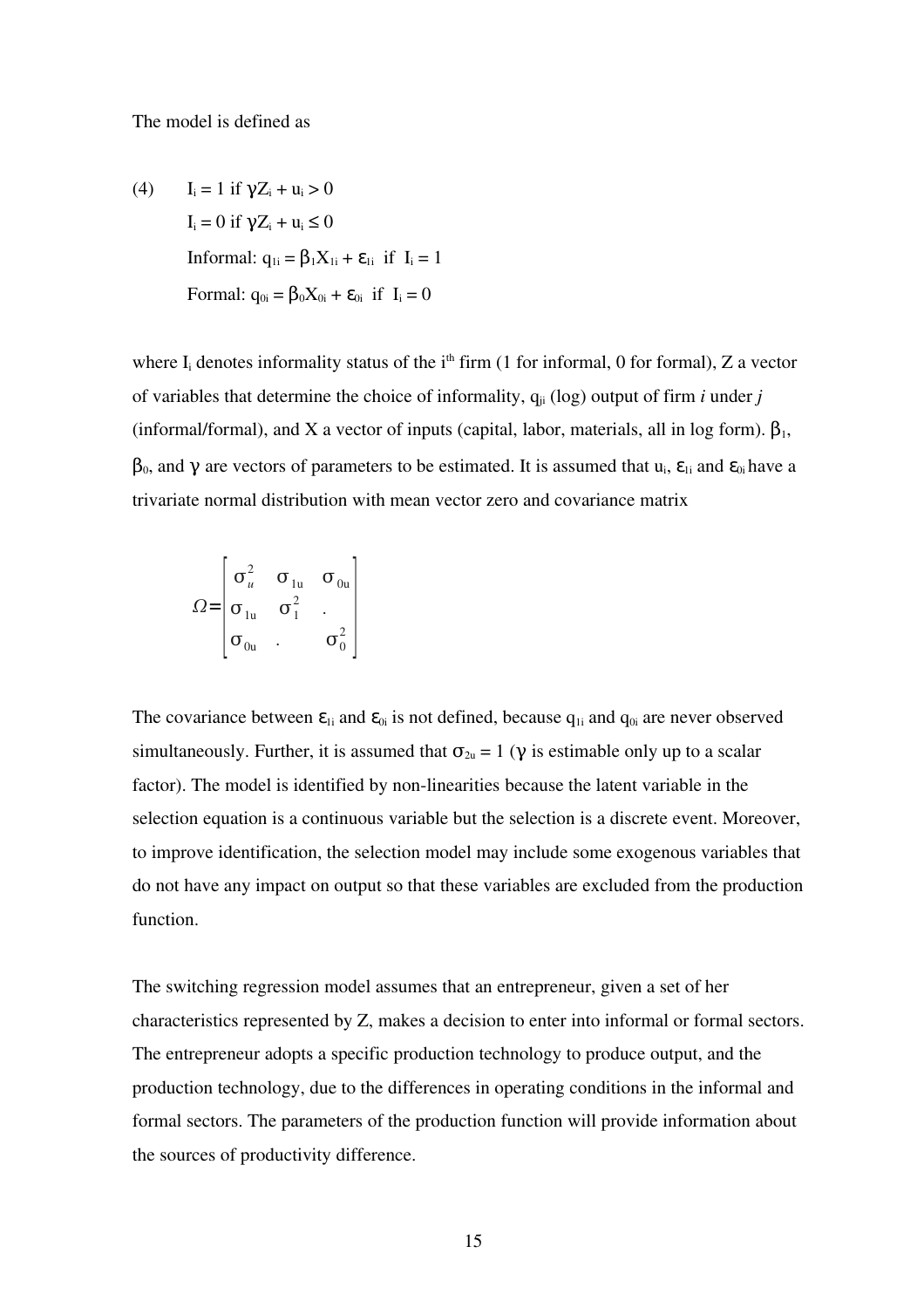We assume a Cobb-Douglas production function in estimating the switching regression model:

(5) 
$$
q_{ji} = \beta_{j0} + \beta_{j1}k_i + \beta_{j2}l_i + \beta_{j3}m_i + \epsilon_{ji}
$$

where subscripts denote informality status  $(1/0)$ , and the firm. q, k, l, and m are  $(\log)$  value of output, value of fixed capital, number of employees, and value of input (raw materials, energy, and others). The production function exhibits economies of scale if  $\beta_{j1} + \beta_{j2} + \beta_{j3}$  > 1. The intercept term,  $\beta_{i0}$  is the productivity parameter, and it measures the level of total factor productivity. If  $\beta_{10} < \beta_{00}$ , then we will conclude that formal firms are more productive.

The productivity of the firm is likely to be determined by a number of variables, such as the composition of the workforce, educational level of the entrepreneur, etc. In other words,

$$
(6) \qquad \beta_{j0} = \alpha_j X_i^*
$$

where  $X^*$  is a vector of variables that determine productivity. By substituting Equation 6 into Equation 5, an augmented production function can be estimated to shed light on the sources of productivity differences.

#### *3.3. Determinants of informality*

Propensity matching and endogenous switching regression methods are based on an adjustment for the selection process. Therefore, we will first analyze the determinants of selection by estimating a logit model in which the dependent variable is a binary variable that takes the value 1 if the firm is informal (no employee registered with social security), and 0 otherwise. The following explanatory variables are included in the model:

It is well documented in the literature that there is a negative correlation between firm size and the probability of informality because large firms can easily be identified by the public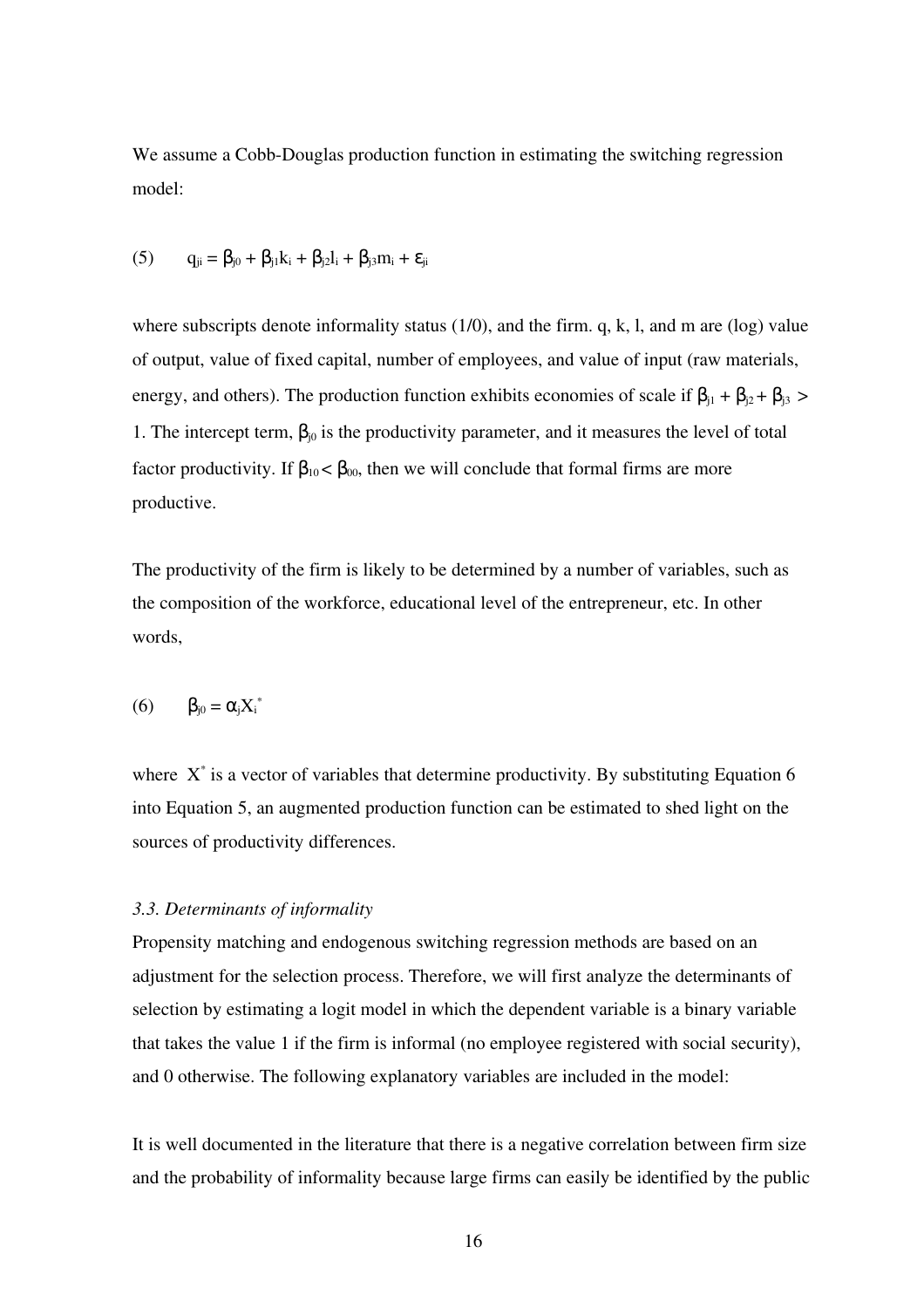officials if they do not register their employees. We therefore use the log number of employees,  $ll$ , as an explanatory variable in the model. This is the only firm-specific variable in the model because we would like to avoid possible simultaneity of firm-specific variables in the informality status model. Thus, we estimated the same model by omitting the size (*ll*) variable, but the results did not change much.

The model includes a rich set of variables about the characteristics of the entrepreneur: first, we include a variable, *gender* (1 for female, 0 for male), to test if entrepreneur's gender influences his/her decision to operate informally. As also observed in the descriptive analysis, female entrepreneurs could be more likely to enter into the informal sector.

The model includes age and its square to allow for non-linear relationship between entrepreneur's age and his/her tendency to operate informally (*age* and *age2*). We expect a U-type relationship between informality and age, because young entrepreneurs could be more likely to start with informal activities, then to switch to the formal sector. After controlling for the experience of the entrepreneur, we may expect that older entrepreneurs are also more likely to work informally, because the business they are involved in is likely to be their secondary activity. A variable about the experience of the entrepreneur (*lexper*, the log value of experience of the entrepreneur in the last job) is also added to test if experience makes transition to formal activities. We expect a negative coefficient for the *lexper* variable because more experience entrepreneurs are more likely to move to the formal sector.

The theories of self-selection emphasized the importance of education (human capital). We use a set of dummy variable for the educational level, *educ0-educ6* for no diploma, primary school, secondary school, high school, and university, respectively.[11](#page-16-0) Since the proportion of people with no diploma was very low in out sample, we merged *educ0* and *educ1*, and the merged category (less than secondary school) is used as the base category (the omitted dummy variable). We expect that the probability of informality will decline by

<span id="page-16-0"></span> $<sup>11</sup>$  The questionnaire includes a question about the year of schooling. We generated the educational level</sup> dummies by assuming "normal" time for schooling. Therefore, strictly speaking, educ0-educ4 refer less than  $5$  years,  $5-7$ ,  $8-10$ ,  $11-14$ ,  $15$  and more years of schooling, respectively.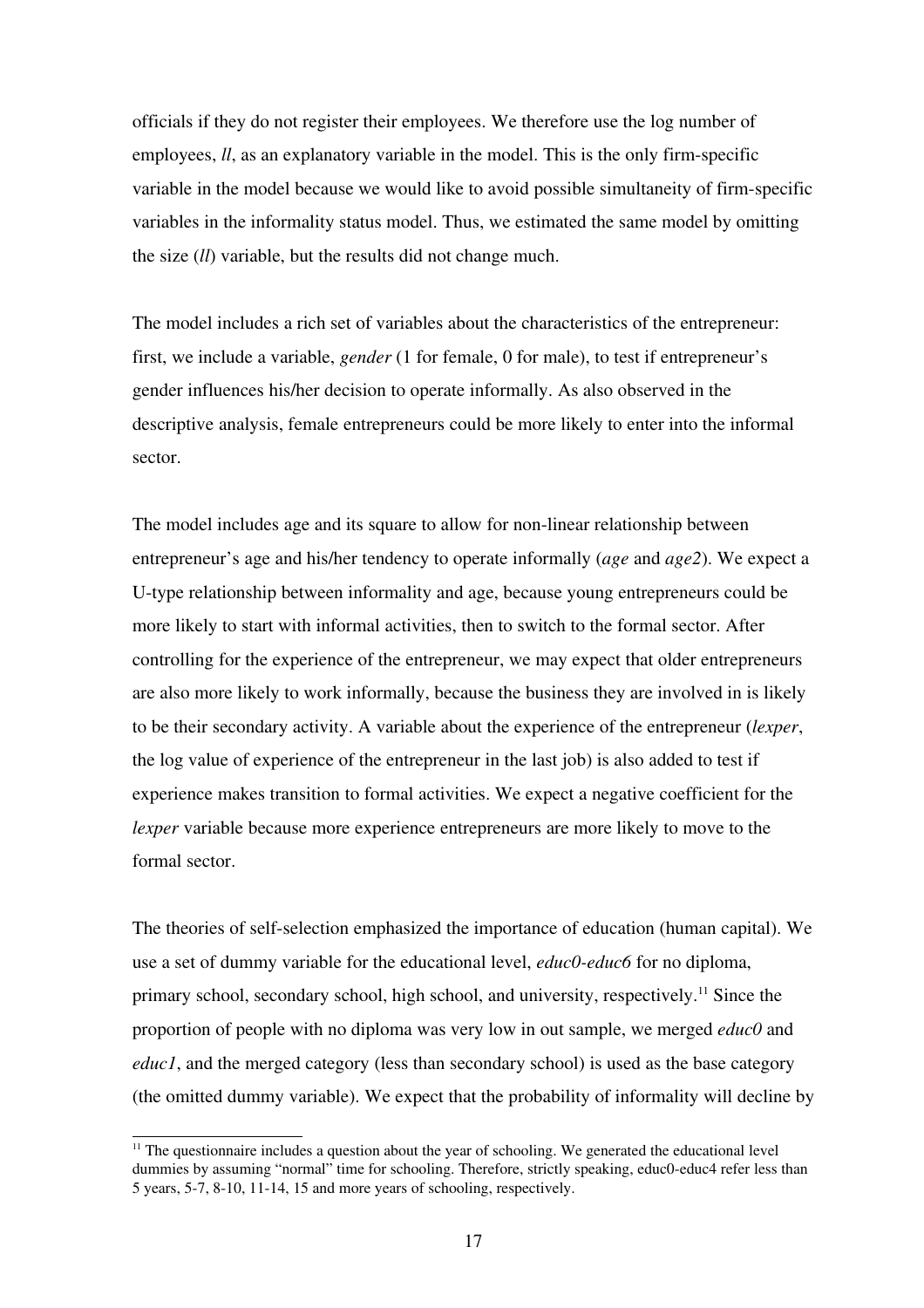the level of schooling. Although the questionnaire does not differentiate between different types of schooling (for example, high school vs vocational high school), there is a specific question on the vocational training the entrepreneur has ever received. Thus, we include a dummy variable for vocational training, vocation, to control for the effects of vocational training on informality.

The region where the entrepreneur was born could be a factor in informality decision because the businesses are established in the urban areas, and those who were born in rural areas may have limited access to social networks in urban areas. We use a dummy variable, *rural*, that takes the value 1 if the entrepreneur was born in rural areas, and 0 if born in urban areas. We expect a positive coefficient for the rural variable: those entrepreneurs with rural background are more likely to operate in the informal sector.

The questionnaire has a specific question about the entrepreneur's main aim in establishing the business, and the options are "suits qualifications", "has experience in business", "capital requirements reasonable", "family business", "desire to set up new enterprise", "to improve living conditions", and "only option available". The last option refers to the fact that the entrepreneur has established the business because of desperation, and these entrepreneurs are more likely to face with credit and other constraints, and, thus, are forced to operate informally. To test if this is the case, we generated a dummy variable, *aim\_tina*, that takes the value 1 if the entrepreneur established the business if this was his/her "only option available", and 0 otherwise.<sup>[12](#page-17-0)</sup>

Entrepreneurs could establish more than one business or could be involved in many economic activities. We use a dummy variable, *sole\_act*, to check if there is a difference in the tendency towards informality between those entrepreneurs who are involved in only one economic activity, and those who are involved in more activities.

The location of the firm could be an important factor for informality. If the firm is located in a cluster (the *cluster* variable) in which there are neighboring enterprises engaged in

<span id="page-17-0"></span> $12$  We experimented with a number of dummy variables for other options as well, but they did not have a statistically significant coefficient.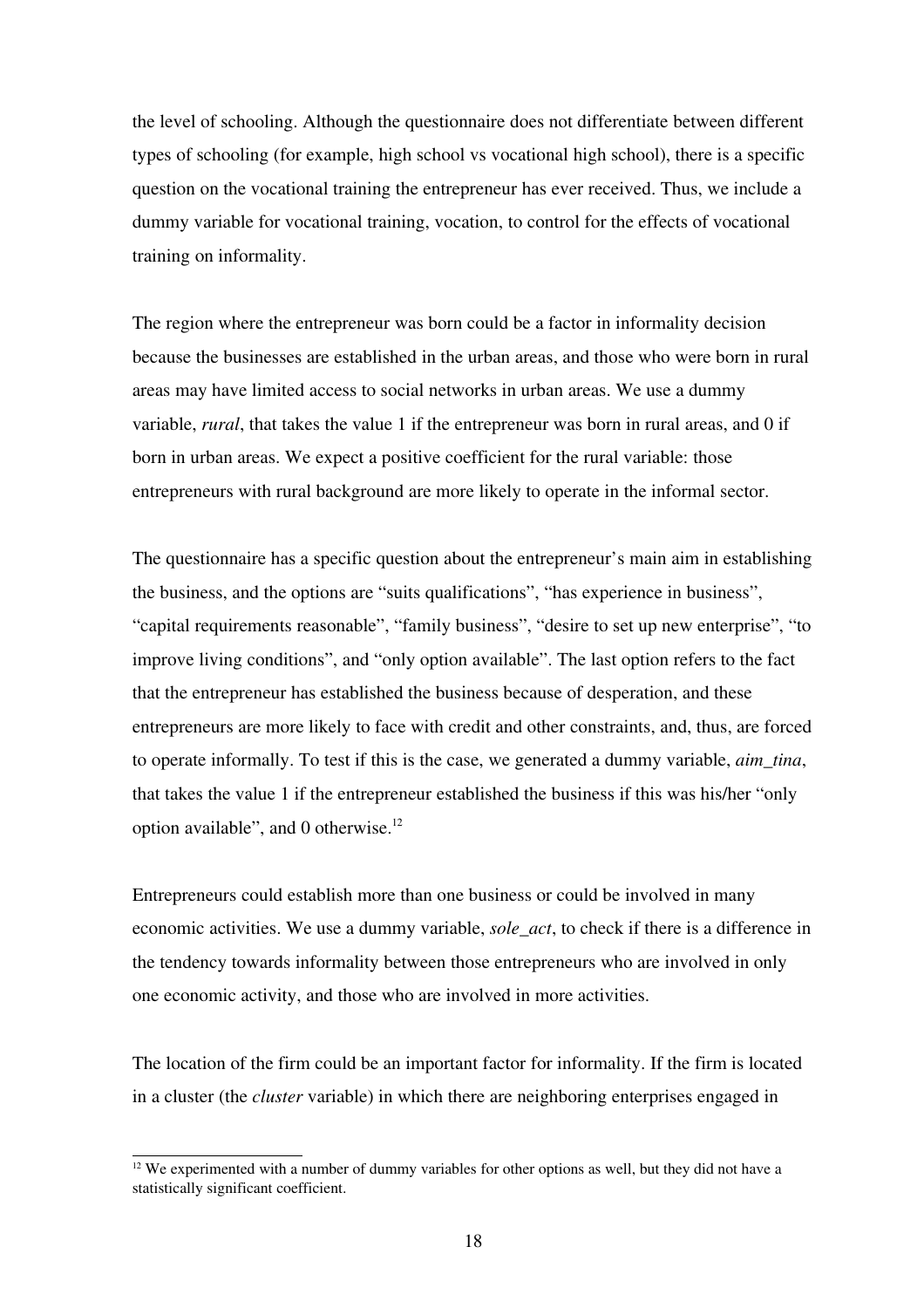related activities, the firm may tend to operate formally. Hence, we expect a negative coefficient for the *cluster* variable.

Finally, the (log) age of the firm (*lfage*) is included to check if the life-cycle of the firm matters for informality. If, as suggested by learning and life-cycle theories, young firms tend to start their life in the informal sector and gradually move to the formal sector, we expect a negative coefficient for the *lfage* variable.

The estimation results for the logit model of informality decision in manufacturing and services are presented in Table 5. The findings are consistent with our *a priori* expectations. Large firms are less likely to operate informally, and more educated entrepreneurs tend to move into the formal sector. Vocational training has a strong negative impact on informality. Those entrepreneurs who have received vocational training are more likely to operate in the formal sector. There is a U-type relationship between informality and entrepreneur's age. The probability to operate informally reaches its minimum level around the late-40s in both sector (47 in manufacturing, 50 in services).

If the entrepreneur has established the business because he/she had no other option, then, he/she is more likely to be in the informal sector (the impact is not statistically significant in manufacturing). If the business is the entrepreneur's only economic activity, then the probability of informality declines. Apparently, secondary activities are more likely to be performed informally.

There is a support for life-cycle theories: the tendency to operate informally diminished by entrepreneur's experience and firm's age, but the coefficients of these variables are statistically significant only in services. Moreover, clustering has a positive impact on the extent of formality.

Our findings on the determinants of informality suggest that self-selection of more educated entrepreneurs into the formal sector, life-cycle and learning theories, and the detection and punishment factors (proxied by the firm size) are all supported by the data.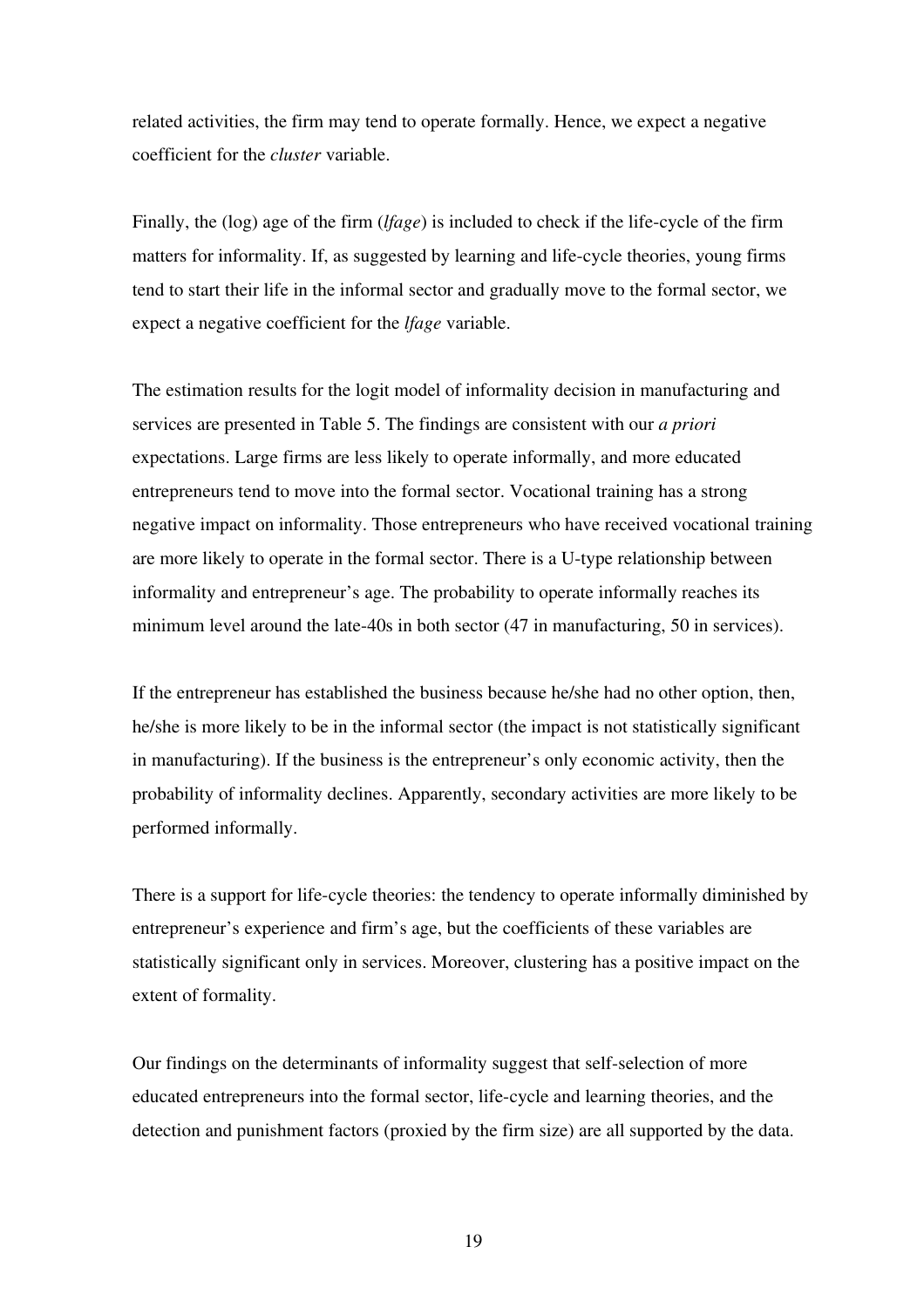Note that all these factors are likely to increase the productivity of formal firms (more human capital, more experience, and larger size).

#### *3.4. Performance differences between small informal and formal firms*

We compare informal and formal firms to test if performance differences between these groups are statistically significant or not. In order to eliminate the effects of self-selection into informality, we need to construct a control group of formal firms. The control group is formed by using the estimated probabilities of being informal from the logit model so that the group of informal firms (the "treated" group) and formal firms in the control group have similar characteristics with respect to the variables that determine the choice of informality (the explanatory variables in Table  $5$ ).<sup>[13](#page-19-0)</sup>

Table 6 summarizes the average effects of informality by using matching propensity score estimation. The mean values of variables under investigation are presented for the "treated" group (all informal firms), the group of all formal firms, and the control group (the selected group of formal firms). The test statistics for the control group are based on biased-corrected bootstrap estimator calculated for 250 replications.

The findings indicate that the differences in almost all variables between informal and formal firms are statistically significant at the 10 percent level, both in manufacturing and services. The differences for male and female wage variables are usually not significant, although the difference for average wage rate is significant. The *credit* variable (if the firm received any credit in the last year) has almost the same mean value. About one quarter of all informal and formal firms received credit in the last year.

The effects of selection are controlled for in estimating the differences between the informal group and the control formal group. It seems that even after controlling for selection, formal firms are more productive than informal firms. The (labor) productivity gap in manufacturing is 107 percent and in service 60 percent. Formal firms are more capital intensive, and they pay, on average, higher wages. The differences for a number of variables (*partners*, *youngsh*, *blink*, *rlink*, and *cluster*) become insignificant when the

<span id="page-19-0"></span> $<sup>13</sup>$  Because of the lack of panel data, we cannot control for unobserved effects that could be eliminated by</sup> difference-in-difference estimator.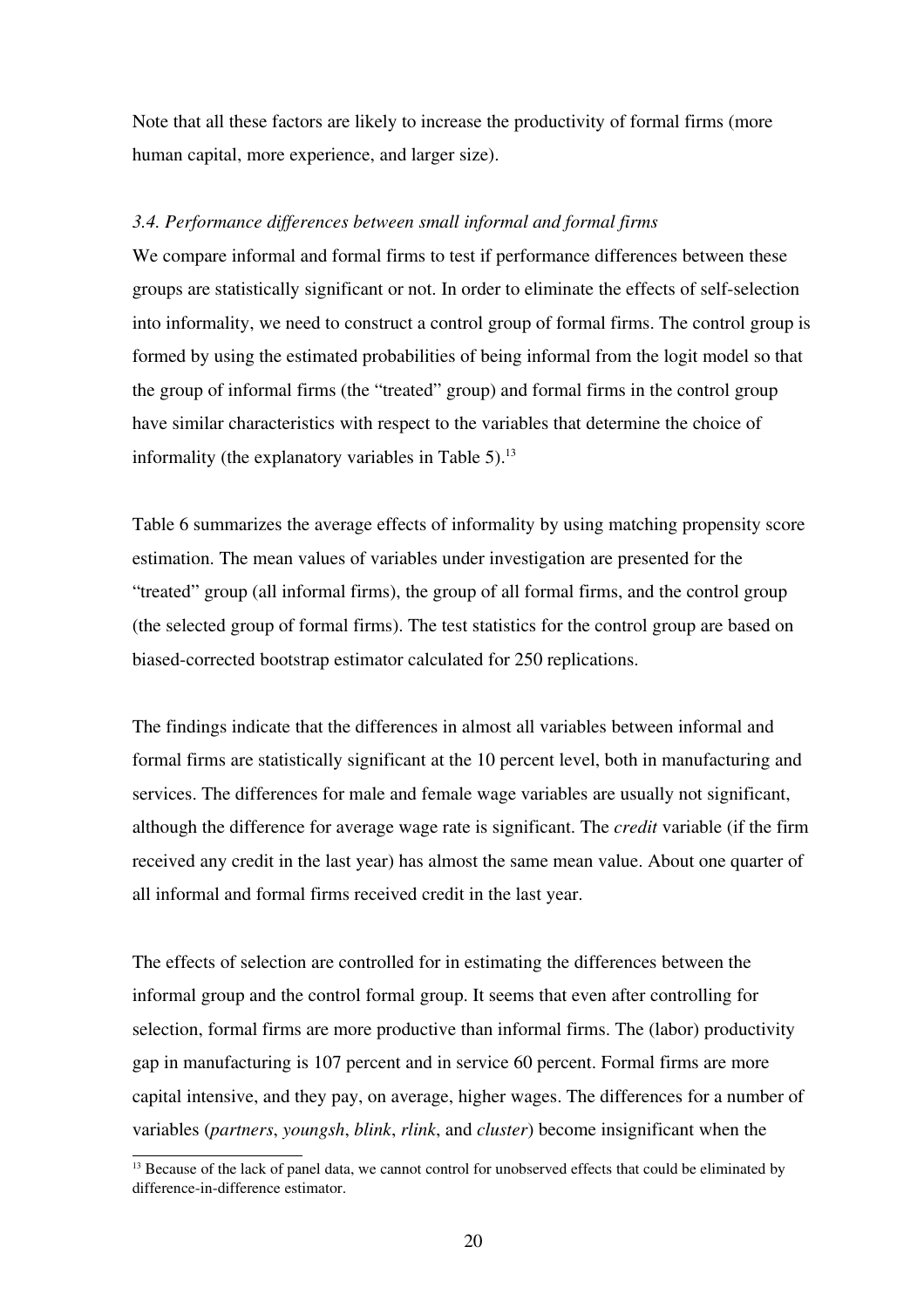effects of the selection process are controlled for. These findings show that the productivity gap between informal and formal firms cannot be explained only by selfselection of "better" (more educated, more experienced, etc.) entrepreneurs into the formal sector.

#### *3.5. Productivity differences between small informal and formal firms*

We estimate production functions for informal and formal firms by using the switching regression method to test the determinants of productivity differences (Equations 4 and 5).[14](#page-20-0) The first model estimated includes only input variables (capital, labor and raw materials) as explanatory variables. Then the variables about entrepreneurial characteristics (educational level, vocational training, gender and partnership) are included. Finally, we included a number of variables on the composition of the workforce and types of customers (technology, female employee share, young employee share, type of main consumer and geographical market). These variables, especially the last two variables, are likely to be endogenous.<sup>[15](#page-20-1)</sup> Nevertheless, we estimated the model to check the possible effect of firm-specific variables.

Estimation results are presented in Table 7. The coefficients of production functions for informal and formal firms are significantly different, i.e., there is no homogenous technology used by both informal and formal firms. Moreover, contrary to our *a priori* expectations, there are strong decreasing returns to scale for informal firms. For formal firms, constant returns to scale seem to prevail. The labor elasticity of output is much higher for formal firms than informal firms, i.e., the marginal product of labor is higher in formal firms. This may explain why formal firms pay higher wages.

The coefficient of the intercept term in a model with only inputs measures the level of total factor productivity (TFP). A comparison of that coefficient for informal and formal firms shows that there is a substantial TFP gap: formal firms are almost 150 percent more productive than informal firms in manufacturing as well as in services. The productivity

<span id="page-20-0"></span> $14$  The selection model includes some variables (age, age2, lexper, lfage, rural, aimtina, sole act and cluster) that are not used in the production function to improve the identification the the switching regression model. Ftests indicate that these variables have statistically significant impact on selection.

<span id="page-20-1"></span> $15$  We estimated the model by dropping these two variables (blink and rlink) but the estimation results for other variables did not change qualitatively.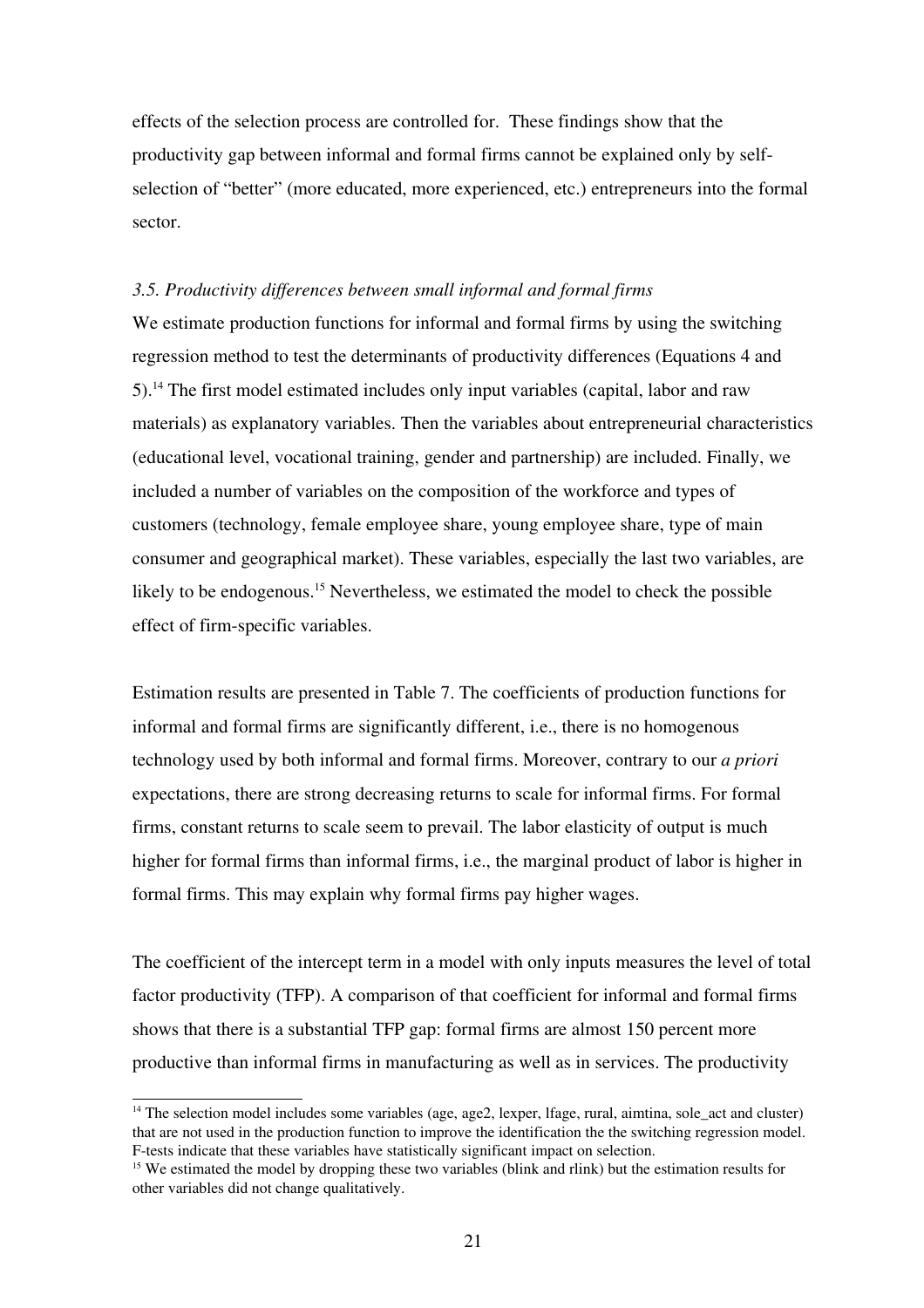gap is observed even after controlling for self-selection of more educated and experienced entrepreneurs into the formal sector.

We then include into the model a number of variables that may explain TFP (Equation 6), first a set of variables about entrepreneurial characteristics, then the second set of firmspecific variables that may improve TFP. The addition of the second set does not change the coefficients of other variables significantly.

Estimation findings show that entrepreneur's educational level matters for productivity. More educated entrepreneurs' firms are more productive both in the informal and formal sectors. However, entrepreneur's gender does not matter: although female entrepreneurs are more likely to enter into the informal sector, conditional on the sector, entrepreneur's gender does not have any impact on productivity.

Vocational training has an unexpected negative impact on productivity in services. It seems that partnership stimulates productivity in services but not in manufacturing.

The composition of workforce is another relevant factor for productivity. Those firms with higher share of young employees are less productive presumably because of the fact that young employees are less experienced. Female employment share has an ambiguous effect: a formal manufacturing or service firm becomes more productive by employing more female workers, but the share of female employees on productivity is negative for informal manufacturing firms.

The type of main consumer and geographical market has a significant impact on productivity. Those firms whose main consumers are more institutionalized users (the government, medium-sized and large firms) are more productive than those firms who sell their products mostly to the households. In a similar way, those firms that sell their products in regional/national markets are more productive than those firms that produce for the local market. Finally, the technology variable has a positive and significant coefficient for informal firms.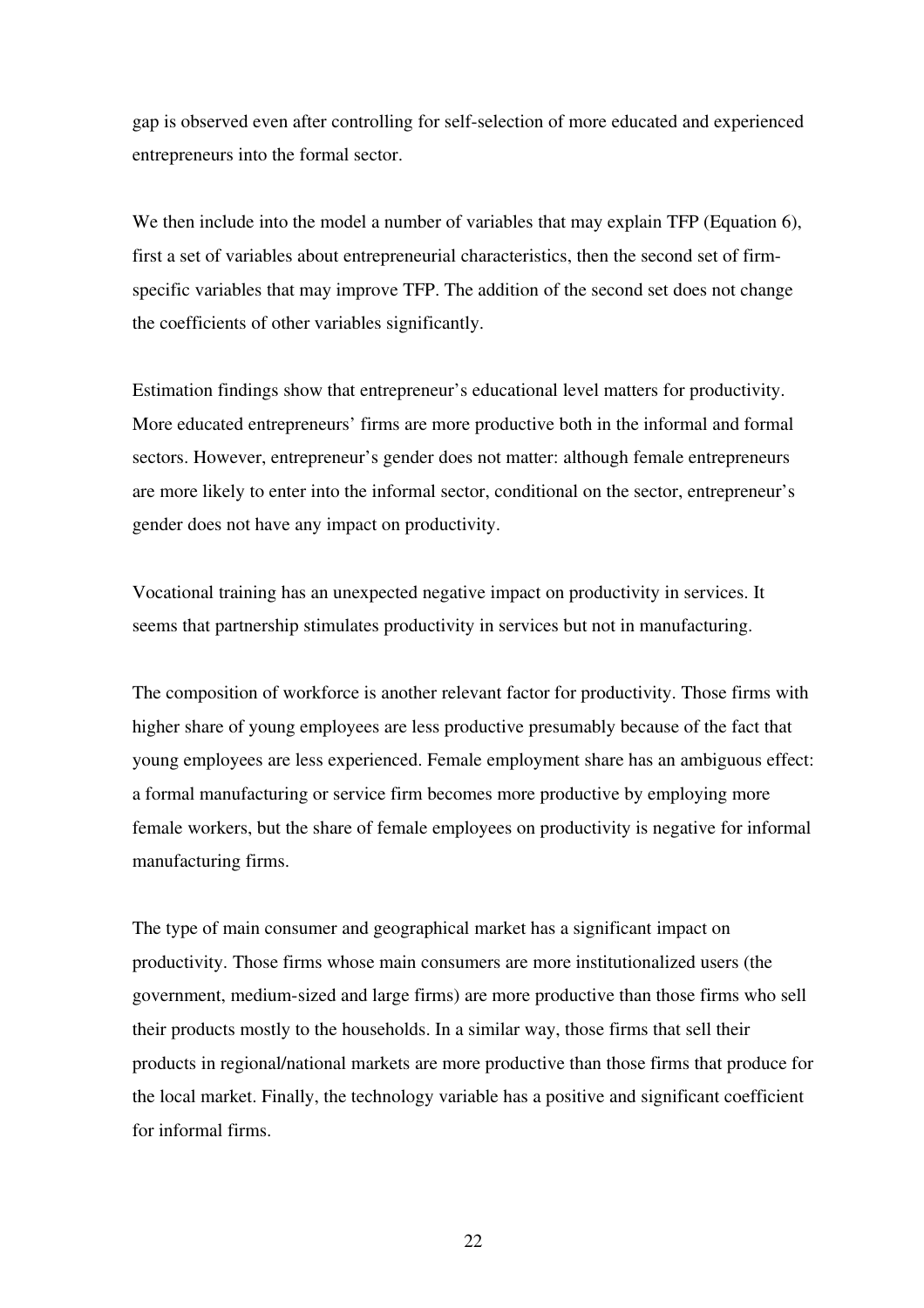When the production function included only input variables, the TFP differential between formal and informal firms is found to be about 150 percent in manufacturing and 140 percent in services (the TFP difference in this case is equal to the difference in the intercept terms). When the set of variables on entrepreneurial characteristics is included, the TFP differential unexplained by entrepreneurial characteristics is found to be 44 percent in manufacturing and 115 percent in services. These results confirm that the differences in entrepreneurs educational levels can explain a non-significant part of productivity differentials between informal and formal firms, especially in manufacturing. When the firm-specific characteristics are also controlled for, the unexplained TFP differential is reduced to 19 percent in manufacturing and 62 percent in services. However,

#### 4. Informality and productivity: Firm-level evidence

#### *4.1. The data*

The analysis in the preceding section is based on a database of small and medium-sized firms. Since the share of informality declines sharply by firm size, the exclusion of firms employing 50 or more people is not likely to create a serious bias in estimation results. The World Bank conducted a special, comprehensive survey on informality in Turkey in 2008. We will analyze the World Bank dataset to provide additional evidence on the sources of productivity gap between informal and formal firms.

TheWorld Bank survey was conducted by Frekans Research at the end of 2008, and it includes questions about the characteristics of the firms (sector, products, output, number of employees, etc.), registration status, and a large number of questions about the perceptions of the respondent on informality, the role of the state, trust in various institutions, etc. There are about 1000 firms surveyed, but the item response rate is as low as 60 percent for some questions. Half of the firms surveys are sampled from the western part of the country (İstanbul, Kocaeli, İzmir, Bursa, Ankara and Denizli), and the rest from the "eastern" provinces (İçel, Malatya, Konya, Trabzon, Gaziantep and Adıyaman). In about 57 percent of the firms, respondents are "owner of the firm" of "partner", and in the 43 percent of cases, "manager", "manager of finance/accounting", or other managers.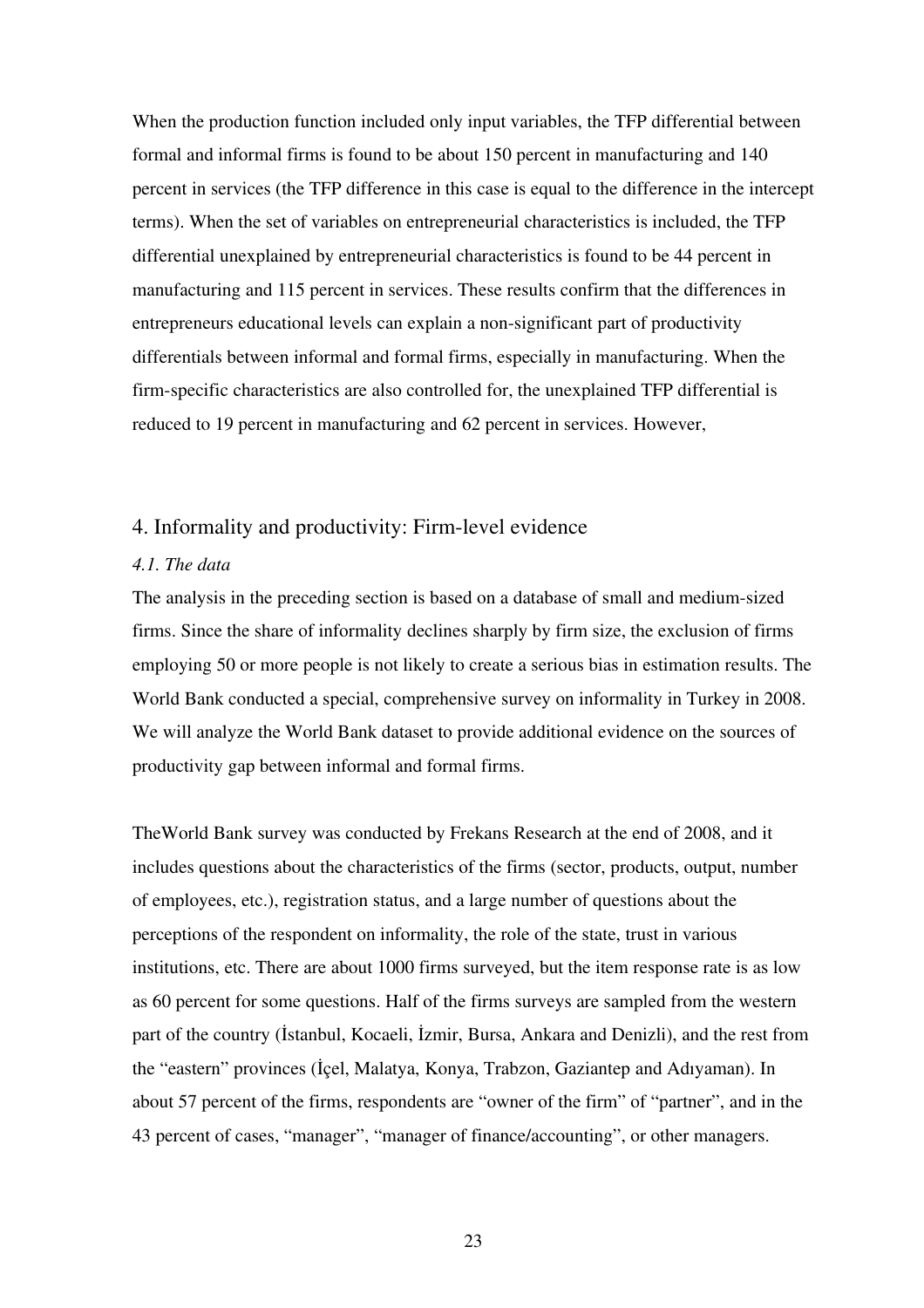The survey has a specific question about informal employment (F7, "Do you have workers whom you could not insured? If yes, how many?"). We define as "informal" all firms that have a positive response to this question. The data on the extent of informality is presented in Table 8. As shown in this table, the proportion of formal firms in the dataset exceeds 90 percent both in manufacturing and services.<sup>[16](#page-23-0)</sup> There is a positive correlation between the extent of formality and firm size: the share of informality among micro- and very small firms (that employ less than 20 people) is about 9.5 percent, and it declines to 5.6 percent for those that employ 20 or more people.<sup>[17](#page-23-1)</sup>

There are a few female entrepreneurs ("owners" and "partners") in the World Bank database (only 7 in manufacturing, and 17 in services).<sup>[18](#page-23-2)</sup> The rate of informality is lower for female entrepreneurs than males, but the low number of observations on female entrepreneurs makes the comparison not meaningful.

The self-selection of hypothesis receives further support from the World Bank survey. There is a strong, positive correlation between the extent of formality and the level of education. More educated entrepreneurs are more likely to operate in the formal sector.

Descriptive statistics for informal/formal firms operating in manufacturing and services are provided in Table 9. Since a significant proportion of respondents are not entrepreneurs, the data on individual characteristics are calculated for all respondents ("respondents' characteristics"). The data on manufacturing are consistent with the data provided in the preceding section: formal manufacturing firms are larger, older, and more productive, use more capital intensive technologies, pay higher wages, earn more profit and achieve higher levels of efficiency<sup>[19](#page-23-3)</sup> than their informal counterparts. Moreover, formal firms are more likely to be "incorporated" companies, to deposit wages in a bank (instead of direct, cash-

<span id="page-23-0"></span><sup>&</sup>lt;sup>16</sup> The survey excludes agriculture and electricity/gas/water sectors. "Services" includes construction (84 firms), trade (329 firms) and transportation and communication (189 firms).

<span id="page-23-1"></span><sup>&</sup>lt;sup>17</sup> The informality rates in the World Bank database are quite lower than the rates calculated for the ERF database. For those firms that employ less than 20 people (50 people), the rates of informality for the World Bank and ERF databases are 9.5 percent and 17.5 percent (9.1 percent and 17.2 percent), respectively. The difference is likely to be due to differences in definitions and sampling methodologies.

<span id="page-23-3"></span><span id="page-23-2"></span><sup>&</sup>lt;sup>18</sup> "Owners" and "partners" are defined as "entrepreneur". Therefore, the data on entrepreneur's gender and education is based on only those respondents that designate themselves as "owner"/"partner".  $19$  "Profitability" and "efficiency" are self-designated, subjective evaluations.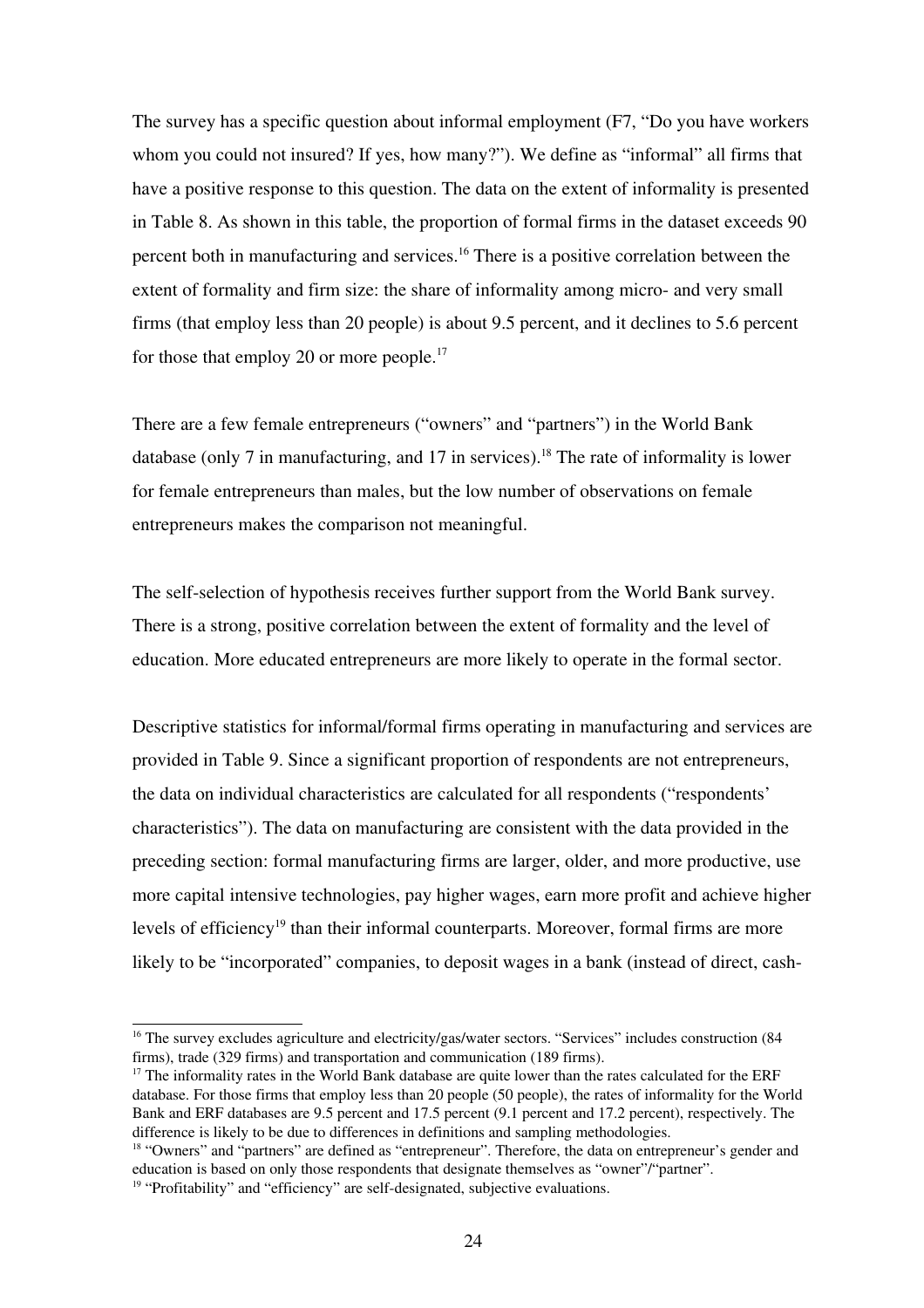payments). The owners/managers of formal firms have are more educated but not older than the owners/managers of informal firms.

The data on firms operating in services do not reveal much difference between informal and formal firms. There is no significant difference between informal and formal service firms in terms of size, productivity and capital intensity, but formal firms pay higher wages than informal firms do (the wage differential is, on average, about 20 percent). In spite of these similarities, there seems to be self-selection of owners/managers in services as well. The owners/managers of formal service firms are more educated than the owners/managers of informal service firms.

The survey asks a question on how much trust the respondents have in a number of people and institutions ("most people living in this country", "police", "municipal officials", "TÜSİAD", "TOBB", "judges", "workers' unions", "finance/tax officials", "political parties", "government", "members of the Armed Forces", "most people he/she do business with"). Since there is a strong correlation between these variables, we calculated the average value for each respondent (the "trust" variable in Table 9). There seems to be a significant difference between formal and informal firms. Owners/managers of informal firms have a much lower trust in institutions their formal counterparts, both in manufacturing and services. This finding is consistent with the stylized fact that those people who do not have any strong faith in legal and business institutions are more likely to operate in the informal sector.

#### *4.2. Determinants of informality*

We estimated a logit model of informality by using the World Bank dataset to identify the variables that have a significant impact on the choice of informality. The size and its quadratic term (log number of employees, *ll*, and its square, *ll2*) are used to check the relationship between firm size and informality, whereas the (log) age of the firm (*lfage*) is included to test the life-cycle hypothesis. A number of individual-level variables, on gender, age (*age* and its square, *age2*), experience (log number of years in the same job, *lexper*), educational level (*educ2-educ5*), and trust in legal and business institutions (*trust*), are included.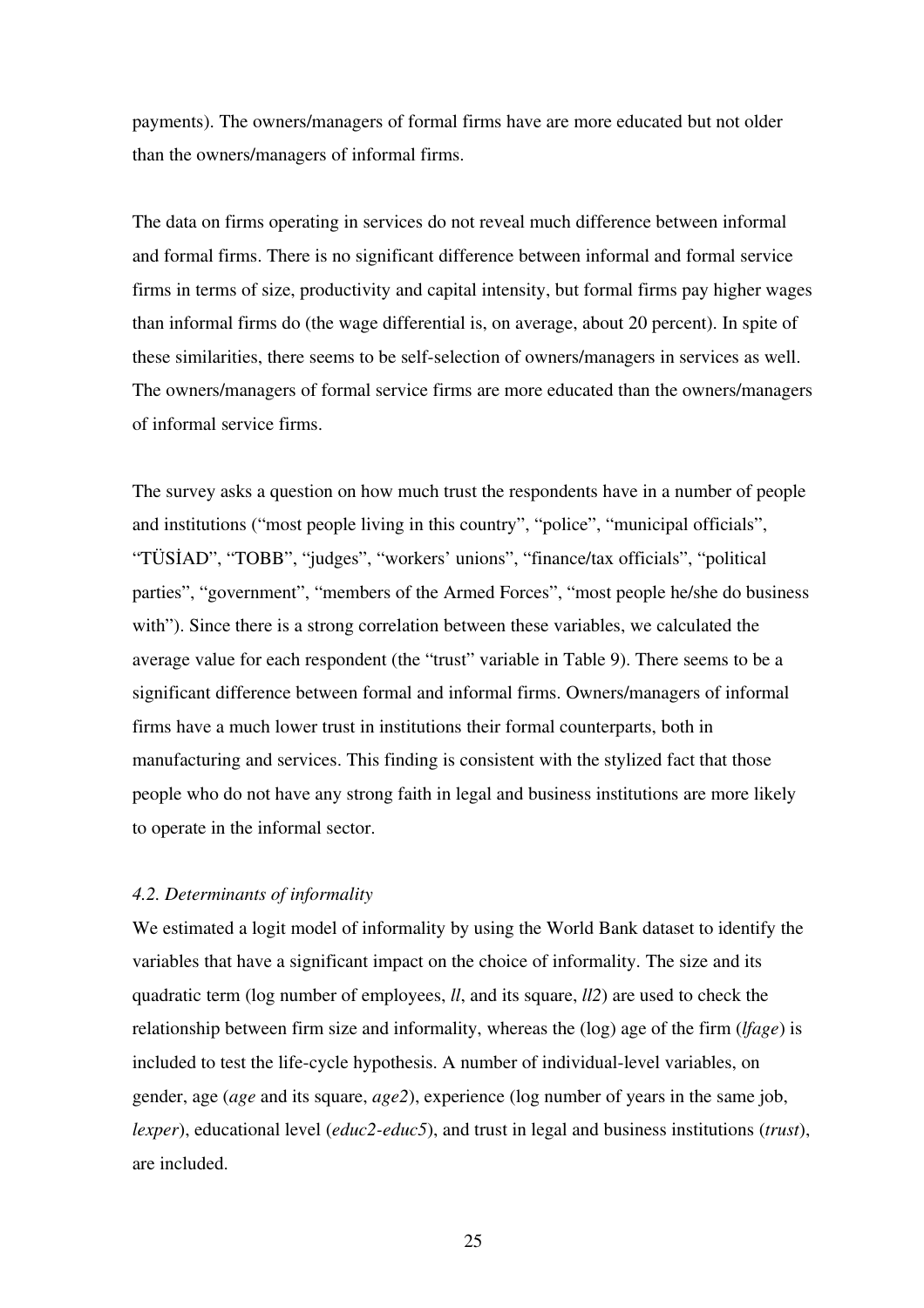Estimation results are presented in Table 10. Compared to the ERF database (see Table 5), there are fewer number of variables with statistically significant coefficients. Interestingly, there seems to be an inverted-U type relationship between firm size and informality. The probability of informality first increases by size (up to 7 employees in manufacturing and 24 employees in services), than tend to decline. Contrary to our *a priori* expectations, older firms are more likely to operate informally in services. In both sectors, those firms whose owners/managers have university diploma are less likely to operate in the informal sector. Finally, trust in institutions has a significant impact on the decision to be informal.

Before discussing the findings on the performance differences between informal and formal firms, a major caveat for the current analysis needs to be emphasized. The models for informality have low explanatory power, and the model for services as whole is not statistically significant at the 10 percent level (see the Chi-square statistic in Table 10). This is possibly because of the lack of sufficient number of observations on informality (40 out of 393 firms in manufacturing and 46 out of 514 firms in services). Since the informality models have low explanatory power, the analyses that control the process of self-selection by using these models are likely not to be robust.

#### *4.3. Performance and productivity differences between informal and formal firms*

We estimate Equation 3 for a number of variables to test if the differences between the average values of these variables for informal and formal firms are statistically significant or not. We first compare the differences for all informal and formal firms, and, then, by forming a control group of formal firms by using the propensity score matching method, between the groups of informal firms and a similar set of formal firms (the control group).

The average effects of informality are presented in Table 11. Although formal manufacturing firms are more productivity, use more capital intensive technologies, and pay higher wages than their informal counterparts, none of these differences are statistically significant at the 10 percent level. But, the owners/managers of formal firms strongly believe that they are more profitable than an average firm in the market.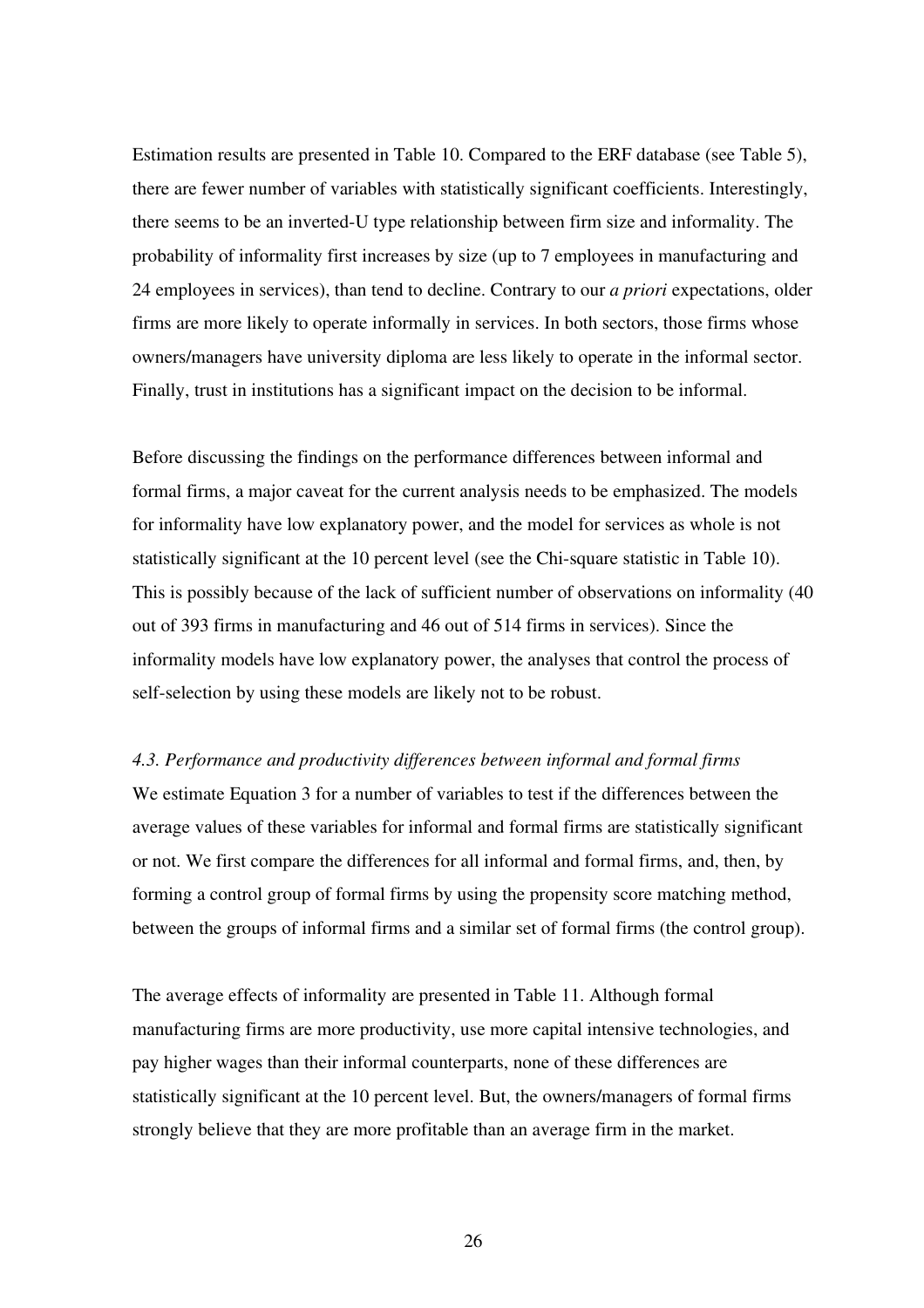Formal service firms are more productive than their informal counterparts, but they neither use more capital intensive technology, nor pay higher wages than their informal counterparts. There is also no significant difference in relative profitability between informal and formal service firms. Interestingly, the self-assessed level of technology in formal service firms is lower than the level in informal firms.

Formal firms are more likely to be incorporated companies, and pay wages through a bank. These findings reveal that formal firms are more likely to cooperate with formal financial institutions, but these relationships do not lead to a significant advantage in terms of using credit: the difference in the proportions of informal and formal firms that use credit in the last year is not statistically different from zero.

Finally, we estimated production functions to understand the sources of productivity differences between informal and formal firms. Since the number of informal firms is rather small, we are not able to estimate separate production functions for informal and formal firms. We assume that formal and informal firms operate on the same production function, but their productivity levels (the "total factor productivity" term, i.e., the intercept term) differ.

We estimated treatment effects model in which a variable on the status of informality, *informal*, is added into the production function. The coefficient of the *informal* variable is a measure of productivity gap between informal and formal firms. Since the informal variable is endogenous to the model, it is assumed to be a linear function of a set of variables (for explanatory variables, see Table 10), and the production function and the informality decision model in which the *informal* variable is the dependent variable are estimated simultaneously by using the maximum likelihood method.

The estimation results for production functions of manufacturing and services are presented in Table 11. The results should be interpreted with extra caution because, as we have seen in the previous subsection, the low explanatory power of the informality models are likely to cause weak instrument problems.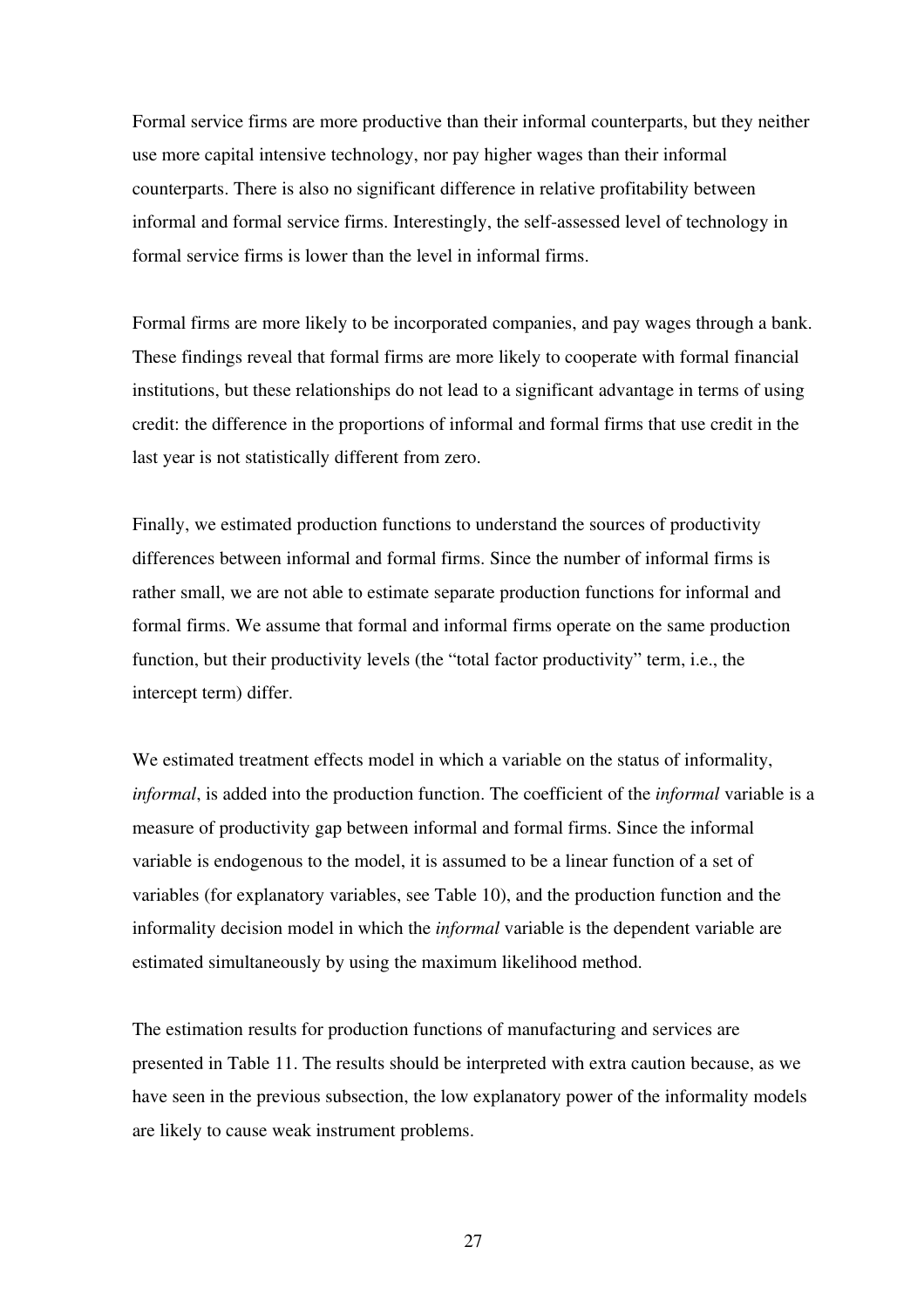There are two models estimated for both manufacturing and services. The first model includes only the input variables (capital, material inputs, and labor), and the informality variables, whereas the second model includes, in addition to these variables, a number of variables on the educational level and gender of the owner/manager, and dummy variables on technological level, large suppliers, and large customers.

The coefficients of all input variables are statistically significant. The estimation results suggest that there are mild increasing returns to scale in manufacturing and services. Educational level of owners/managers has a weak, positive impact on productivity. Dummy variables for technology, large suppliers, and large buyers do not have statistically significant impact on productivity. The main variable under investigation, the *informal* variable, has a statistically significant negative coefficient in both sectors, i.e., the average level of total factor productivity is substantially lower in informal firms than in formal firms.

#### 5. Informality and productivity: Individual-level evidence

#### *5.1. The data*

We use individual-level wage data to double check the degree of productivity differentials between informal and formal firms/employees, and to identify the sources of these differences. The wage and labor market participation data come from the Labor Force Surveys (LFS) conducted by Turkstat. The LFS questionnaire includes questions about a large number of variables for each household and individual surveyed on labor market status. The survey includes questions regarding the wage income for wage workers, and social security protection. We use the data for 2006 to estimate Mincer-type wage equations. The same analysis was performed by using the 2005 data. Since the results were qualitatively same, we will report here only the findings from the 2006 dataset.

The wage rate at the individual level is expected to be positively correlated with labor productivity. If the labor market is competitive, the wage rate will be equal to the marginal product of labor, and any difference in the wage rates in the informal and formal sectors can be used as an indication of productivity differences. In this framework, the marginal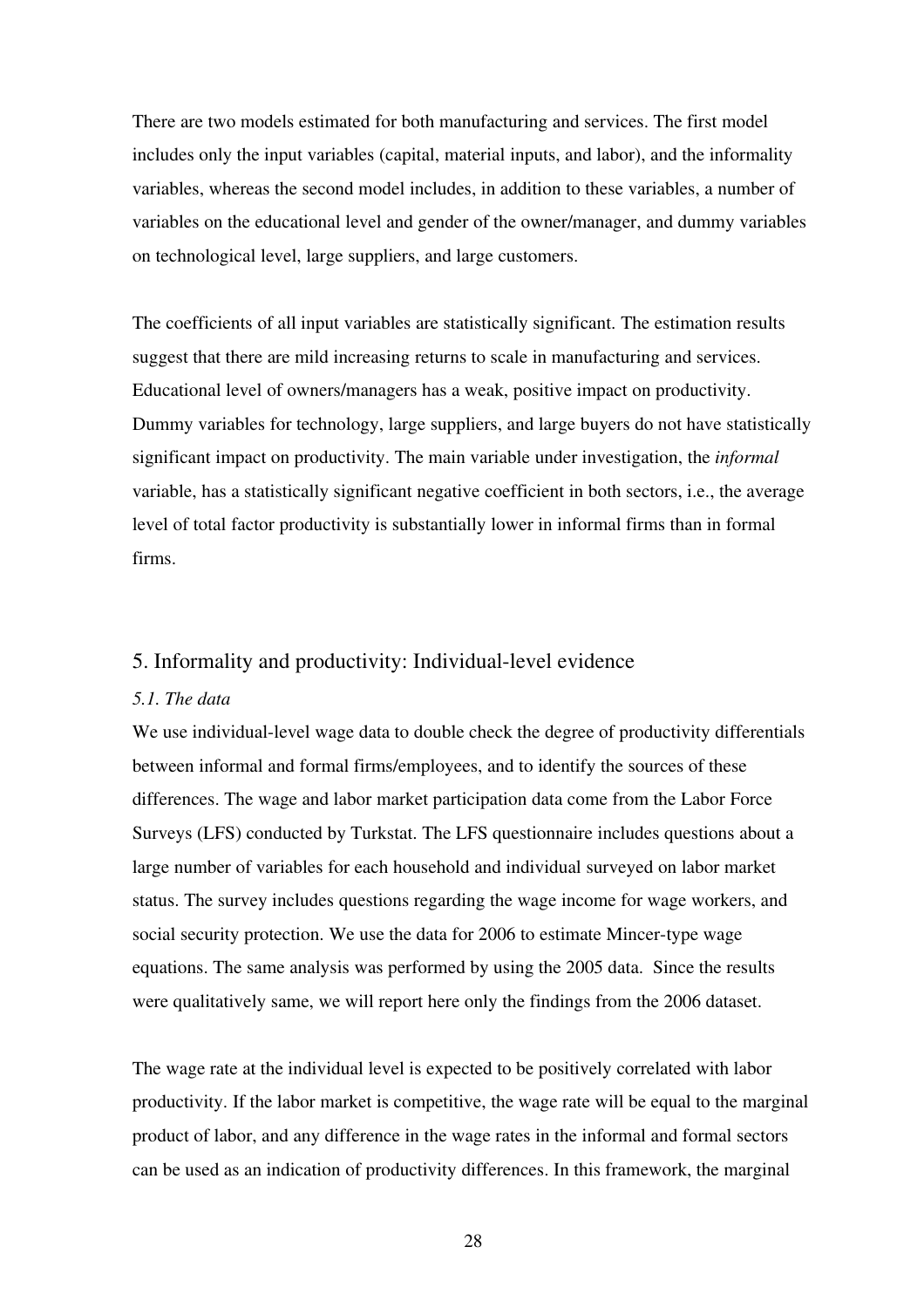product of labor, and, consequently, the wage rate will differ by the level of human capital. Thus, there will be no difference in wages and productivity once human capital and other factors are accounted for.

If the labor market is not competitive, and, for example, the wage rate is determined by a bargaining between workers and the firm, the wage rate will be positively correlated with productivity because the workers will share a part of productivity. In such a case, we observe a positive correlation between wages and productivity, but a wage differential between informal and formal firms may arise without any productivity differential if the workers in the formal sector have a stronger bargaining power than those workers employed in the informal sector. Thus, the findings on wage differentials sould be interpreted with caution.

As in the previous section, we here define "informal employment" as those employees who are not covered by any social security scheme. Since employment dynamics are very different in urban and rural areas and most of the employees are informal in rural areas, we analyze only the urban regions.

Table 13 presents the data on the extent of formal employment for male and female employees by age and employment status.<sup>[20](#page-28-0)</sup> As in the case of entrepreneurs, there seems to be a U-shape relationship between workers' age and informality. The share of formal employees is much lower among young and old people. Females are more likely than males to work in the informal sector. The share of informality is especially very high among casual workers.

There is a positive correlation between the extent of formality and firm size in both manufacturing and services (Table 14). Although more than half of all employees working in firms employing less than 10 people are informal, the share of formal employees exceeds 90 percent in firms that employ 50 or more people.

<span id="page-28-0"></span><sup>&</sup>lt;sup>20</sup> Unless otherwise stated, all data used in this section are from the 2006 LFS.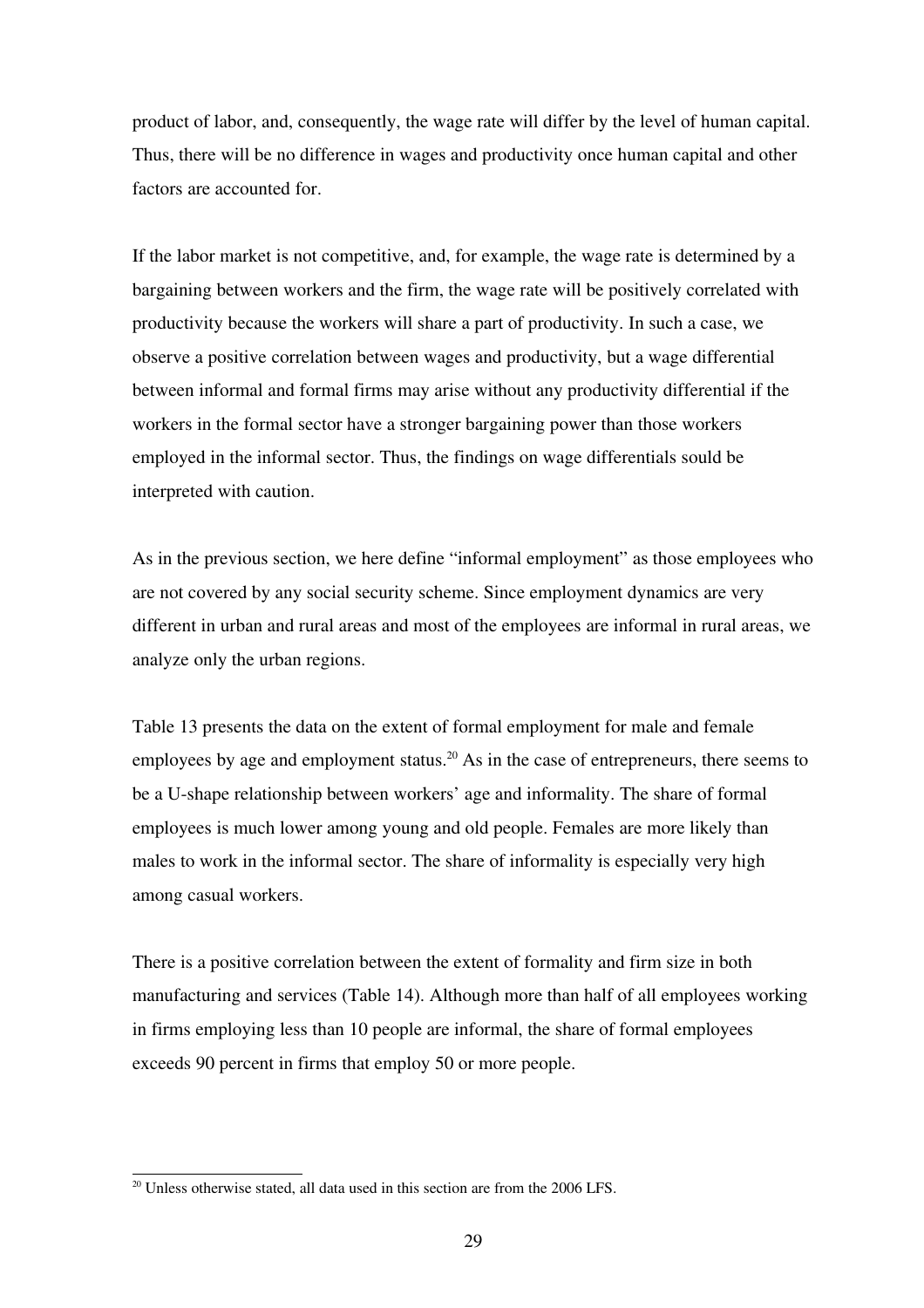There are significant wage differentials between informal and formal workers even after controlling for gender and firm size. The wage differential is much higher in services than in manufacturing (about 55 percent in services and 35 percent in manufacturing), and somewhat higher for female workers than male workers. The wage differentials does not change much by firm size, i.e., irrespective of firm size, formal firms pay higher than their informal counterparts in the same size category.

#### *5.2. The model*

We estimate a Mincer-type reduced form wage equation to analyze wage differences between the informal and formal sectors. Since the wage rate is observed only for those people who are employed as wage workers, the selection process needs to be taken into account in estimating the wage equation. Thus, we use a multinomial logit selection model to take care of the selection process. The model is defined as follows:

(7) 
$$
U_{ji} = h(Zi)
$$

$$
w_{ki} = \beta_k X_{ki} \text{ for } U_{ki} \ge U_{ji}, j \in \{h, fm, fs, im, is, e, se\}
$$

where  $U_{ii}$  is the utility of being at labor market state *j* for individual *i*, w is the (log) wage rate for wage workers.

We assume that there are six types of jobs available for an individual: formal jobs in manufacturing (*fm*) and services (*fs*), informal jobs in manufacturing (*im*) and services (*is*), entrepreneur (employer,  $e$ ) and self-employed ( $se$ ). If the person stays at home, she is considered to be at the "non-employment" status (h). The person will chose the state that maximizes her utility. If the chosen labor market state is any one of wage employment (*fm*, *fs*, *im*, or *is*), the wage rate is observed for that individual.

We estimate a multinomial logit model to understand the determinants of labor market decision for men and women aged 15 or more living in urban areas. There are seven labor market outcomes and the base outcome is non-employment.<sup>[21](#page-29-0)</sup> The next four outcomes are

<span id="page-29-0"></span> $21$  This outcome includes non-participation in the labor market, and unemployment. We experimented with separate "agriculture" and "unpaid family worker" outcomes as well, but the estimation results for these outcomes were not significantly different from nonemployment in most of the cases. Therefore, we added "agricultural employment" and "unpaid family workers" to the "non-employment" category.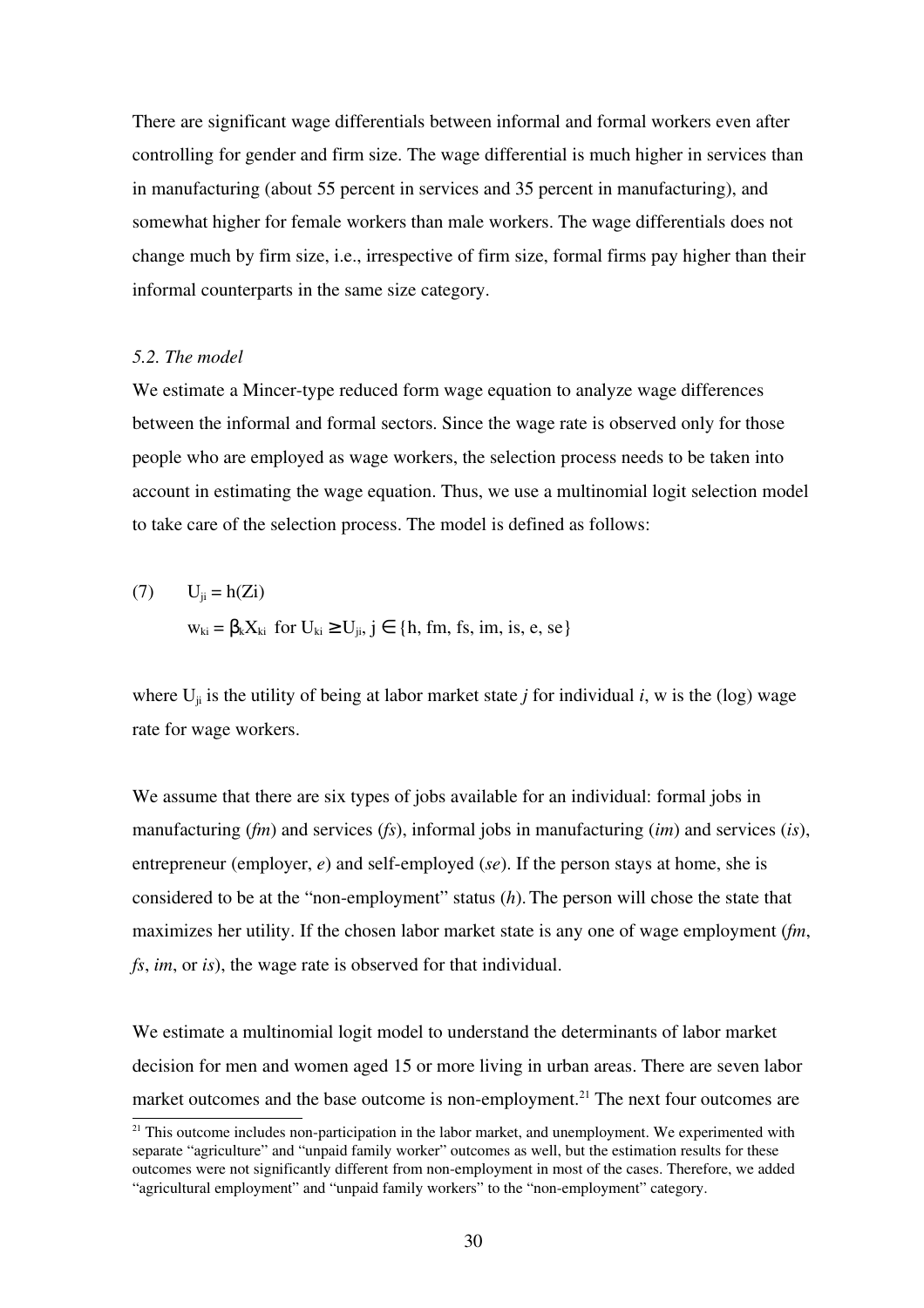about wage employment in formal/informal manufacturing and services. The last two outcomes, the "employer" and "self-employed" categories are not classified into sectors because of the lack of sufficient number of observations. The following variables are used as explanatory variables in the multinomial logit model.

The age of a person has a significant impact on labor market decisions. We added a number of age dummies to allow for non-monotonic effects of the age variable. "15-19 years old" is the omitted age dummy. We expect that there would be a U-shaped relationship between age and the probability of non-employment outcomes.

The status in the household is captured by the *Child* dummy that takes the value 1 if the person is "daughter/son", "daughter-/son-in-law", "grand daughter/son", or "other relative/non relative" aged less than 30, and 0 otherwise. The omitted variable is the "Parent" category that includes all other people not included in the Child category.

The effects of educational level are captured by five dummy variables: *Primary* for literates and primary school graduates<sup>[22](#page-30-0)</sup>, *Secondary* for secondary school graduates, *High school* for high school graduates, *Vocational* for vocational high school graduates, and *College* for 2- and 4- year higher education graduates. The omitted variable is the *Illiterate* category, i.e., the educational level dummy variables measure the effects of relevant levels of education relative to illiteracy.

There are two dummy variables for marital status: *Single* for never-married singles, and *Divorced* for the divorced and widowed. The omitted variable is the *Married* category.

In order to test the effects of household size, we include to the model the *Parent\*household size* and *Child\*household size* interactions. The household size is measured by the (log) number of people in the household. It is interacted with the Parent and Child dummy variables because the effects of household size on parents and children are likely to differ. We expect that the Parent\*household size variable may have a negative effect on the probability of non-employment for men, but it may have a positive effect on

<span id="page-30-0"></span> $22$  The "literate without any diploma" and "primary school diploma" categories are merged together because the number of people in the former category was too low.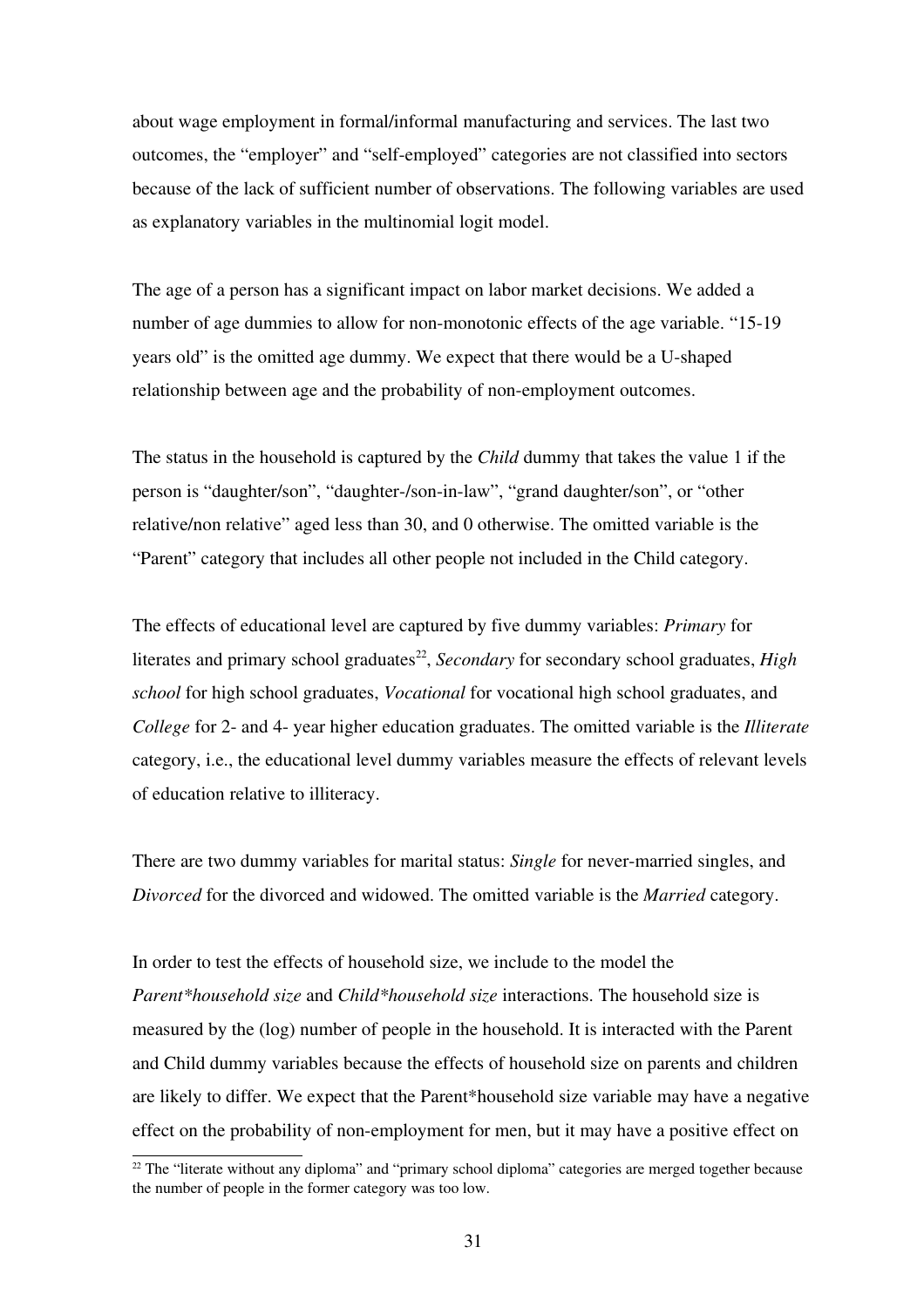the probability of non-employment for women, because women are more likely to be involved in home production, and the need for home production will increase by the household size. In other words, the value of household production will increase for women by household size, whereas the need for workplace employment will increase for men.

We use a dummy variable, *Any registered*, to test if the availability of social security benefits provided by another formally employed person in the household increases the nonemployment probability and decreases the formal employment probability of other persons in the household. We expect that if there is a formally employed person in the household, other members of the household are likely to benefit from social security coverage (health insurance, etc.) so that if they get a formal job, the value of additional nonwage benefits will be low. This may discourage other household members to get a (formal) job.<sup>[23](#page-31-0)</sup>

Finally, we use a dummy variable for persons in a household whose "head" is unemployed, *Unemployed HH*. This variable takes the value 1 for a person whose household head is not employed, and  $0$  otherwise.<sup>[24](#page-31-1)</sup> The household head is expected to earn the bread and butter for the household. If the household head is unemployed, the incentives for other household members may change.

#### *5.3. Estimation results*

The estimated coefficients from the multinomial logit model are difficult to interpret quantitatively. Thus, we calculated the marginal effects of each variable on labor market outcomes. For continuous explanatory variables, the marginal effect is the change in the probability of the relevant outcome's realization in response to a slight change in the dependent variable i.e., the marginal effect is defined as ∂Pr(*j*)/∂*xk* where Pr(*j*) is the probability that the labor market outcome *j* will be chosen, and  $x_k$  is the *k*th explanatory variable. For dummy variables, the marginal effect shows the change in the probability Pr(*j*) induced when the dummy variable changes from 0 to 1.

<span id="page-31-0"></span> $^{23}$  Although the employment decision, as discussed here, is likely to be made at the household level, we model it at the individual level because of the lack of panel dimension in our data.

<span id="page-31-1"></span> $^{24}$  By definition, the value of this variable is zero for household heads because we test the effect for other household members.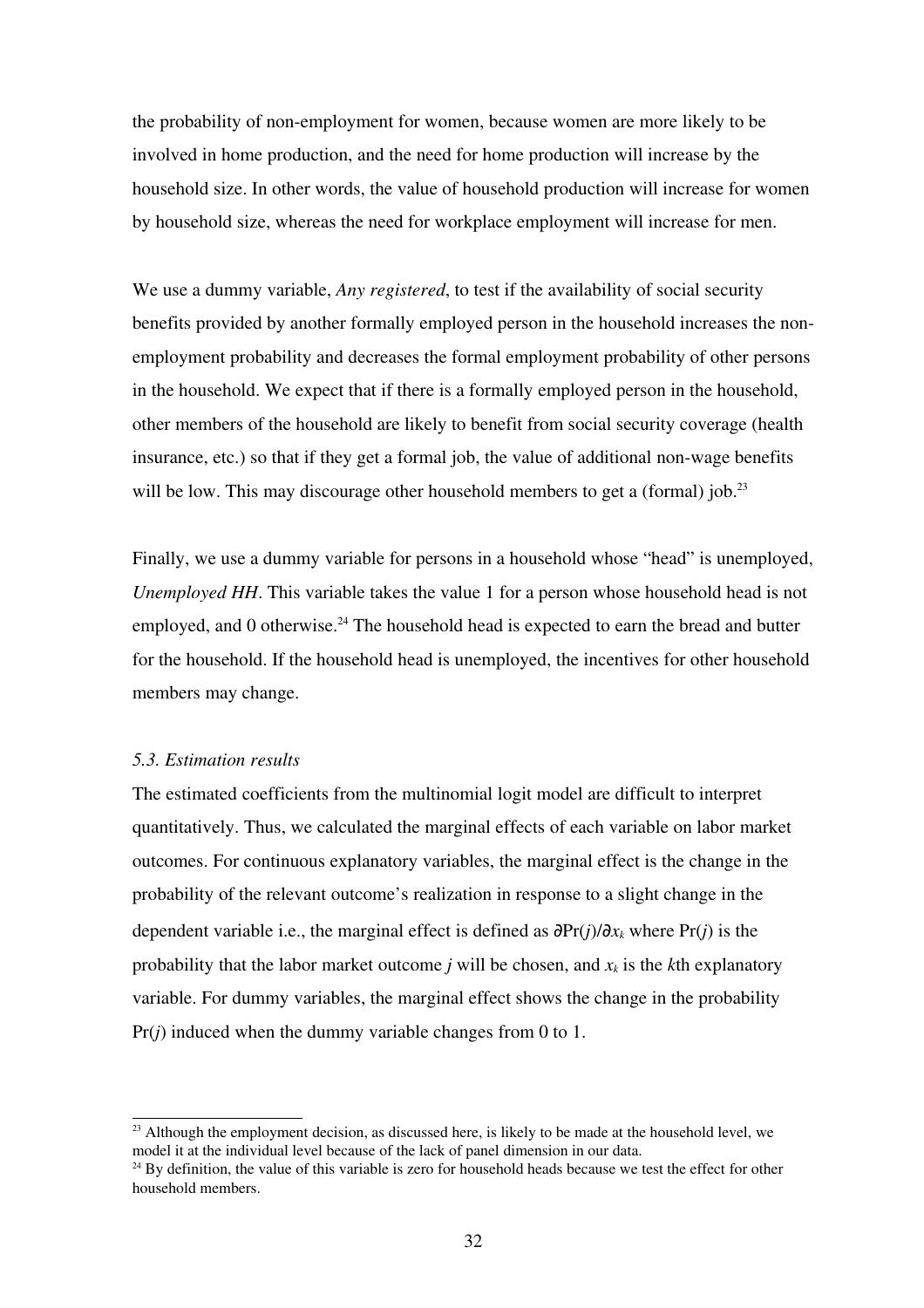The marginal effects on labor market participation decision are presented in Table 16. It is apparent that education is one of the most important factors that determine the labor marker participation decision. The probability of unemployment decreases significantly by education level for both men and women. Moreover, more educated people are less likely to be employed in the informal sector, i.e., self-selection is evident in entering informal/formal sectors.

We estimated Mincerian wage equations to understand wage differentials between informal and formal sectors. Since the wage rate is observed for only those who work as wage workers, we used multinomial logit sample selection model in estimating the wage equations to eliminate the selection bias. The wage equation is estimated, by taking into account the selection process, for four categories of wage employment (formal/informal and manufacturing/services) for men and women separately. The following variables, in addition to the sample selection correction terms, are included into the model.

The dummy variables for age categories are used to estimate the age-wage profile and to estimate the effects of age/experience on wages. All educational level dummies are included to estimate the effects of education on wages. Dummy variables for firm size (small, 10-24 employees; medium-sized, 25-49 employees; large, 50 and more employees) are added to test the effect of firm size on the wage rate because it is know that large firms tend to pay higher wages. The micro-firm (less than 10 employees) dummy is the omitted firm size variable. The (log) working time per week and a dummy variable for full time employees are used to control for working time and employment status on wages.

The estimation results for the wage equation are presented in Table 17. Our findings indicate that, with the exception of female workers employed in manufacturing, there are significant wage gaps between informal and formal workers even after controlling for selection and individual characteristics. These differences in wages are likely to be caused by productivity differentials between informal and formal firms. Moreover, educational level and firm size have also positive effect on wages. These two factors also contribute the observed wage differentials because, as we have seen before, the share of formal employees in much higher among more educated and large firms.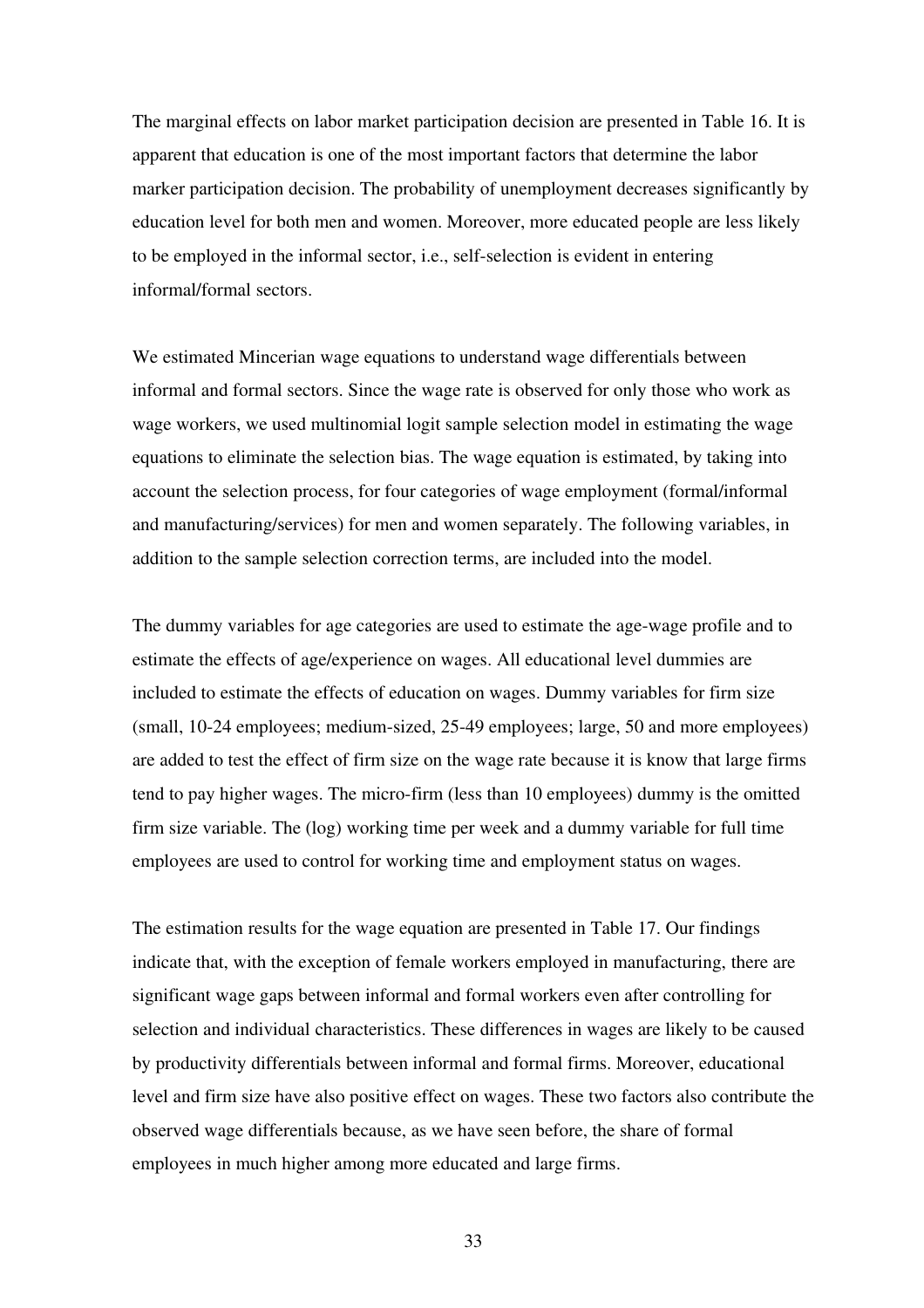#### 6. Enforcing formality: A simulation analysis

Our findings in the previous sections suggest that there are substantial productivity differences between informal and formal firms. The policy of enforcing formality could be effective in increasing productivity in the economy. However, our analysis has also documented that entrepreneurs self-select into informality by taking into account the profits they could make under these two conditions, and there are significant differences between the characteristics of entrepreneurs and firms operating in the informal and formal sectors.

Figure 2 depicts the kernel density (frequency) functions for informal and formal firms by size. As expected, informal firms have a higher concentration in small size in both manufacturing and services, whereas the distribution of formal firms is skewed to the right, i.e., larger size. The observed size differences between informal and formal firms can be explained by the probability of enforcements (large firms are more likely to be identified and inspected by the authorities), and productivity differentials because small firms are, on average, less productivity and thus has a stronger incentive to operate informality to reduce the cost of compliance.

There is also a strong correlation between entrepreneur's educational level and the extent of informality (see Figure 3). More educated entrepreneurs are more likely to operate formally, due to cultural factors, types of activities conducted, etc.

Finally, there are significant differences between informal and formal firms in terms of entrepreneurs' and firms' ages (see Figures 4 and 5). Young entrepreneurs and young firms are more likely to operate informally. We can observe similar differences in other variables that determine the choice of informality (see Table 5).

Our analysis indicates that some entrepreneurs prefer to establish informal firms because it is more profitable to do so for their characteristics that cannot be changed easily. Thus, if those entrepreneurs who would prefer to work informally are forced to operate formally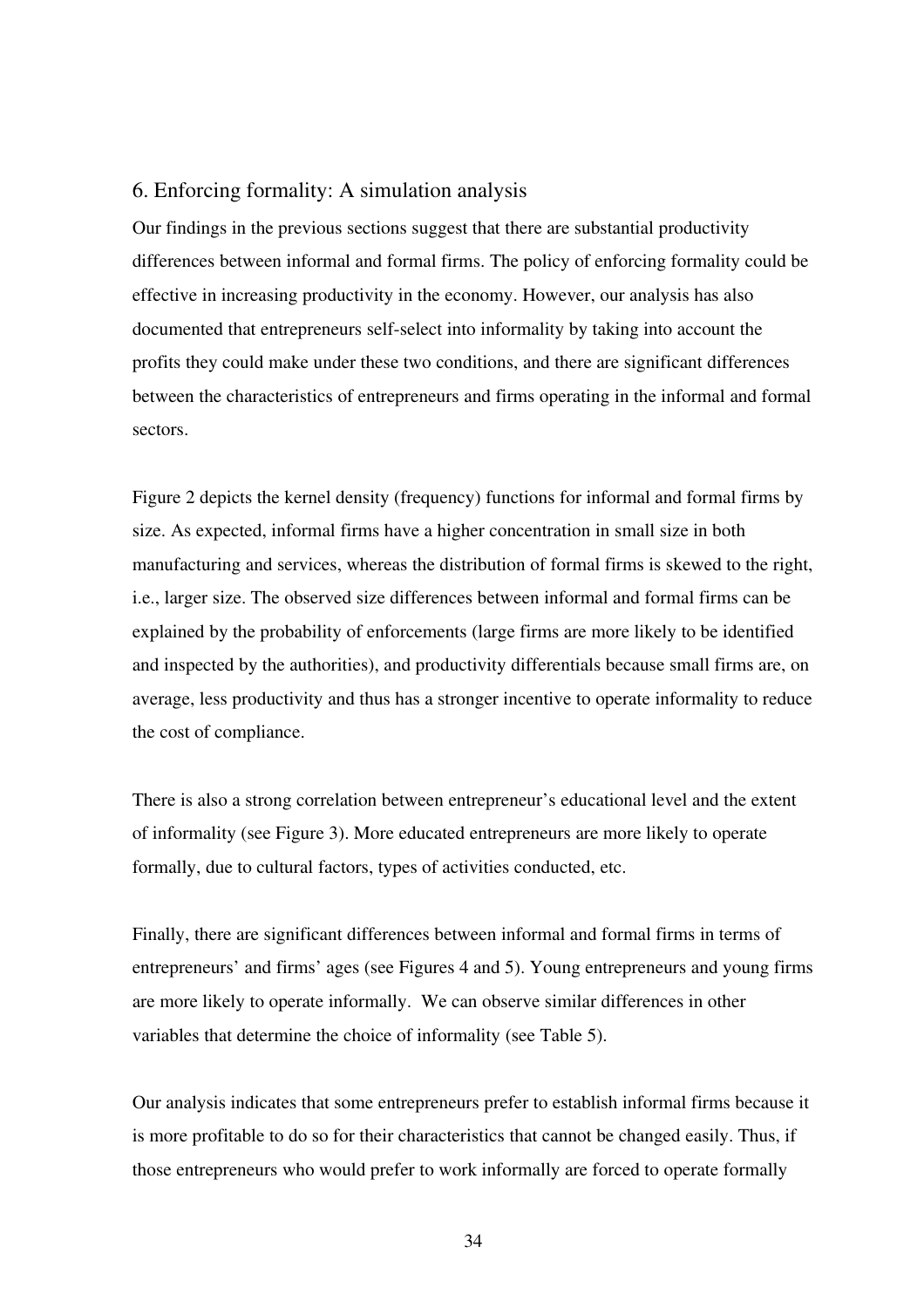through strict enforcement, they could not achieve the productivity level achieved by those entrepreneurs who operate formally. We need to take into account the fact that entrepreneurs' characteristics (like gender and educational level) will not change at least in the short- and medium-term after enforcing formality.

We experiment with three scenarios to understand the employment effects of strict enforcement of formality. In the first scenario, we assume that all informal firms start to operate formally. In the second scenario, we assume that all informal firms exit from the market because they lose their competitiveness as a result of high costs of formality (social security contributions, taxes, etc.), and the formal firms expand, or new formal firms are established to satisfy the demand that was satisfied by informal firms such that total output does not change. It is obvious that these two scenarios represent two extreme cases: all informal firms survive in the first one, and all informal firms exit in the second one. The third scenario is the same as the second one, but we assume that total output increases by 10 percent due to lower prices achieved thanks to higher productivity or lower taxes.

#### *Scenario 1: All informal firms become formal*

In this scenario, we assume that all informal firms start to operate formally due to strict enforcement, and they switch to the production function of formal firms without any change in input levels (same amounts of capital, material inputs, and labor), and entrepreneurs' characteristics. However, we assume that other firm characteristics (technology, composition of labor, customer relations, etc.) change as a result switching to formality. Thus we use the second estimated models of production functions in Table 7.

In order to assess the productivity effect of enforcing formality, we need to calculate the conditional output level for informal firms. The conditional expected output level of an informal firm is defined as follows:

- (8a)  $E(q_{1i} | I_i = 1, X_{1i}) = \beta_1 X_{1i} + \sigma_1 \rho_1 f(\gamma Z_i)/F(\gamma Z_i)$
- (8b)  $E(q_{1i} | I_i = 0, X_{1i}) = \beta_0 X_{1i} + \sigma_1 \rho_1 f(\gamma Z_i)/(1 F(\gamma Z_i))$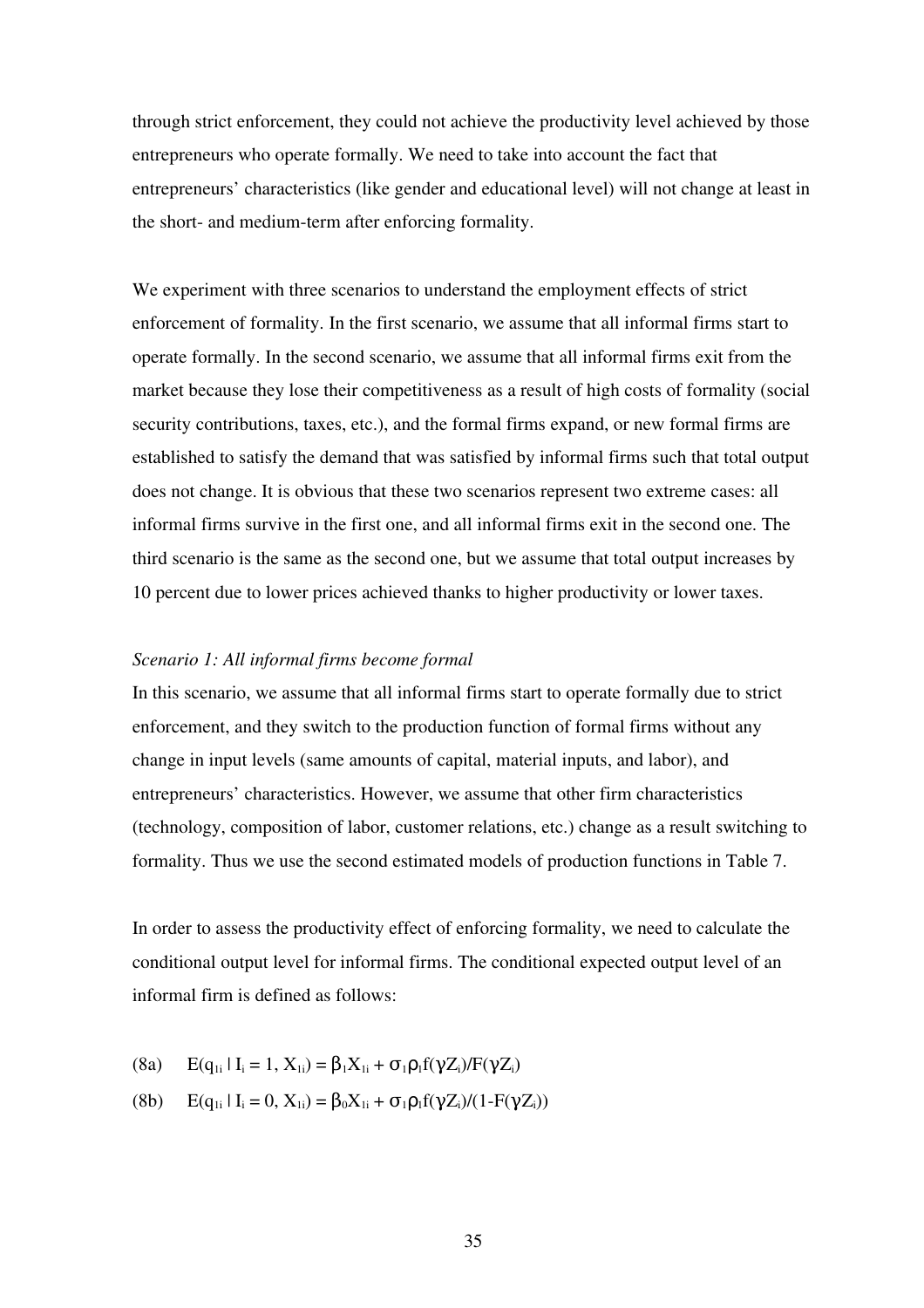where f(.) and F(.) are probability density and cumulative distribution functions, respectively, and  $\rho_1$  is the coefficient of correlation between  $\varepsilon_{1i}$  and  $u_i$  (see Equation 4). Equation 8a defines the expected output level of an informal firm, *i*, conditional on operating informally, and Equation 8b defines the expected output level for the same firm conditional on operating formally. Note that the equations take into account the differences in production functions (the  $\beta$  parameters), and the effects of the selection process.

The average (log) expected conditional output levels for informal and formal firms are presented in Table 18. The average (log) output of informal manufacturing firms operating informally in our sample of firms was 12.62. The output of these firms would be 12.67 had they operated formally, i.e., formality would increase their output by only 5 percent.<sup>[25](#page-35-0)</sup> The output (and productivity) effect of formality on existing informal firms would be relatively higher in services: the average increase in output due to formality is about 25 percent in services.

Figure 6 depicts the kernel density function of (log) output for informal and formal firms in manufacturing and services. The dotted line ("Informal mod") represents the expected output of informal firms conditional on operating formally. As seen in the figure, formality has a stronger positive effect on small informal manufacturing firms, but larger informal manufacturing firms would produce less if they operate informally, so that the average value would not change much. In the case of services, we observe almost a parallel shift in the kernel density function for informal firms.

To summarize, our estimation results indicate that if all informal firms start to operate formally, the output and productivity effect would be negligible in manufacturing, whereas output and productivity would increase considerably in services.

#### *Scenario 2. All informal firms exit from the market*

In the second scenario, we assume that the productivity improvement due to formality would not be sufficient to compensate for the costs of formality (higher taxes and social security contributions) so that all informal firms will exit from the market. The loss of

<span id="page-35-0"></span><sup>&</sup>lt;sup>25</sup> Since we assume constant input levels, the increase in output reflects productivity enhancement.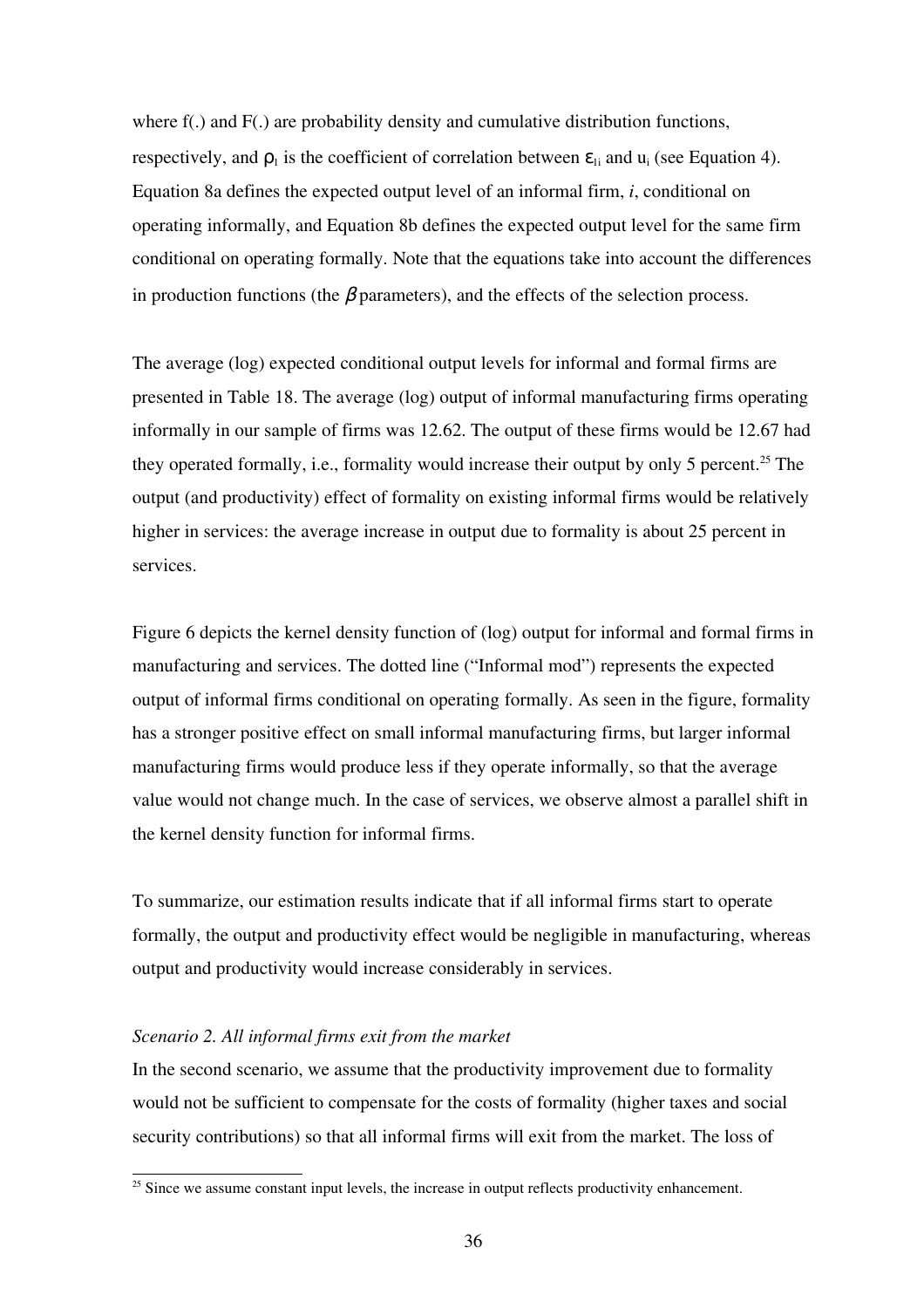output due to the exit of informal firms will be balanced by formal firms. Since formal firms are more productive, we expect a decrease in total employment.

In order to calculate the employment effects in this scenario, we need to estimate productivity differentials between informal and formal firms. We define "productivity" here as output/labor ratio because we assume that there would be no change in total output.

The productivity differential between informal and formal firms in the ERF sample data is 131 percent in manufacturing and 24 percent in services. The differential in manufacturing seems to be substantial but it is in the order of magnitude of the productivity differential between very small firms that employ 10-24 people and others that employ 25 or more people. According to the Turkstat *Annual Survey of Manufacturing Industries* in 2000, the productivity differential between these two groups of manufacturing firms was about 191 percent. Thus, we use the ratios calculated from the ERF database in our scenario.

We use the *Labor Force Survey 2006* data to analyze changes in the composition of employment as a result of enforcing formality. Table 19 presents the number of informal (unregistered) and formal (registered) employees in urban regions in 2006. There were about 11 million formal and 5.5 million informal employees in manufacturing and services in urban regions (agriculture is excluded from our analysis). We assume that formal manufacturing (service) employees produce 131 (24) percent more than informal employees do. If all informal jobs are replaced with more productive formal jobs, total employment (all formal) would drop to 15 million, i.e., there would be 9.7 decline in employment.<sup>[26](#page-36-0)</sup> The most significant decline in employment would be observed in manufacturing (18.2 percent decline) because of substantial productivity differential and widespread use of informal labor in manufacturing. Average wages would increase by 18 percent because formal employees are paid much higher than informal employees.

Simulated changes in the composition of employment reveal that the burden of transition from informality to formality is not shared equally among different employment categories. Uneducated (less than high school level), young (aged 1524), old (aged 45 and

<span id="page-36-0"></span> $^{26}$  If the productivity differential between informal and formal manufacturing firms was 50 percent, instead of 131 percent, the decline in total employment would be 7.7 percent.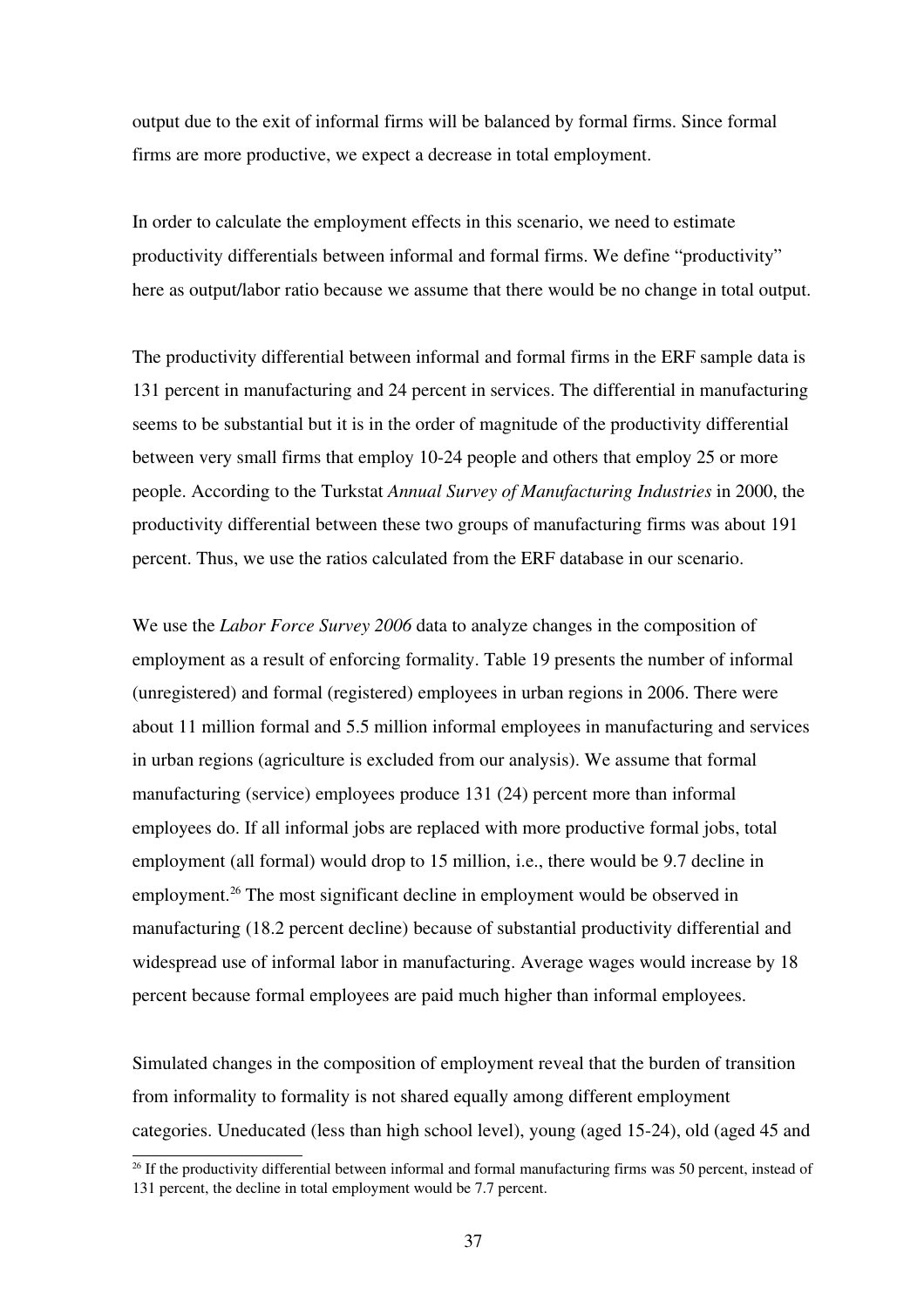above) and female employees would experience substantial employment loss. People who would benefit the most from formality are those with vocational school training or university degree holders, and mid-aged (35-44 years old) people.

*Scenario 3. All informal firms exit from the market and the market grows 10 percent* In the pervious scenario, we assumed that there is no change in total output. However, when all informal firms exit from the market, there would be an increase in average productivity as a result of the increase in the share of more productive sector (the formal sector). Thus, the supply function would shift to the right, and cause a decline in the price and an increase in the quantity demanded. Moreover, the increase in the share of formality could lead to a substantial increase in tax revenue and social security contributions (we expect about 37 percent increase in tax revenue and social security contribution in the second scenario). If the government reduces tax and social security rates, the prices could decline further, and total output would receive another impetus. In this scenario, we assume that total output increases by 10 percent because of these two factors.

A 10 percent increase in output would compensate almost completely the loss of employment (see Table 20). Although the aggregate employment would remain almost at the same level, its composition would change significantly. As in the case of scenario 2, the main disadvantaged groups are less educated, young, old, and female employees.

Our simulations on hypothetical changes in enforcement reveal that transition from informality to formality would be beneficial in raising productivity, wages, and social security revenue. However, such a transition involves a serious and painful adjustment. First, a large number of informal firms are likely to exit from the market because the existing informal entrepreneurs would not be able to achieve a sizeable productivity increase when they operate formally. Second, even if formal firms fill in the vacuum created by the exit of informal firms and generate a compensating growth, the composition of employment changes radically. Disadvantaged groups (less educated, young and old, and female) would experience a decline in the demand for their labor, whereas more educated, mid-aged and male workers would have a much better employment prospects. Therefore, the public policy towards eliminating the informal sector should be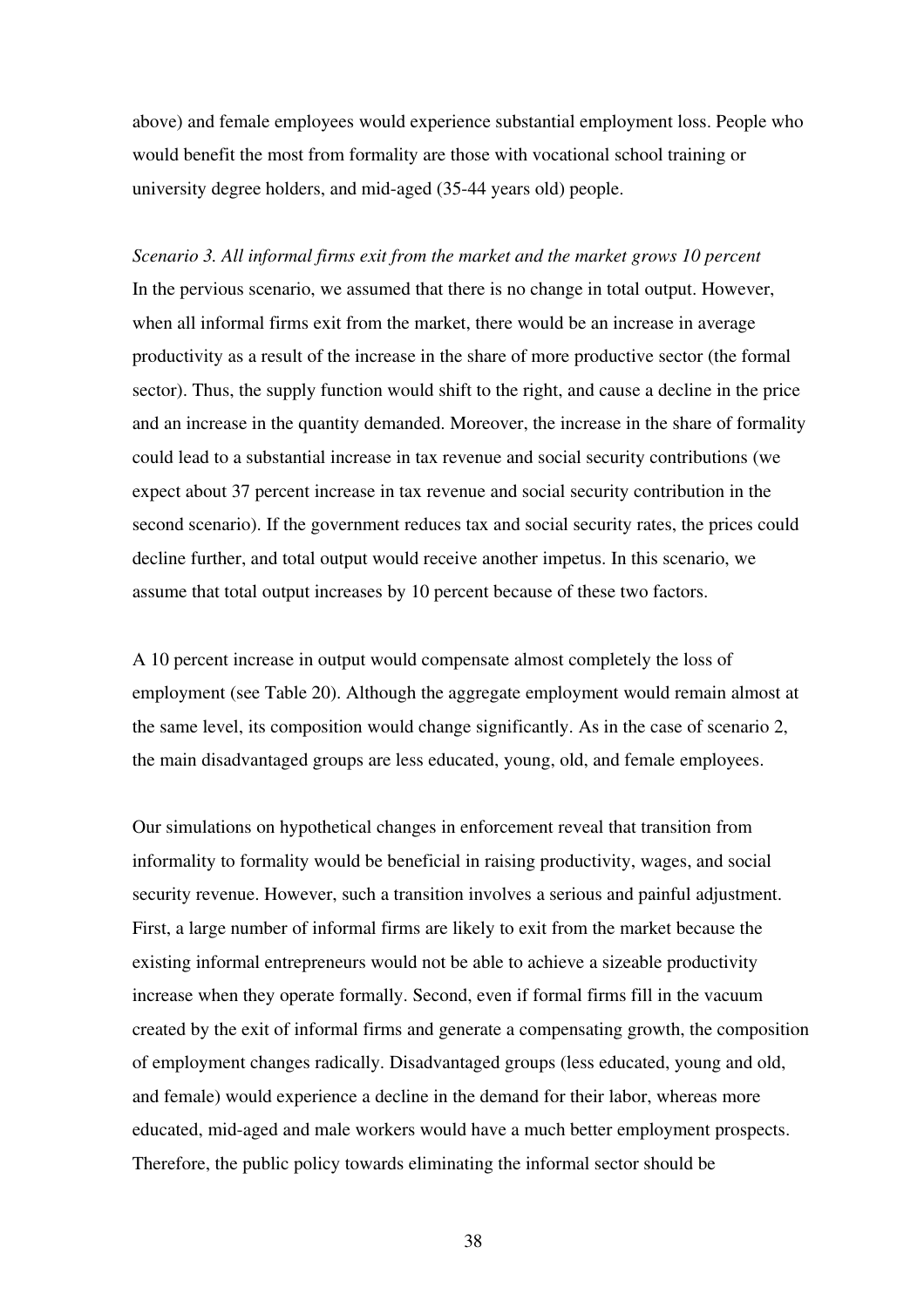complemented by a policy supporting the disadvantaged groups during the transition process, and a comprehensive training and education policy to satisfy increasing demand for more educated labor.

The transition toward formality would increase the demand for more educated workers. The shift in the demand function would increase the returns to education, and would create (private) incentives to invest in education. This could be especially important for female workers who have traditionally low labor market participation rates.

#### 7. Conclusions

Our main findings can be summarized as follows:

1. There is a significant productivity gap between informal and formal firms, and a wage gap between informal and formal workers. The findings are robust with respect to sectors (manufacturing and services), firm size and gender.

2. The hypothesis that more educated entrepreneurs and workers move to the formal sector is supported by the data. This process of self-selection contributes to widen the productivity gap between informal and formal firms.

3. The theories of life-cycle and learning are also supported by our findings. Older (i.e., more experienced) firms tend to operate in the formal sector. However, the relationship between informality and age is U-shaped for entrepreneurs and workers. New firms tend to start their operations in the informal sector and the point of entry to employment is the informal sector for (male) workers. Entrepreneurs and workers tend to move to the formal sector over time, but after a certain age (the late 40s-early 50s), they tend to have informal jobs/businesses possible for their secondary activities.

4. The hypothesis on the importance of economies of scale for productivity growth is not supported by the data. Informal and formal firms are likely to operate on different production functions, and decreasing returns to scale prevail for informal firms, whereas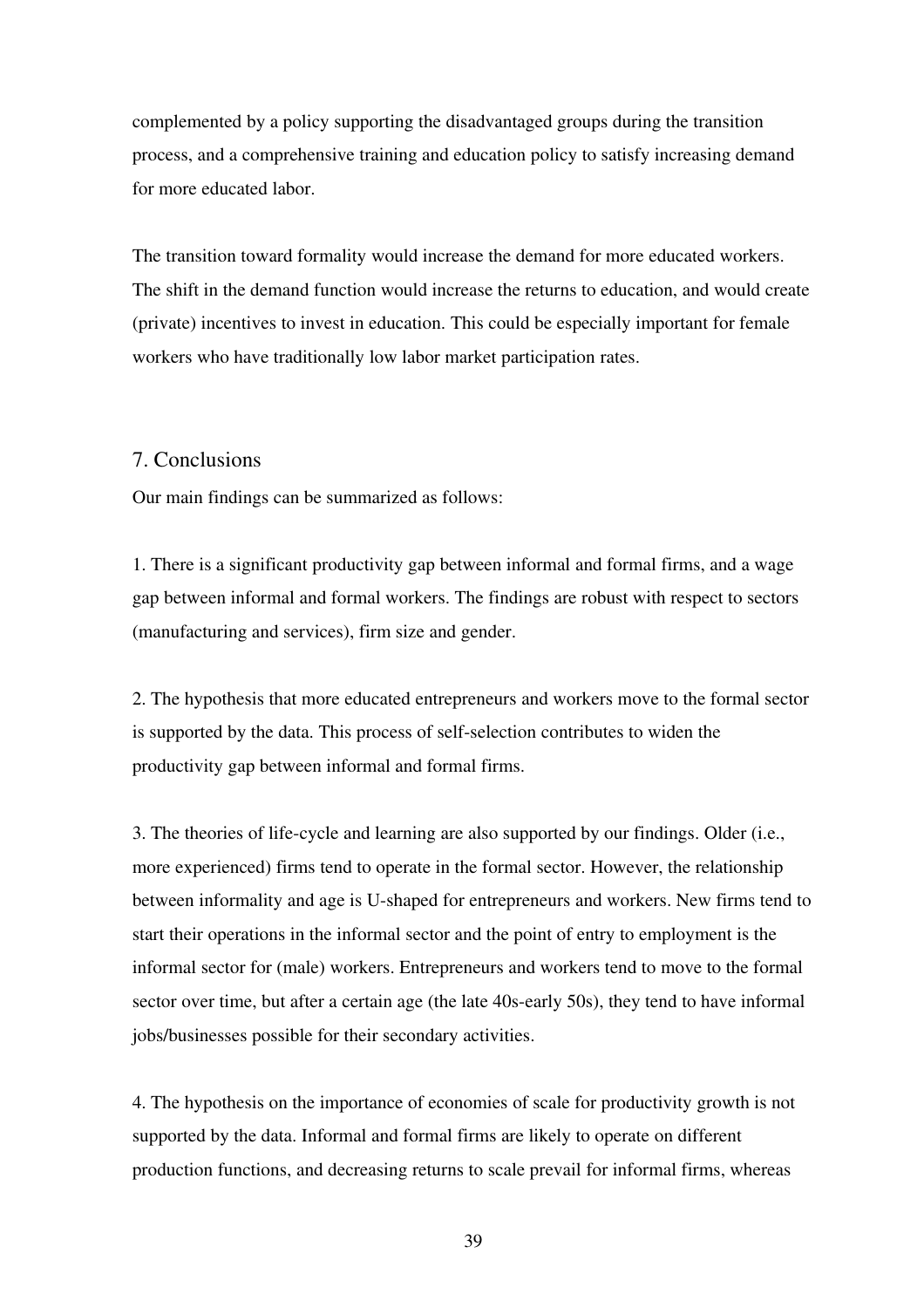there are constant returns to scale for formal firms. If informal firms could move to the formal sector adopt a new production technology, the net effect would be similar to the effect of economies of scale.

5. Even after controlling for all these factors (self-selection, differences in endowments, and learning), the productivity gap does not disappear. The remaining gap is due to access to public services and infrastructure, access to markets, and unobserved factors.

6. The findings suggest that there is a substantial but untapped potential to increase productivity in Turkey. The analysis on the sources of productivity differentials suggests that policies towards reducing the size of the informal economy would be beneficial in increasing productivity and boosting growth, and both "stick" (enforcement) and "carrot" (training, clustering, market access, etc) policies would be adopted to reduce informality. If informal firms are forced to operate formally through strict enforcement, many informal firms in manufacturing are likely to exit from the market because they could not increase their productivity sufficiently when they operate formally. The productivity effect of operating formally is higher for services, but we may expect that a large number of informal service firms could not survive if they operate formally.

7. The transition to formality would be a painful process especially for disadvantaged groups (less educated, young, old, and female). Therefore, policies aimed at reducing informality should be complemented by social policies that help the disadvantaged groups during transition, and education policies that help to provide skills needed by formal firms.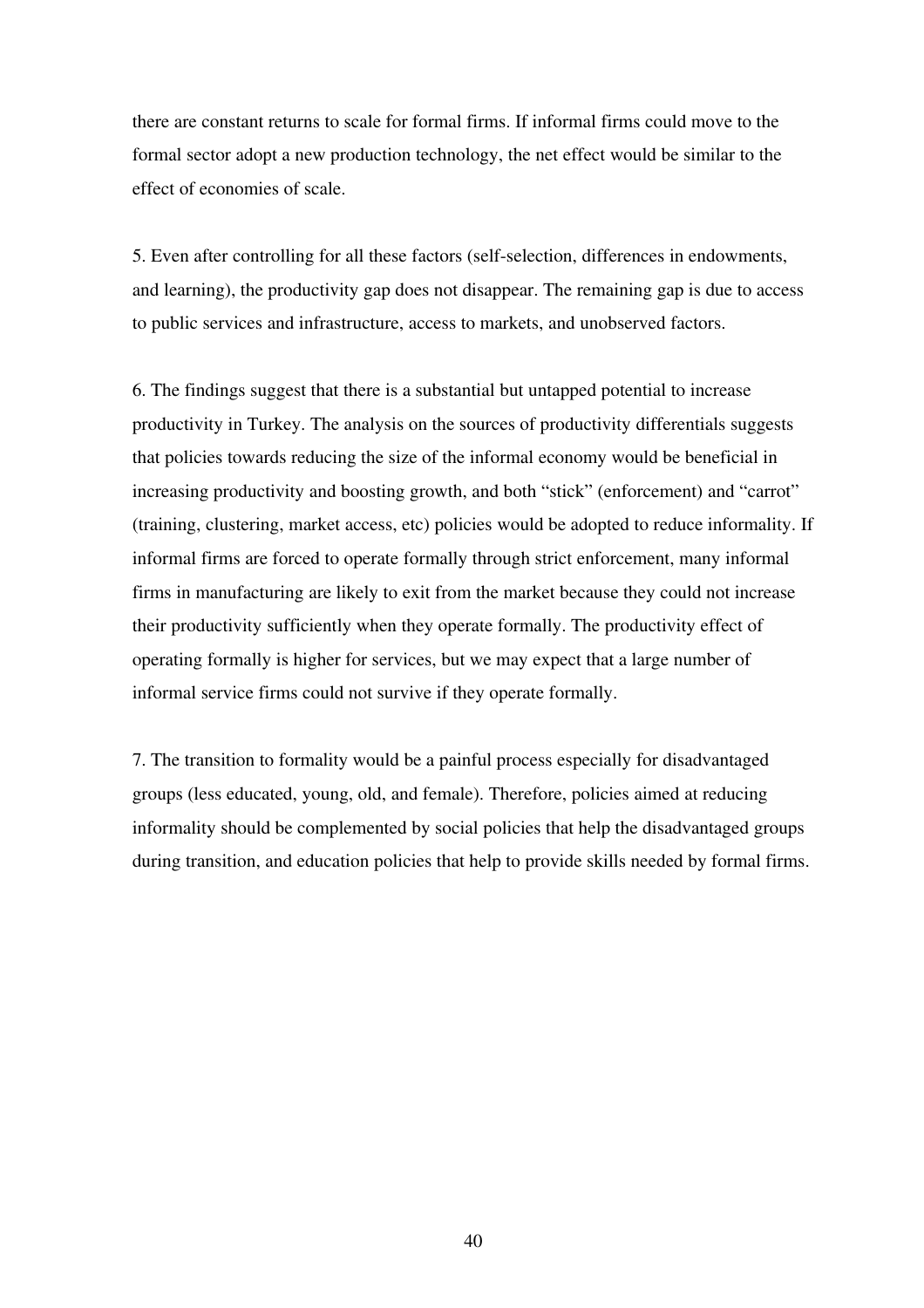#### References

- Acemoglu, D. (2001), "Good Jobs versus Bad Jobs", *Journal of Labor Economics* (19): 1 21.
- Agénor, P. Jensen, H.T., Verghis, M. and Yeldan, E. (2006), *Disinflation, Fiscal Sustainability, and Labor Market Adjustment in Turkey*, World Bank Policy Research Working Paper 3804.
- Albrecht, J., Navarro, L. and Vroman, S. (2005), *The Effects of Labor Market Policies in an Economy with an Informal Sector*, IZA Discussion Paper No. 2141, IZA, Bonn.
- Almeida, R. and Carneiro, P. (2006), *Enforcement of Labor Regulation, Informal Labor, and Firm Performance*, CEPR Discussion Papers No. 5976, CEPR, London.
- Amaral, P.S. and Quintin, E. (2006), "A competitive model of the informal sector", *Journal of Monetary Economics* (53): 1541-1553.
- Arias, O. and Khamis, M. (2008), *Comparative Advantage, Segmentation and Informal Earnings: A Marginal Treatment Effects Approach*, IZA Discussion Paper No. 3916, IZA, Bonn.
- Badaoui, E., Strobl, E. and Walsh, F. (2007), *The Formal Sector Wage Premium and Firm Size*, IZA Discussion Paper No. 3145, IZA, Bonn.
- Boeri, T. and Garibaldi, P. (2005), *Shadow Sorting*, paper presented at the NBER Macroeconomic Conference, Budapest, June 2005.
- Bourguignon, F., Fournier, M. and Gurgand, M. (2007), "Selection Bias Corrections Based on the Multinomial Logit Model: Monte Carlo Comparisons", *Journal of Economic Surveys* (21): 174-205.
- Brown, J.D., Hotchkiss, J.L. and Quispe-Agnoli, M. (2009), *Undocumented Worker Employment and Firm Survival*, IZA Discussion Paper No. 3936, IZA, Bonn.
- Burdett, K. and Smith, E. (2002), "The Low Skill Trap", *European Economic Review* (46): 1439 1451.
- Dabla-Norris, E., Gradstein, M. and Inchauste, G. (2005), *What Causes Firms to Hide Output? The Determinants of Informality*, IMF Working Paper No. 05/160, IMF, Washington DC.
- Dessy, S. and Pallage, S. (2003), "Taxes, Inequality and the Size of the Informal Sector", Journal of Development Economics (70): 225-233.
- Dimova, R., Nordman, C.J. and Roubaud, F. (2008), *Allocation of Labour in Urban West Africa: Implication for Development Policies*, IZA Discussion Paper No. 3558, IZA, Bonn.
- Djankov, S., Lieberman, I., Mukherjee, J. and Nenova, T. (2003), "Going Informal: Benefits and Costs", in B. Belev (ed.), *The Informal Economy in the EU Accession Countries: Size, Scope, Trends and Challenges to the Process of EU Enlargement*, Sofia: CSD, pp. 63-80.
- Fajnzylber, P., Maloney, W.F. and Rojas, G.V.M. (2006), *Releasing Constraints to Growth or Pushing on a String? The Impact of Credit, Training, Business*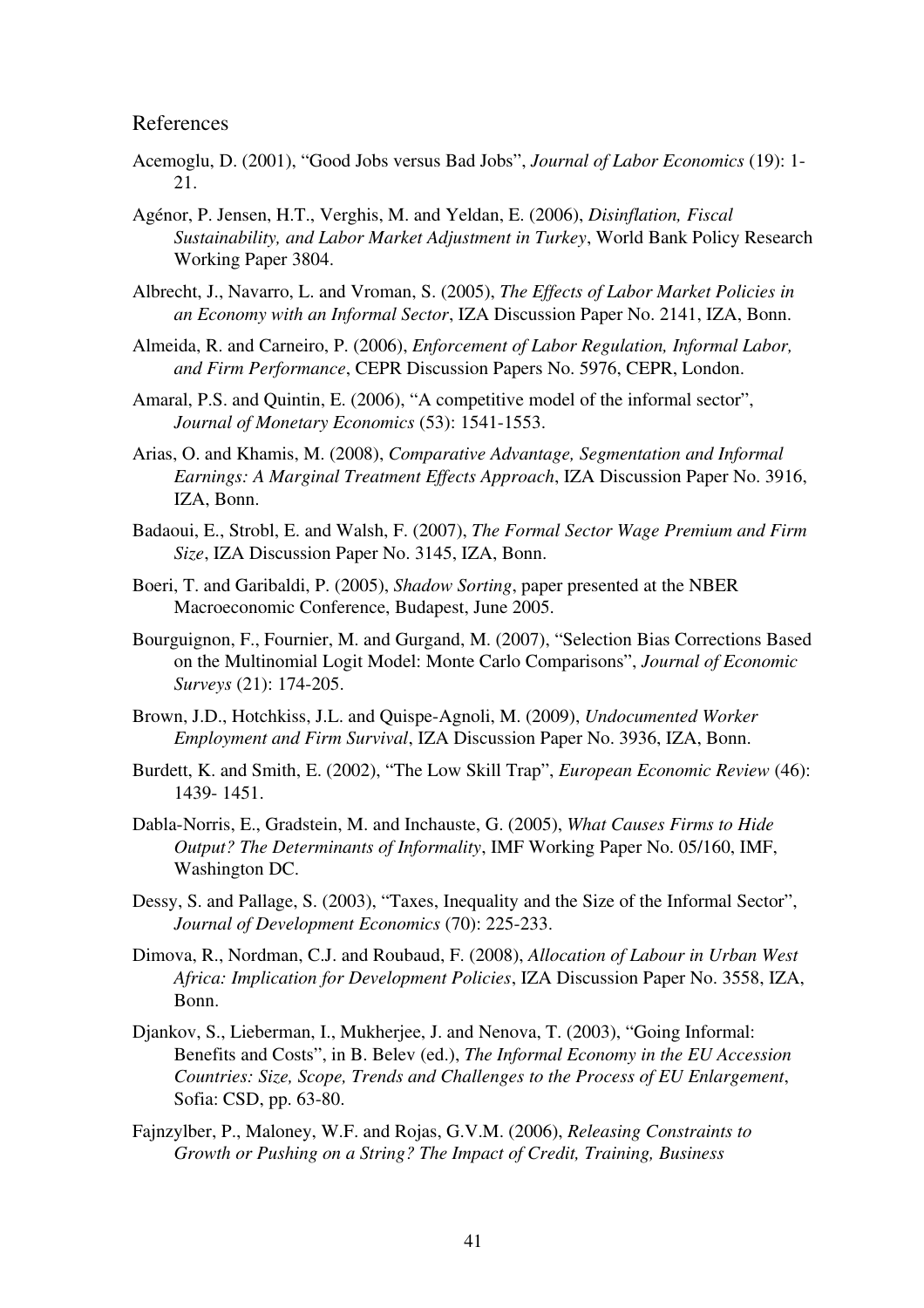Associations and Taxes on the Performance of Mexican Micro-Firms, World Bank Policy Research Working Paper 3807, Washington, DC: World Bank.

- Galiani, S. and Weinschelbaum, F. (2007), *Modeling Informality Formally: Households and Firms*, CEDLAS Working Papers No. 0047, Universidad Nacional de La Plata .
- Gönenç, R., Leibfritz, W. and Yilmaz, G. (2007), *Enhancing Turkey's Growth Prospects by Improving Formal Sector Business Conditions*, OECD Economics Department Working Papers, No. 542, OECD Publishing, doi:10.1787/316551532607.
- Henley, A., Arabsheibani, G.R. and Carneiro, F.G. (2006), *On Defining and Measuring the Informal Sector*, IZA Discussion Paper No. 2473, IZA, Bonn.
- Hussmanns, R. (2004), *Measuring the Informal Economy: From employment in the Informal Sector to Informal Employment*, ILO Working Paper No. 53, ILO, Geneva.
- Jovanovic, B. (1982), "Selection and The Evolution of Industry", *Econometrica*, 50: 649 670.
- Heckman, J. J., and Hotz, V. (1986), "An Investigation of Labor Market Earnings of Panamanian Males", *Journal of Human Resources* (21): 507-542.
- E. Leuven and B. Sianesi. (2003). *PSMATCH2: Stata Module to Perform Full Mahalanobis and Propensity Score Matching, Common Support Graphing, and Covariate Imbalance Testing*, http://ideas.repec.org/c/boc/bocode/s432001.html. This version 3.0.0.
- Levenson, A.R., Maloney, W.F. and Ventura, G. (1998), *The Informal Sector, Institutional Participation, and Micro-firm Dynamics, unpublished paper.*
- Masatlioglu, Y. and Rigolini, J. (2005), *Informality Traps*, unpublished paper.
- McKenzie, D. and Sakho, Y.S. (2007), *Does It Pay Firms to Register for Taxes? The Impact of Formality on Firm Profitability*, IZA Discussion Paper No. 3179, IZA, Bonn.
- McKinsey Global Institute (2003), *Turkey: Making the Productivity and Growth Breakthrough*, New York: McKinsey.
- Ozar, S. (2006), *Micro and Small Enterprises in Turkey: Uneasy Development*, Project on "Promoting Competitiveness in Micro and Small Enterprises in the MENA Region", ERF Research Report Series No.: 0420, Cairo.
- Pagés, C. and Stampini, M. (2007), *No Education, No Good Jobs? Evidence on the Relationship between Education and Labor Market Segmentation*, IZA Discussion Paper No. 3187, IZA, Bonn.
- de Paula, Á. and Scheinkman, F.A. (2008), *The Informal Sector*, NBER Working Paper No: 13486, Cambridge, Mass: NBER.
- Perry, G.E., Maloney, W.F., Arias, O.S., Fajnzylber, R., Mason, A.D. and Saavedra-Chanduvi, J. (2007), *Informality: Exit and Exclusion*, Washington, DC: World Bank.
- Pratapa, S. and Quintin, E. (2006), "Are Labor Markets Segmented in Developing Countries? A Semiparametric Approach", *European Economic Review* (50): 1817 1841.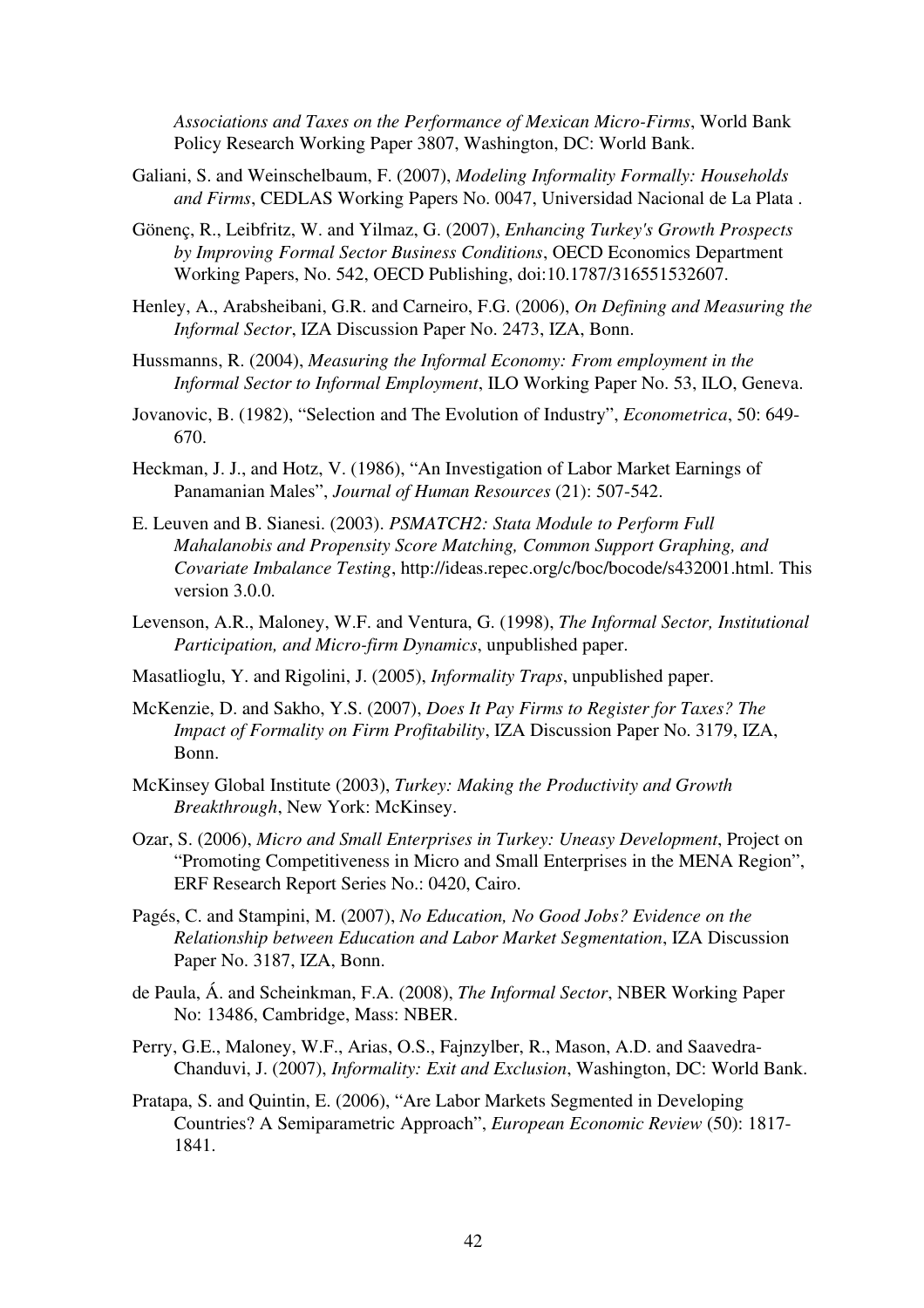- Redding, S. (1996), "The Low-Skill, Low-Quality Trap: Strategic Complementarities between Human Capital and R&D", *Economic Journal* (106): 458-470.
- Rogers, C.A. and Swinnerton, K.A. (2004), *A Model of Informal Sector Labor Markets*, unpublished paper.
- Saracoğlu, D.Ş. (2008), "The Informal Sector and Tax on Employment: A Dynamic General Equilibrium Investigation", *Journal of Economic Dynamics and Control* (32) 529–549.
- Snower, D.J. (1994), *The Low-Skill, Bad-Job Trap*, IMF Working Paper WP/94/83.
- Straub, S. (2005), "Informal Sector: The Credit Market Channel", *Journal of Development Economics* (78): 299-321.
- Tannuri-Pianto, M., Pianto, D.M. and Arias, O. (2004), *Informal Employment in Bolivia: A Lost Proposition?* 2004 Econometric Society Latin American Meetings, No. 149.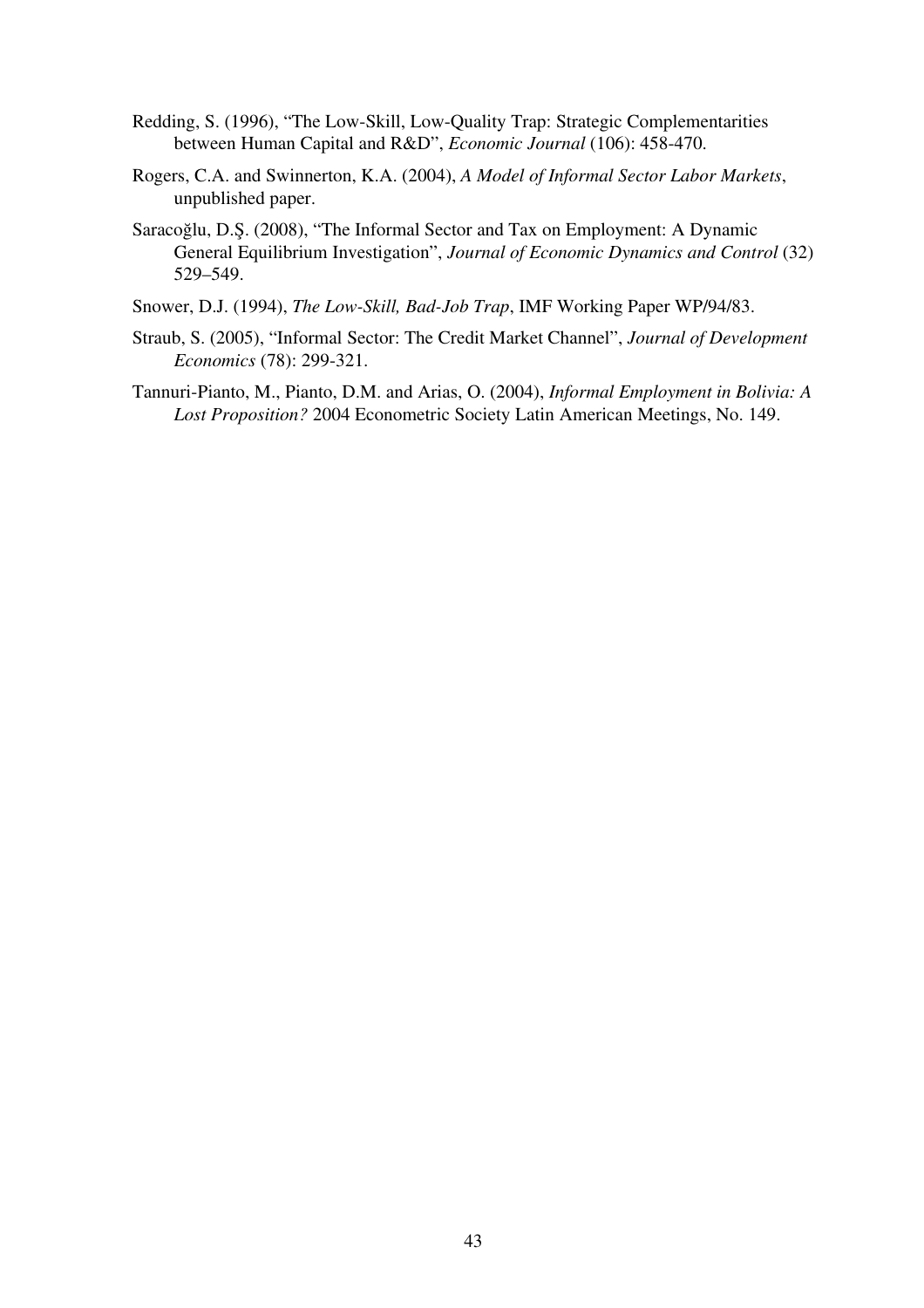

Figure 1. Number of informal firms, by type of informality, 2001

Figure 2. Firm size and informality

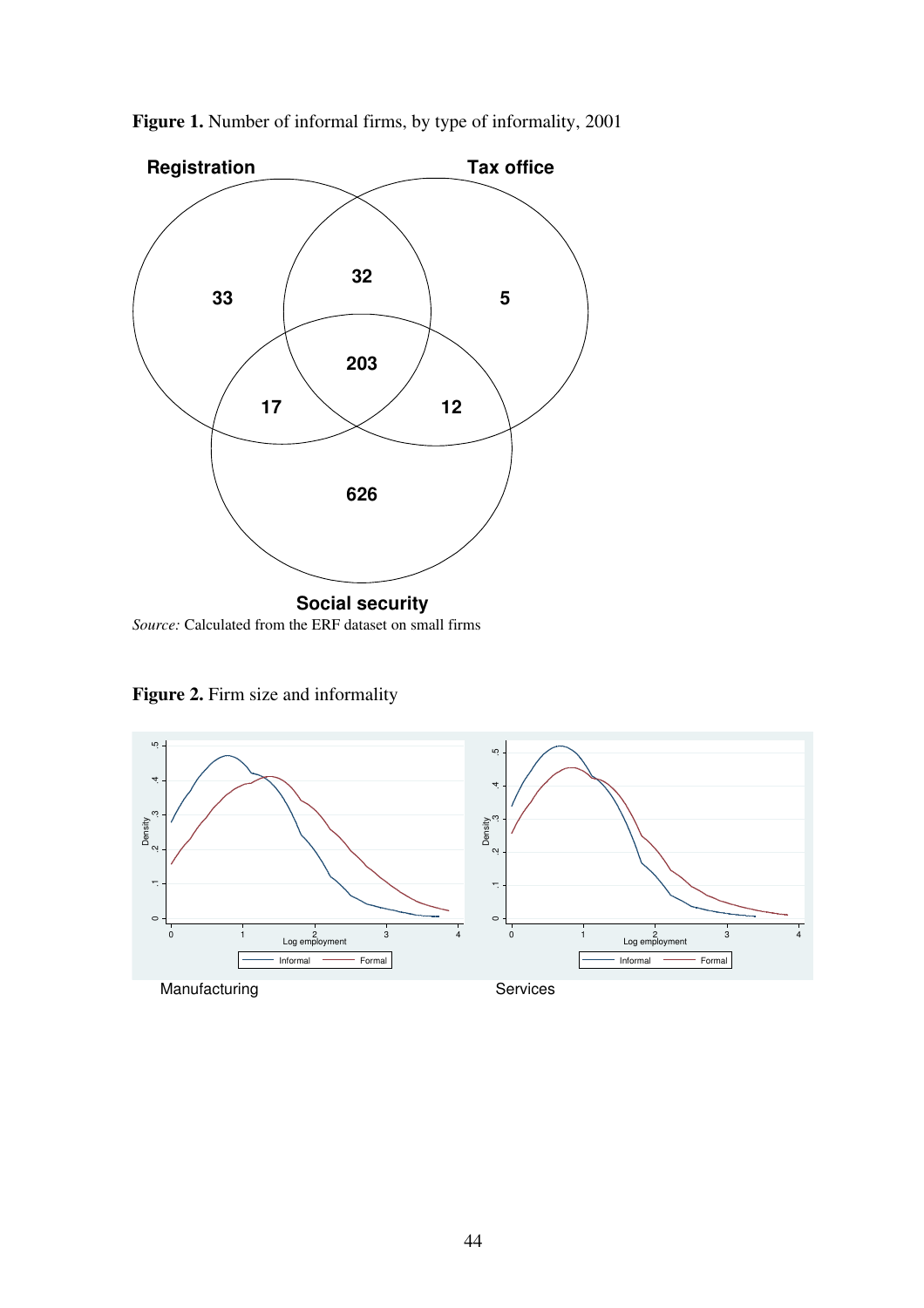

Figure 3. Entrepreneur's education level and informality

Figure 4. Entrepreneur's age and informality

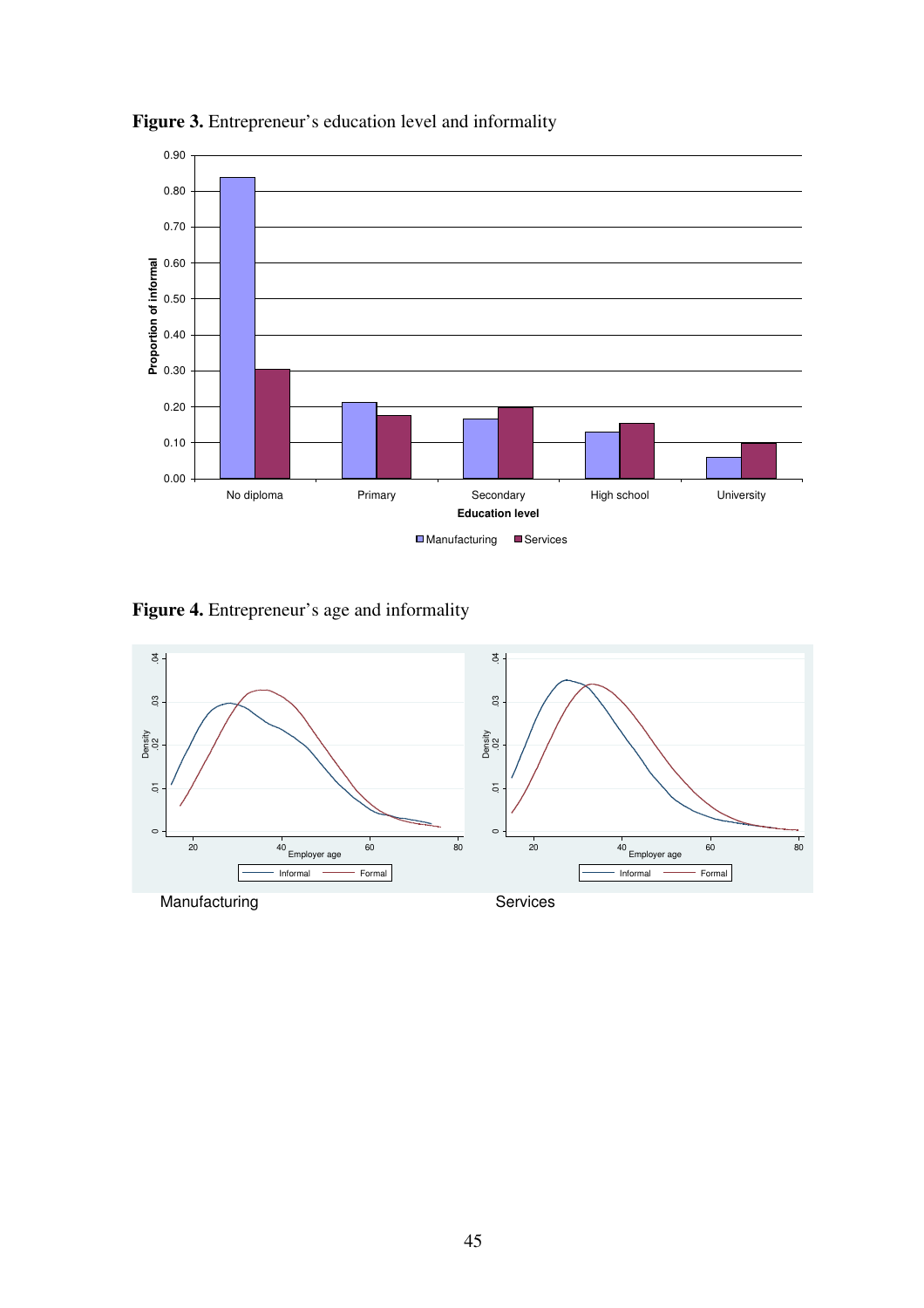



Figure 6. Output effects of formality



Table 1. Proportion of formal firms, by types of formality, 2001

|                 | Manufacturing | <b>Services</b> | Total       |
|-----------------|---------------|-----------------|-------------|
| Registration    | 0.887         | 0.962           | 0.943       |
| Tax office      | 0.892         | 0.970           | 0.950       |
| Social security | 0.815         | 0.833           | 0.828       |
|                 | 1288          | 3712            | <i>5000</i> |

*Source:*  Calculated from the ERF dataset on small firms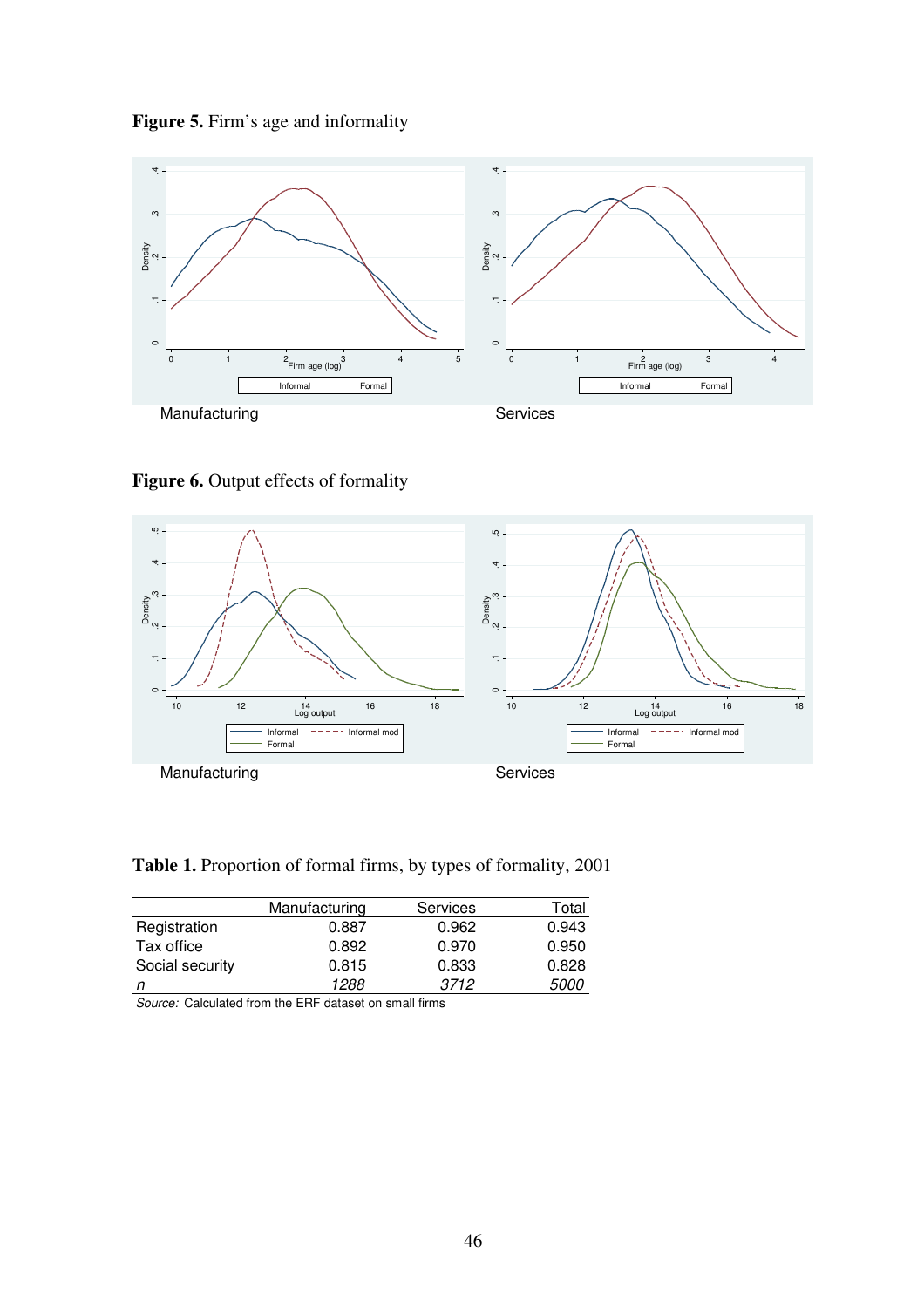|                | Type of informality |       |          |  |  |
|----------------|---------------------|-------|----------|--|--|
|                | Registration<br>Tax |       |          |  |  |
|                |                     |       | security |  |  |
| Expensive      | 0.307               | 0.268 | 0.539    |  |  |
| <b>Tedious</b> | 0.057               | 0.088 | 0.058    |  |  |
| <b>Useless</b> | 0.421               | 0.418 | 0.225    |  |  |
| Other          | 0.215               | 0.227 | 0.178    |  |  |
| n              | 228                 | 194   | 929      |  |  |

Table 2. Reasons for informality at the time of start-up, 2001 (Proportion of firms)

*Source:*  Calculated from the ERF dataset on small firms

| <b>Table 3.</b> Degree of formality (social security), 2001 |
|-------------------------------------------------------------|
| (Proportion/number of firms)                                |

| Firm size                | Manufacturing | Services |
|--------------------------|---------------|----------|
| All observations         | 0.815         | 0.833    |
|                          | 1288          | 3712     |
| Firm size                |               |          |
| 1                        | 0.648         | 0.791    |
|                          | 162           | 746      |
| $2 - 4$                  | 0.780         | 0.815    |
|                          | 649           | 2235     |
| $5-9$                    | 0.912         | 0.924    |
|                          | 296           | 497      |
| $10 - 19$                | 0.923         | 0.942    |
|                          | 130           | 173      |
| 20-49                    | 0.961         | 0.967    |
|                          | 51            | 61       |
| Entrepreneur's gender    |               |          |
| Male                     | 0.862         | 0.838    |
|                          | 1158          | 3498     |
| Female                   | 0.400         | 0.752    |
|                          | 130           | 214      |
| Entrepreneur's education |               |          |
| Less than primary        | 0.162         | 0.696    |
|                          | 37            | 69       |
| Primary                  | 0.789         | 0.826    |
|                          | 593           | 1479     |
| Secondary                | 0.834         | 0.802    |
|                          | 175           | 607      |
| High school              | 0.871         | 0.846    |
|                          | 350           | 1213     |
| University               | 0.940         | 0.901    |
|                          | 133           | 344      |

*Source:*  Calculated from the ERF dataset on small firms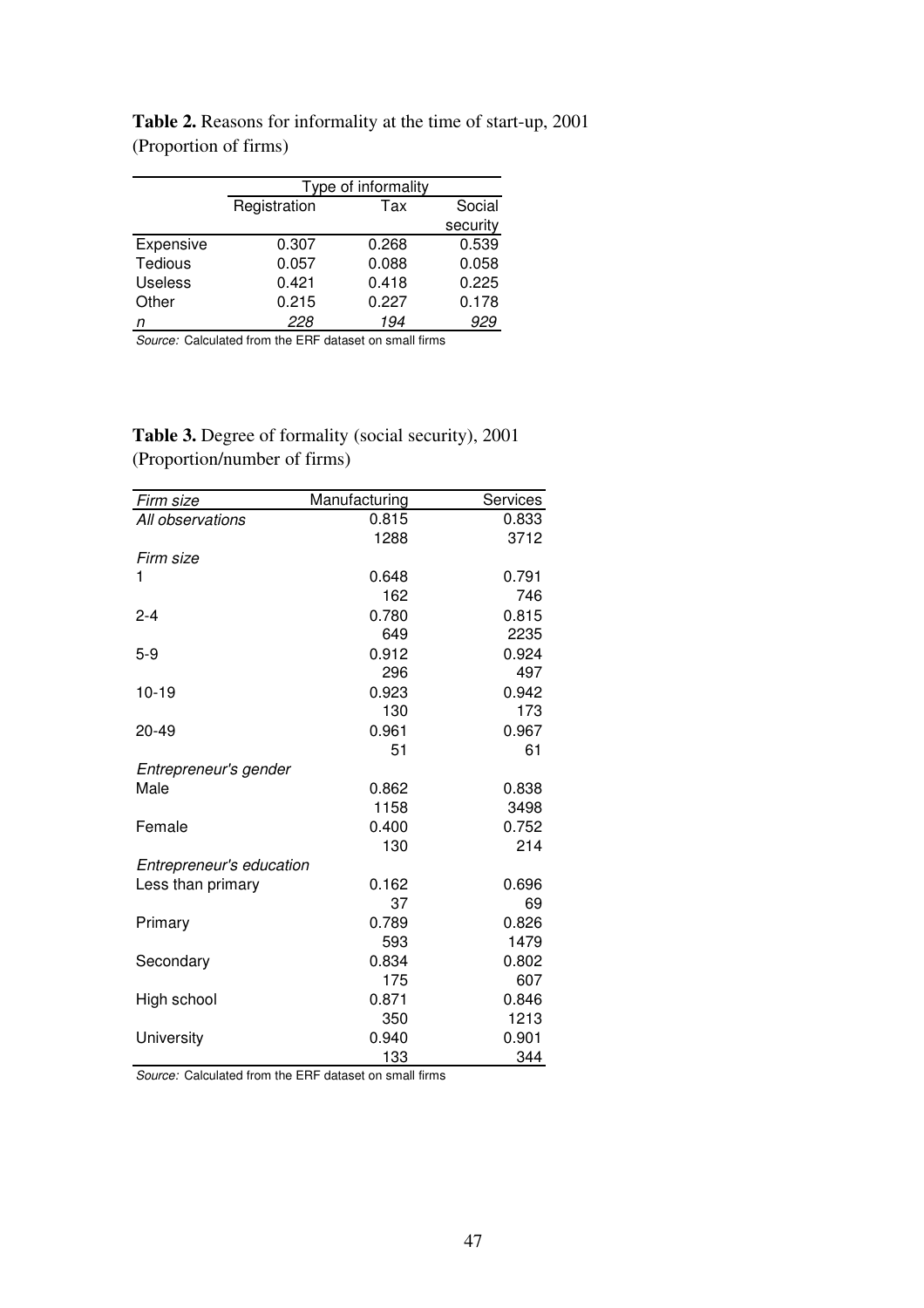| Table 4. Descriptive statistics, 2001 |  |  |
|---------------------------------------|--|--|
|---------------------------------------|--|--|

| Variable                                        | Legend            | Manufacturing |        | Services |        |  |
|-------------------------------------------------|-------------------|---------------|--------|----------|--------|--|
|                                                 |                   | Informal      | Formal | Informal | Formal |  |
| Firm characteristics                            |                   |               |        |          |        |  |
| Output (log), value of sales                    | lq                | 12.586        | 14.247 | 13.311   | 13.990 |  |
| Capital (log), value of machinery and equipment | lk                | 13.869        | 16.120 | 14.076   | 15.017 |  |
| Inputs (log), raw materials, energy, etc.       | Im                | 11.454        | 12.449 | 11.445   | 11.378 |  |
| Labor (log), number of employees                | Ш                 | 0.903         | 1.388  | 0.759    | 1.017  |  |
| Labor <sup>a</sup> , number of employees        |                   | 2.467         | 4.009  | 2.135    | 2.764  |  |
| Labor productivity (log)                        | lp                | 11.503        | 12.607 | 12.249   | 12.827 |  |
| Capital intensity (log), capital/labor ratio    | <b>Ikint</b>      | 12.947        | 14.729 | 13.304   | 13.995 |  |
| Firm age <sup>a</sup>                           | fage              | 6.282         | 7.436  | 4.223    | 6.791  |  |
| Technology (traditional/modern)                 | technology        | 0.332         | 0.528  | 0.418    | 0.513  |  |
| Female employee share                           | femalesh          | 0.353         | 0.071  | 0.077    | 0.082  |  |
| Young employee share                            | youngsh           | 0.308         | 0.257  | 0.260    | 0.231  |  |
| Main consumer (household/formal enterprise)     | blink             | 0.151         | 0.338  | 0.081    | 0.154  |  |
| Main market (local/regional, national)          | rlink             | 0.210         | 0.415  | 0.118    | 0.165  |  |
| Log wages, all employees                        | lwage             | 11.780        | 12.127 | 11.791   | 12.029 |  |
| Log wages, female employees                     | Ifwage            | 10.493        | 11.350 | 11.342   | 11.488 |  |
| Log wages, male employees                       | Imwage            | 11.031        | 10.893 | 11.073   | 11.075 |  |
| Partnership (no/yes)                            | partners          | 0.203         | 0.402  | 0.261    | 0.319  |  |
| Profit margin (profits/sales)                   | profitmar         | 0.449         | 0.445  | 0.544    | 0.602  |  |
| Credit use in the last year (no/yes)            | credit            | 0.231         | 0.260  | 0.271    | 0.281  |  |
| Location in a cluster (no/yes)                  | cluster           | 0.143         | 0.271  | 0.097    | 0.178  |  |
| Entrepreneur characteristics                    |                   |               |        |          |        |  |
| No diploma                                      | educ0             | 0.130         | 0.006  | 0.034    | 0.016  |  |
| Primary school                                  | educ1             | 0.525         | 0.446  | 0.416    | 0.395  |  |
| Secondary school                                | educ <sub>2</sub> | 0.122         | 0.139  | 0.194    | 0.158  |  |
| High school                                     | educ3             | 0.189         | 0.290  | 0.302    | 0.332  |  |
| University                                      | educ4             | 0.034         | 0.119  | 0.055    | 0.100  |  |
| Vocational training (no/yes)                    | vocation          | 0.038         | 0.167  | 0.040    | 0.084  |  |
| Gender (male/female)                            | gender            | 0.328         | 0.050  | 0.085    | 0.052  |  |
| Age <sup>a</sup>                                | Age <sup>a</sup>  | 33.248        | 37.226 | 30.958   | 35.905 |  |
| Experience in the present job (years)           | exper             | 12.148        | 13.861 | 6.465    | 11.297 |  |
| Rural origin (no/yes)                           | rural             | 0.627         | 0.326  | 0.462    | 0.335  |  |
| Sole economic activity                          | sole act          | 0.870         | 0.964  | 0.950    | 0.960  |  |
| Reason for establishing new firm, only option   | aimtina           | 0.118         | 0.081  | 0.150    | 0.093  |  |
| Number of observations                          |                   | 238           | 1050   | 620      | 3092   |  |

Item response rate is lower for some variables.

a Geometric average

*Source:*  Calculated from the ERF dataset on small firms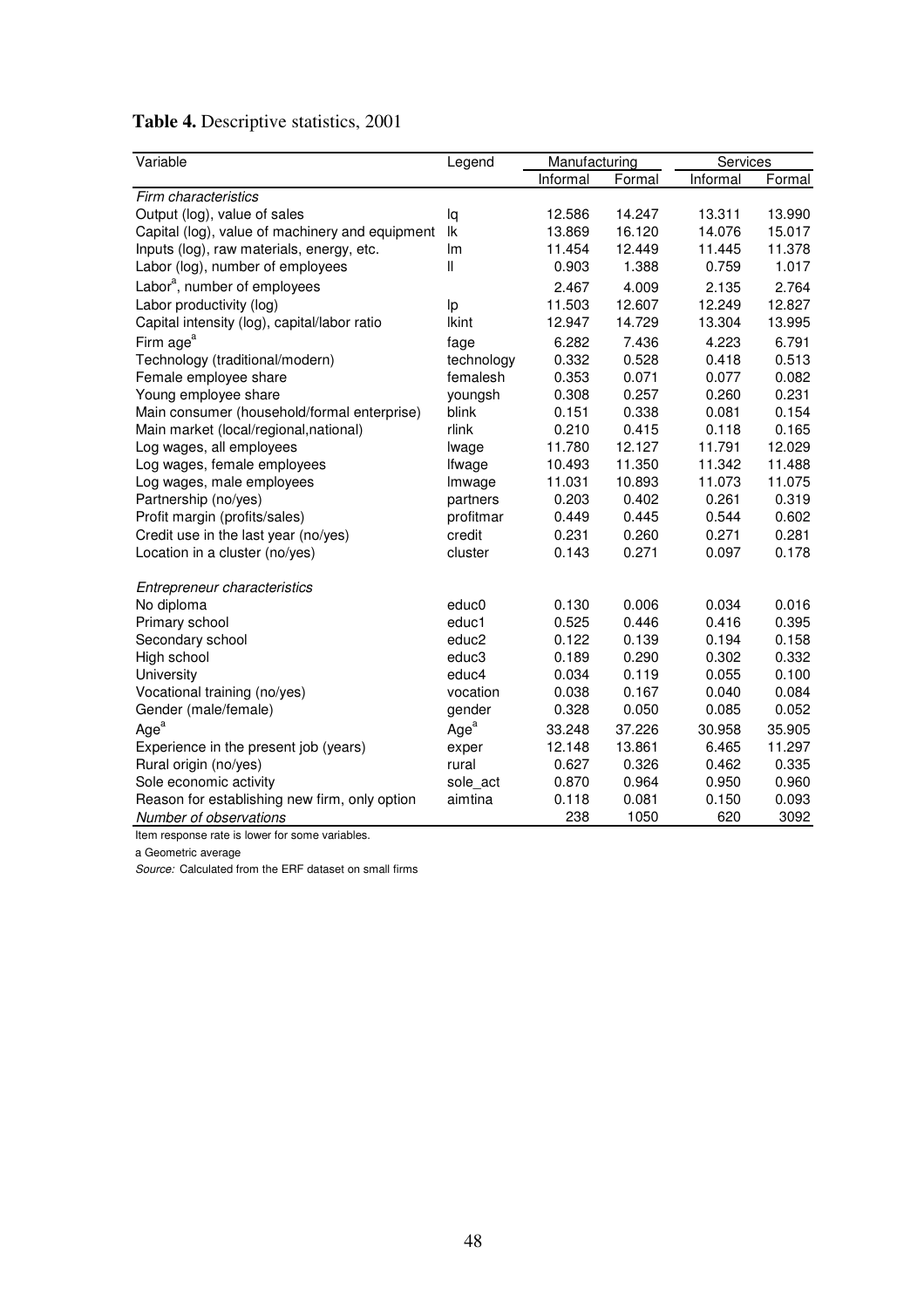|                       |           | Manufacturing  |          | Services         |
|-----------------------|-----------|----------------|----------|------------------|
|                       | Coeff     | Std dev        | Coeff    | Std dev          |
| Ш                     | $-0.653$  | $0.122***$     | $-0.593$ | $***$<br>0.079   |
| gender                | 1.874     | $***$<br>0.243 | 0.225    | 0.207            |
| age                   | $-0.242$  | ***<br>0.046   | $-0.189$ | $0.023$ ***      |
| age2                  | 0.003     | ***<br>0.001   | 0.002    | ***<br>0.000     |
| lexper                | -0.171    | 0.115          | $-0.324$ | $***$<br>0.067   |
| lfage                 | $-0.087$  | 0.108          | $-0.159$ | $***$<br>0.076   |
| rural                 | 0.884     | ***<br>0.179   | 0.474    | $***$<br>0.104   |
| educ2                 | -0.324    | 0.292          | $-0.012$ | 0.142            |
| educ3                 | $-0.632$  | $***$<br>0.243 | $-0.381$ | ***<br>0.128     |
| educ4                 | -0.957    | **<br>0.485    | $-0.383$ | 0.223<br>$\star$ |
| vocation              | -0.907    | **<br>0.395    | $-0.798$ | $***$<br>0.256   |
| aimtina               | 0.405     | 0.301          | 0.484    | $***$<br>0.147   |
| sole act              | $-1.305$  | $0.332***$     | $-0.378$ | $0.234$ $*$      |
| cluster               | $-0.272$  | 0.241          | $-0.500$ | $***$<br>0.163   |
| Constant              | 2.905     | $1.016***$     | 3.438    | $***$<br>0.584   |
| n                     | 1224      |                | 3408     |                  |
| Chi-square            | 185.4 *** |                | 310.4    | ***              |
| Pseudo R <sub>2</sub> | 0.258     |                | 0.126    |                  |

Table 5. Determinants of informality, 2001 (Switching regression results)

Robust standard errors in brackets

\*\*\* p<0.01, \*\* p<0.05, \* p<0.1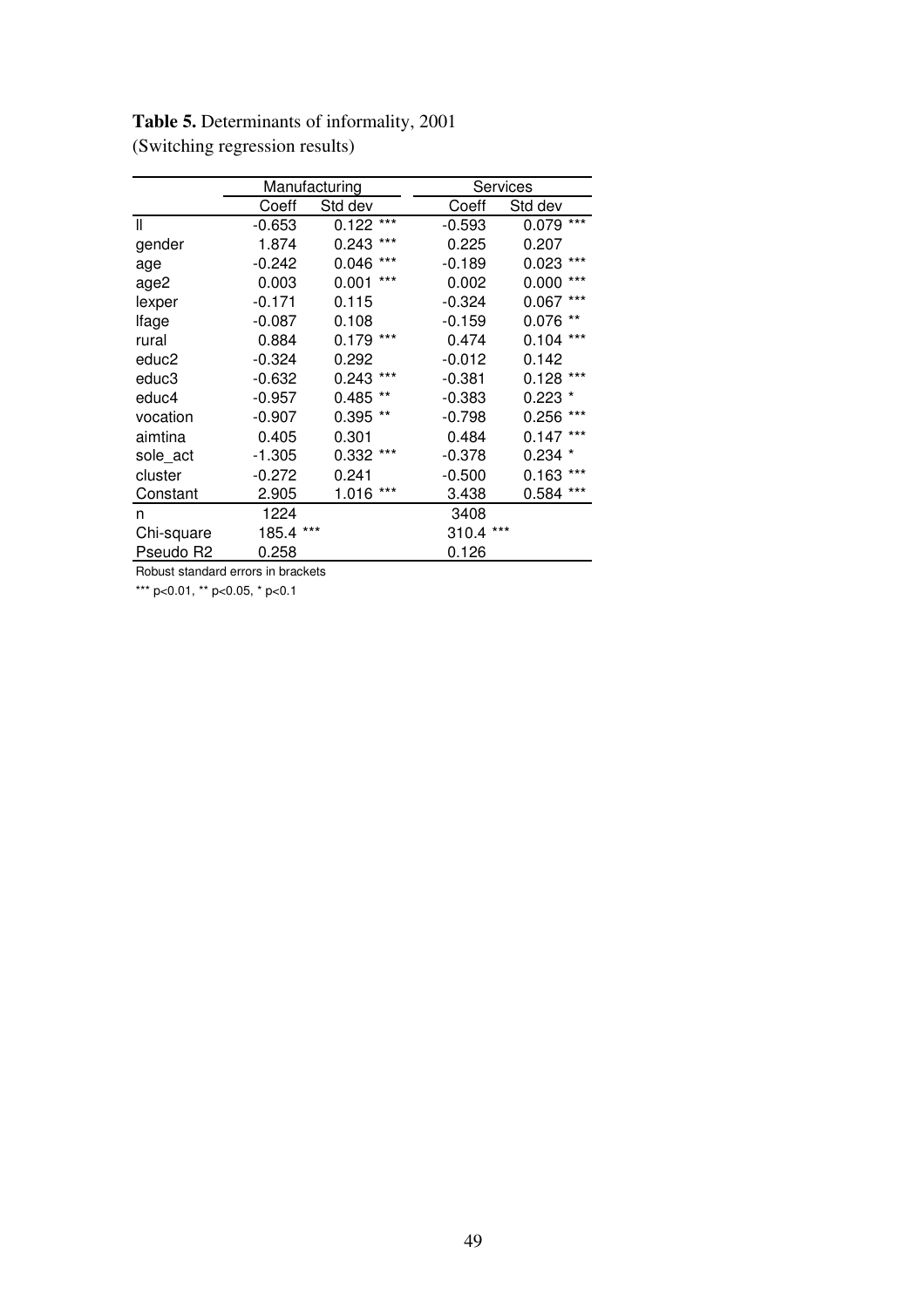| Variable        | Informal  | Formal (Untreated) |           | Number of observations |        |
|-----------------|-----------|--------------------|-----------|------------------------|--------|
|                 | (Treated) | All                | Control   | Informal               | Formal |
| Manufacturing   |           |                    |           |                        |        |
| Ιp              | 11.44     | $12.59 +$          | $12.51$ * | 115                    | 596    |
| klint           | 12.93     | $14.72 +$          | 14.21 *   | 179                    | 967    |
| lwage           | 11.74     | $12.12 +$          | 12.15 *   | 62                     | 690    |
| Ifwage          | 10.56     | $11.30 +$          | 11.04     | 14                     | 122    |
| Imwage          | 11.01     | 10.88              | 11.11     | 64                     | 726    |
| partners        | 0.19      | $0.40 +$           | 0.24      | 214                    | 1009   |
| femalesh        | 0.37      | $0.07 +$           | $0.27$ *  | 215                    | 1009   |
| youngsh         | 0.31      | $0.26 +$           | 0.32      | 215                    | 1009   |
| blink           | 0.13      | $0.33 +$           | 0.18      | 215                    | 1009   |
| rlink           | 0.20      | $0.42 +$           | 0.20      | 215                    | 1009   |
| technology      | 0.34      | $0.52 +$           | 0.36      | 215                    | 1009   |
| profitmar       | 0.43      | 0.44               | $0.57 *$  | 132                    | 619    |
| credit          | 0.24      | 0.25               | 0.25      | 215                    | 1009   |
| cluster         | 0.14      | $0.27 +$           | 0.12      | 215                    | 1009   |
| <b>Services</b> |           |                    |           |                        |        |
| Ip              | 12.25     | $12.81 +$          | 12.84 *   | 362                    | 1922   |
| klint           | 13.25     | $13.99 +$          | $13.71$ * | 483                    | 2642   |
| lwage           | 11.76     | $12.02 +$          | 11.96 *   | 198                    | 1567   |
| Ifwage          | 11.31     | 11.46              | 11.65 *   | 30                     | 326    |
| Imwage          | 11.04     | 11.07              | 11.15     | 203                    | 1587   |
| partners        | 0.25      | $0.32 +$           | 0.24      | 533                    | 2875   |
| femalesh        | 0.07      | 0.08               | 0.09      | 533                    | 2875   |
| youngsh         | 0.26      | $0.23 +$           | 0.27      | 533                    | 2875   |
| blink           | 0.08      | $0.15 +$           | 0.08      | 533                    | 2875   |
| rlink           | 0.12      | $0.16 +$           | 0.11      | 533                    | 2875   |
| technology      | 0.40      | $0.51 +$           | $0.47 *$  | 533                    | 2875   |
| profitmar       | 0.55      | $0.60 +$           | $0.63*$   | 392                    | 1974   |
| credit          | 0.28      | 0.28               | 0.28      | 533                    | 2875   |
| cluster         | 0.10      | $0.18 +$           | 0.09      | 533                    | 2875   |

Table 6. Average effects of informality, 2001 (Matching propensity score estimation results)

+ means the difference between informal and formal (all) firms is statistically significant at the 10 % level.

\* means the difference between informal and formal (control group) firms is statistically significant at the ,

10 % level, biased-corrected bootstrap estimate based on 250 replications.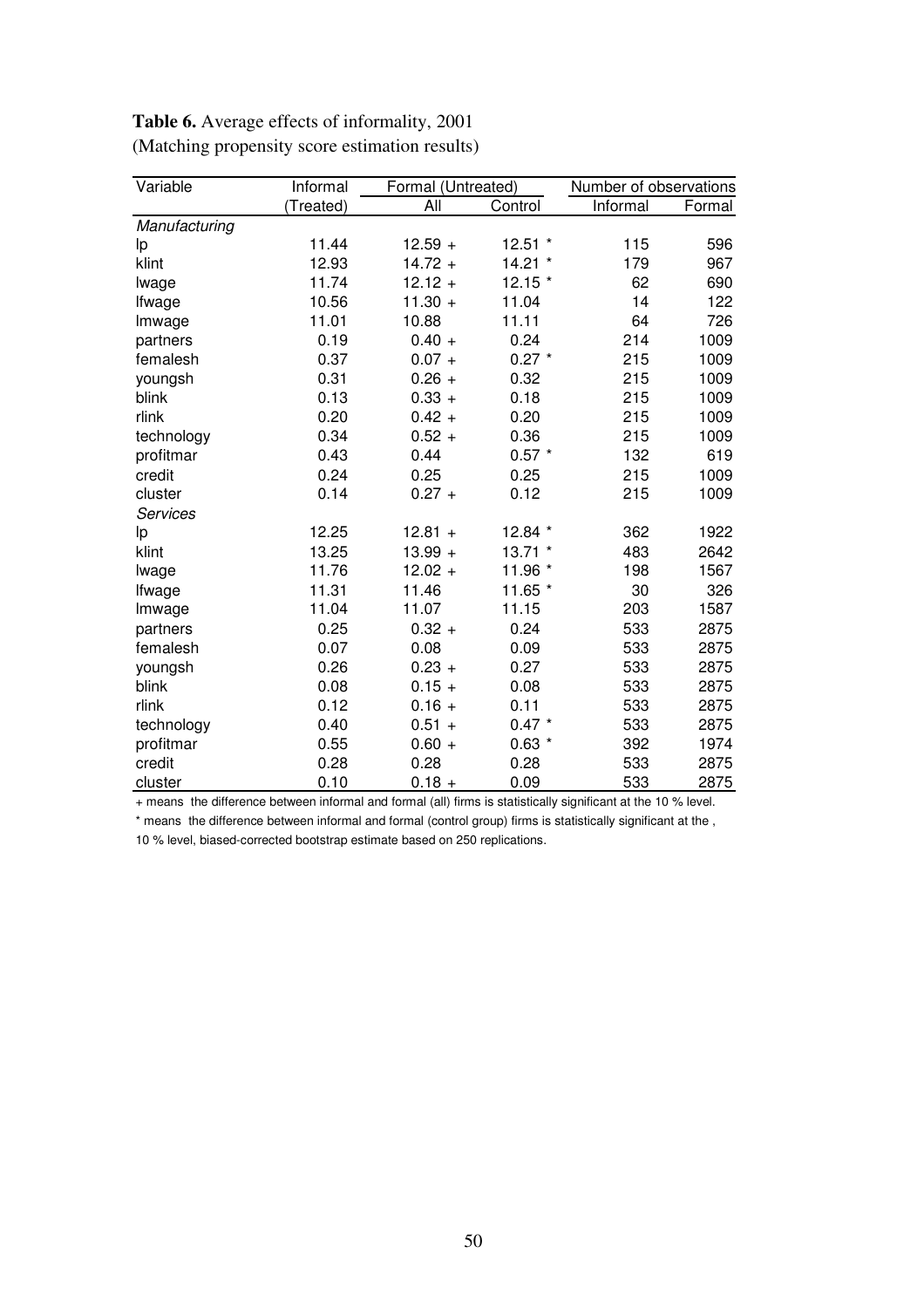|                  |             |             | Manufacturing |             |             |             |             |             | Services    |             |              |              |
|------------------|-------------|-------------|---------------|-------------|-------------|-------------|-------------|-------------|-------------|-------------|--------------|--------------|
|                  | Informal    | Formal      | Informal      | Formal      | Informal    | Formal      | Informal    | Formal      | Informal    | Formal      | Informal     | Formal       |
| Ιk               | $0.2717***$ | $0.2193***$ | 0.2393***     | $0.1786***$ | $0.1164**$  | $0.1580***$ | $0.2743***$ | $0.2424***$ | $0.2578***$ | $0.2216***$ | $0.2229***$  | $0.2139***$  |
|                  | [0.0601]    | [0.0318]    | [0.0561]      | [0.0330]    | [0.0569]    | [0.0364]    | [0.0394]    | [0.0173]    | [0.0408]    | [0.0166]    | [0.0390]     | [0.0164]     |
| lm               | $0.2126***$ | $0.1876***$ | $0.1567**$    | $0.1897***$ | $0.1449**$  | $0.1817***$ | $0.2014***$ | $0.1683***$ | $0.1910***$ | $0.1412***$ | $0.1963***$  | $0.1310***$  |
|                  | [0.0682]    | [0.0258]    | [0.0714]      | [0.0249]    | [0.0669]    | [0.0236]    | [0.0277]    | [0.0155]    | [0.0281]    | [0.0154]    | [0.0282]     | [0.0153]     |
| Ш                | 0.3086      | $0.7922***$ | $0.3651*$     | 0.6900***   | 0.3733      | $0.6839***$ | 0.3845***   | $0.6298***$ | $0.3080**$  | $0.5477***$ | 0.3900***    | 0.5932***    |
|                  | [0.2005]    | [0.0848]    | [0.2110]      | [0.0924]    | [0.2318]    | [0.1044]    | [0.1255]    | [0.0491]    | [0.1299]    | [0.0501]    | [0.1277]     | [0.0604]     |
| educ2            |             |             | 0.4147        | $0.3413***$ | $0.4089*$   | $0.3115**$  |             |             | 0.1904      | $0.3248***$ | 0.1713       | 0.2882***    |
|                  |             |             | [0.2528]      | [0.1271]    | [0.2440]    | [0.1222]    |             |             | [0.1319]    | [0.0712]    | [0.1324]     | [0.0700]     |
| educ3            |             |             | $0.8295***$   | $0.4325***$ | $0.8401***$ | 0.3800***   |             |             | 0.1847      | 0.5862***   | 0.2143       | $0.5113***$  |
|                  |             |             | [0.2616]      | [0.1128]    | [0.2698]    | [0.1128]    |             |             | [0.1363]    | [0.0601]    | [0.1385]     | [0.0604]     |
| educ4            |             |             | 0.6473        | 0.5929***   | 0.4371      | 0.4938***   |             |             | 0.4110      | $0.7174***$ | 0.2819       | $0.6159***$  |
|                  |             |             | [0.6654]      | [0.1565]    | [0.5773]    | [0.1581]    |             |             | [0.2700]    | [0.0989]    | [0.2823]     | [0.1019]     |
| vocation         |             |             | $-0.5526$     | 0.0020      | $-0.5294$   | $-0.0109$   |             |             | $-0.3081$   | $-0.2249**$ | $-0.1957$    | $-0.2193**$  |
|                  |             |             | [0.3808]      | [0.1252]    | [0.4027]    | [0.1227]    |             |             | [0.2409]    | [0.0918]    | [0.2306]     | [0.0907]     |
| gender           |             |             | $-0.1341$     | 0.3970**    | 0.4464      | $-0.0485$   |             |             | $-0.1379$   | 0.0873      | $-0.5228$    | $-0.2042$    |
|                  |             |             | [0.3609]      | [0.1646]    | [0.4545]    | [0.1866]    |             |             | [0.2506]    | [0.1136]    | [0.3532]     | [0.1649]     |
| partners         |             |             | 0.0964        | 0.1112      | 0.0097      | 0.0442      |             |             | $0.2878**$  | $0.3347***$ | $0.2413*$    | $0.2512***$  |
|                  |             |             | [0.2415]      | [0.0998]    | [0.2564]    | [0.1014]    |             |             | [0.1255]    | [0.0616]    | [0.1237]     | [0.0631]     |
| technology       |             |             |               |             | $0.5119**$  | $-0.0886$   |             |             |             |             | $0.2411**$   | 0.0402       |
|                  |             |             |               |             | [0.2059]    | [0.0813]    |             |             |             |             | [0.1146]     | [0.0506]     |
| femalesh         |             |             |               |             | $-0.7447*$  | $0.8520***$ |             |             |             |             | 0.6367       | $0.4627***$  |
|                  |             |             |               |             | [0.4373]    | [0.2424]    |             |             |             |             | [0.4813]     | [0.1681]     |
| youngsh          |             |             |               |             | $-0.3705$   | $-0.3509**$ |             |             |             |             | $-0.4885***$ | $-0.4361***$ |
|                  |             |             |               |             | [0.3223]    | [0.1573]    |             |             |             |             | [0.1650]     | [0.0930]     |
| blink            |             |             |               |             | 0.2221      | $0.4502***$ |             |             |             |             | 0.0801       | 0.1157       |
|                  |             |             |               |             | [0.2729]    | [0.0931]    |             |             |             |             | [0.2041]     | [0.0719]     |
| rlink            |             |             |               |             | $0.5234*$   | 0.1079      |             |             |             |             | $0.4140*$    | 0.3786***    |
|                  |             |             |               |             | [0.2897]    | [0.0895]    |             |             |             |             | [0.2176]     | [0.0797]     |
| Constant         | 5.5548***   | 7.0668***   | 6.7175***     | 7.1531***   | 7.8202***   | 8.0111***   | 6.4216***   | 7.8386***   | 6.8303***   | 7.9797***   | 7.8118***    | 8.4284***    |
|                  | [0.7614]    | [0.4908]    | [1.2233]      | [0.5273]    | [1.2809]    | [0.5932]    | [0.6064]    | [0.3223]    | [0.7170]    | [0.3142]    | [0.7923]     | [0.3407]     |
| rts              | 0.793       | 1.199       | 0.761         | 1.058       | 0.635       | 1.024       | 0.860       | 1.041       | 0.757       | 0.911       | 0.809        | 0.938        |
| rho              | 0.4563      | $-0.4552**$ | 0.3314        | $-0.3534**$ | 0.3779      | $-0.3763**$ | 0.3095      | 0.2589      | 0.2978      | 0.0058      | 0.1180       | $-0.2825$    |
| n                | 843         |             | 843           |             | 843         |             | 2442        |             | 2442        |             | 2442         |              |
| Log likelihood   | $-1552$     |             | $-1529$       |             | $-1500$     |             | $-4684$     |             | $-4595$     |             | $-4548$      |              |
| chi <sub>2</sub> | 747.1***    |             | 932***        |             | 995.4***    |             | 738.5***    |             | 1048**      |             | 1098***      |              |

Table 7. Production function estimation results, 2001 (Switching regression results)

Robust standard errors in brackets

\*\*\* p<0.01, \*\* p<0.05, \* p<0.1

rts: returns to scale parameter

rho: correlation between error terms from the production function model and selection model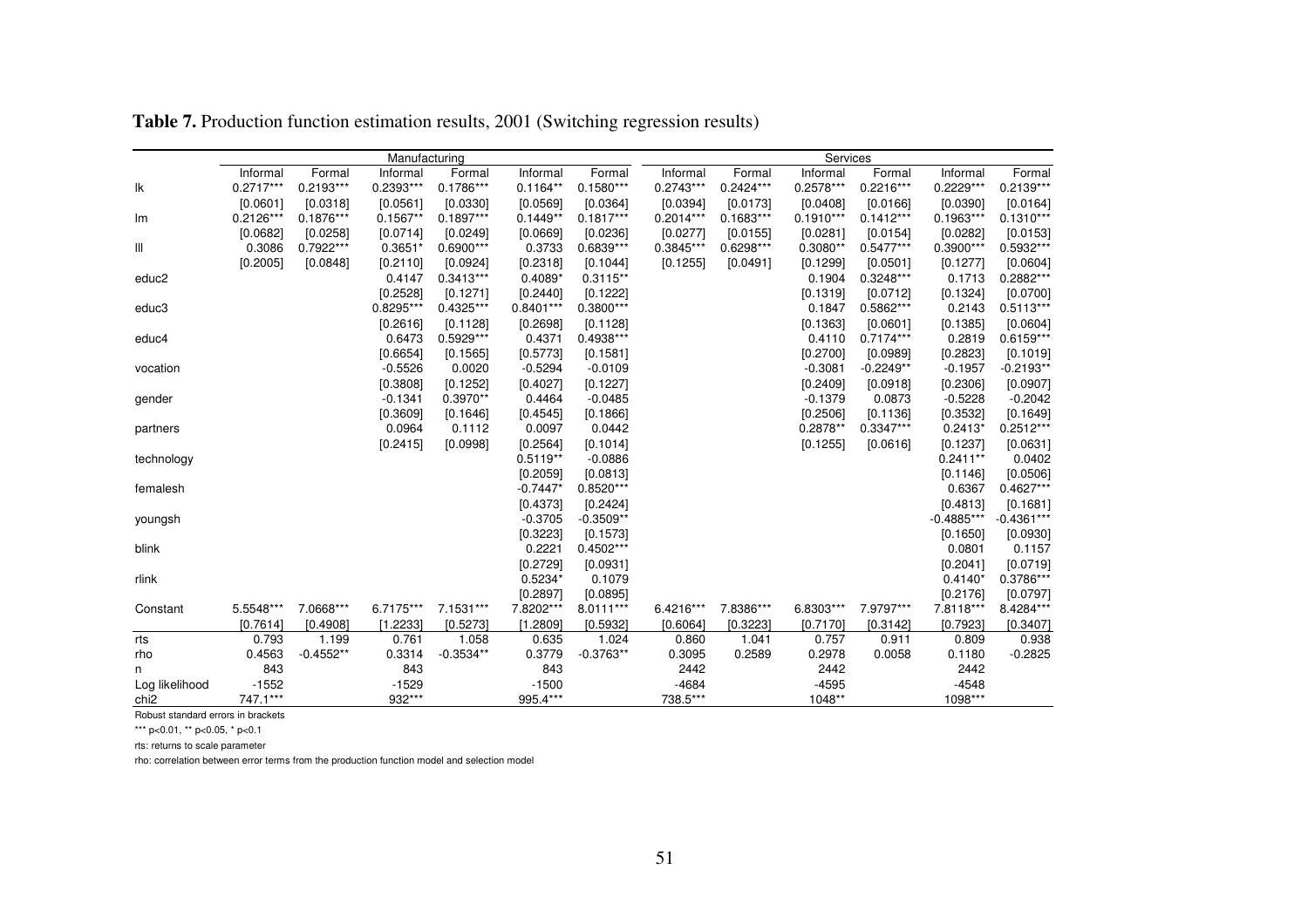| Firm size                | Manufacturing | Services |
|--------------------------|---------------|----------|
| All observations         | 0.901         | 0.922    |
|                          | 434           | 602      |
| Firm size                |               |          |
| $1 - 19$                 | 0.883         | 0.921    |
|                          | 342           | 479      |
| $20 - 49$                | 0.949         | 0.919    |
|                          | 59            | 74       |
| 50-249                   | 1.000         | 0.921    |
|                          | 24            | 38       |
| $250+$                   | 1.000         | 1.000    |
|                          | 9             | 11       |
| Entrepreneur's gender    |               |          |
| Male                     | 0.853         | 0.895    |
|                          | 238           | 325      |
| Female                   | 1.000         | 0.941    |
|                          | 7             | 17       |
| Entrepreneur's education |               |          |
| Primary or no diploma    | 0.776         | 0.850    |
|                          | 58            | 60       |
| Secondary                | 0.818         | 0.854    |
|                          | 44            | 41       |
| High school              | 0.846         | 0.884    |
|                          | 65            | 121      |
| Vocational school        | 0.917         | 0.889    |
|                          | 12            | 9        |
| University               | 0.953         | 0.953    |
|                          | 64            | 106      |

Table 8. Degree of formality (social security), 2008 (Proportion/number of firms)

*Source:*  Calculated from the World Bank dataset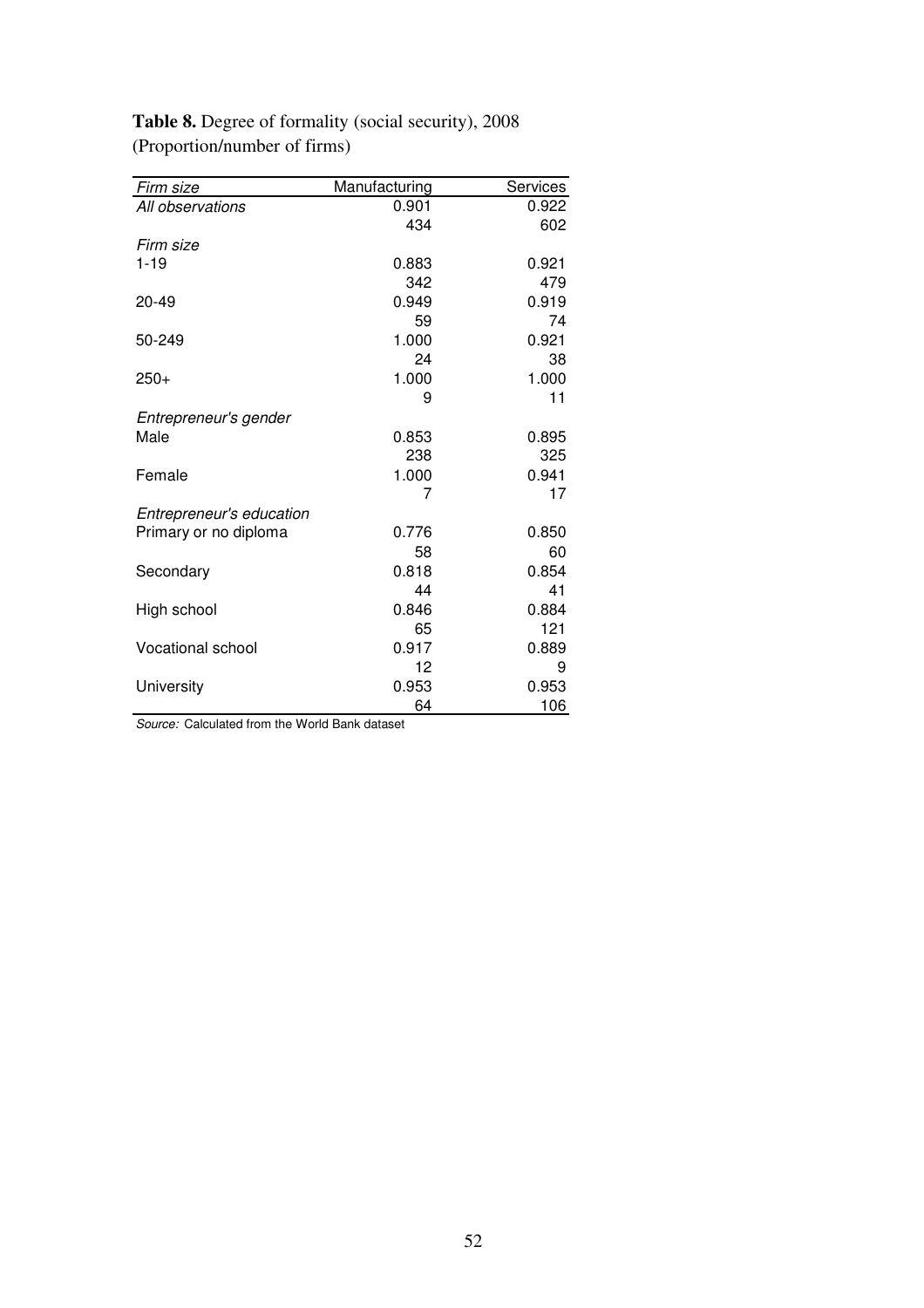### Table 9. Descriptive statistics, 2008

| Variable                                            | Legend            | Manufacturing |        | Services |        |  |
|-----------------------------------------------------|-------------------|---------------|--------|----------|--------|--|
|                                                     |                   | Informal      | Formal | Informal | Formal |  |
| Firm characteristics                                |                   |               |        |          |        |  |
| Output (log), value of sales                        | lq                | 9.439         | 9.848  | 9.596    | 9.601  |  |
| Capital (log), value of machinery and equipment     | lk                | 10.817        | 11.722 | 10.699   | 10.809 |  |
| Inputs (log), raw materials, energy, etc.           | Im                | 9.167         | 9.890  | 9.302    | 8.747  |  |
| Labor (log), number of employees                    | Ш                 | 1.801         | 2.102  | 2.010    | 1.905  |  |
| Labor <sup>a</sup> , number of employees            |                   | 6.055         | 8.181  | 7.464    | 6.718  |  |
| Labor productivity (log)                            | Ip                | 7.581         | 7.720  | 7.632    | 7.752  |  |
| Capital intensity (log), capital/labor ratio        | <b>Ikint</b>      | 9.032         | 9.610  | 8.716    | 8.880  |  |
| Firm age <sup>a</sup>                               | fage              | 9.642         | 11.499 | 8.719    | 10.493 |  |
| Technology (traditional/modern)                     | technology        | 0.233         | 0.365  | 0.348    | 0.302  |  |
| Large suppliers                                     | dlsupp            | 0.605         | 0.619  | 0.532    | 0.582  |  |
| Large buyers                                        | dlbuy             | 0.442         | 0.499  | 0.362    | 0.377  |  |
| Log wages, all employees                            | lwage             | 6.970         | 7.078  | 6.748    | 6.975  |  |
| Profits relative to the market average (1-10 scale) | relprofit         | 4.595         | 5.672  | 4.956    | 5.385  |  |
| Efficiency relative to the market (1-5 scale)       | efficiency        | 2.698         | 3.060  | 2.674    | 3.064  |  |
| Credit use in the last year (no/yes)                | credit            | 0.349         | 0.361  | 0.277    | 0.334  |  |
| Export intensity (exports(sales ratio)              | expint            | 0.018         | 0.072  | 0.047    | 0.036  |  |
| Corporate status (0 individual, 1 incorporated)     | corporate         | 0.419         | 0.752  | 0.638    | 0.699  |  |
| Wage payments through a bank (no/yes)               | wagebank          | 0.023         | 0.321  | 0.128    | 0.254  |  |
| Accounts payable (no/yes)                           | accpay            | 1.163         | 1.189  | 1.340    | 1.336  |  |
| Account receivable (no/yes)                         | accrec            | 1.233         | 1.184  | 1.362    | 1.470  |  |
| Training in the last year (no/yes)                  | train             | 0.186         | 0.250  | 0.277    | 0.300  |  |
| Investment in the last year (no/yes)                | invest            | 0.233         | 0.347  | 0.255    | 0.191  |  |
| Use of subcontracting (no/yes)                      | subuse            | 0.070         | 0.111  | 0.170    | 0.164  |  |
| Producing as subcontractor (no/yes)                 | subsup            | 0.163         | 0.127  | 0.234    | 0.158  |  |
|                                                     |                   |               |        |          |        |  |
| Respondents' characteristics                        |                   |               |        |          |        |  |
| Primary or no diploma                               | educ1             | 0.371         | 0.214  | 0.257    | 0.166  |  |
| Secondary school                                    | educ <sub>2</sub> | 0.229         | 0.171  | 0.171    | 0.114  |  |
| High school                                         | educ3             | 0.286         | 0.262  | 0.400    | 0.349  |  |
| Vocational school                                   | educ4             | 0.029         | 0.052  | 0.029    | 0.026  |  |
| University                                          | educ5             | 0.086         | 0.290  | 0.143    | 0.329  |  |
| Gender (male/female)                                | gender            | 0.000         | 0.033  | 0.029    | 0.052  |  |
| Age <sup>a</sup>                                    | Age <sup>a</sup>  | 41.257        | 41.024 | 38.941   | 40.675 |  |
| Experience in the present job (years)               | exper             | 9.700         | 9.187# | 8.869    | 8.514  |  |
| Level of trust in institutions (1-10)               | trust             | 4.606         | 5.189  | 4.722    | 5.168  |  |
| Number of observations                              |                   | 43            | 391    | 47       | 555    |  |

Item response rate is lower for some variables.

a Geometric average

*Source:*  Calculated from the World Bank dataset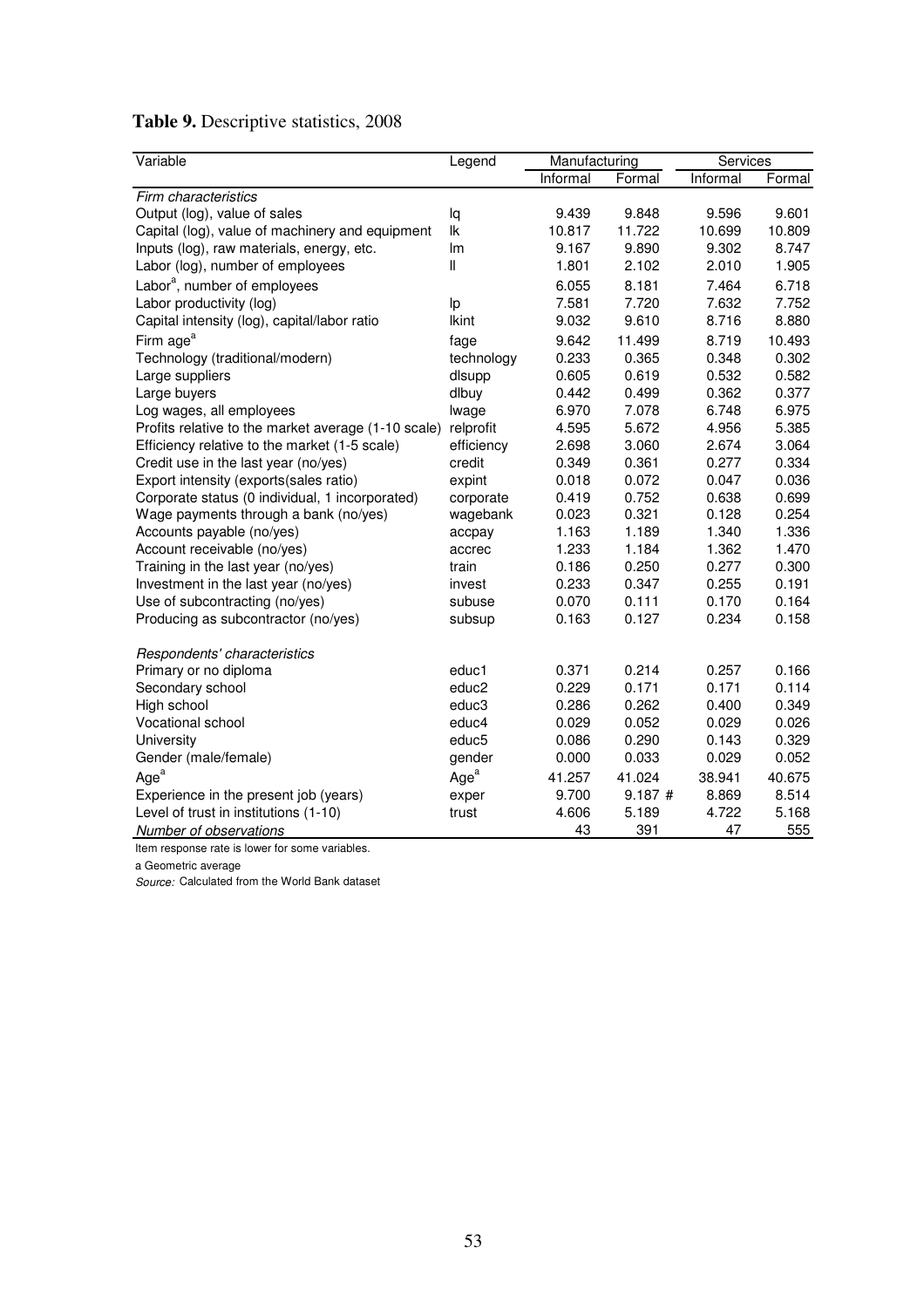|            |          | Manufacturing  |          | Services       |
|------------|----------|----------------|----------|----------------|
|            |          |                |          |                |
|            | Coeff    | Std dev        | Coeff    | Std dev        |
| Ш          | 2.237    | $***$<br>0.891 | 0.829    | $***$<br>0.428 |
| II2        | $-0.587$ | ***<br>0.229   | $-0.131$ | 0.082          |
| gender     | 0.174    | 0.715          | $-0.132$ | 0.526          |
| age        | 0.068    | 0.098          | 0.042    | 0.109          |
| age2       | $-0.001$ | 0.001          | $-0.001$ | 0.001          |
| lexper     | $-0.181$ | 0.235          | 0.417    | $0.203$ **     |
| lfage      | $-0.127$ | 0.212          | $-0.488$ | $***$<br>0.209 |
| educ2      | $-0.388$ | 0.547          | $-0.376$ | 0.574          |
| educ3      | $-0.504$ | 0.489          | $-0.510$ | 0.451          |
| educ4      | $-1.317$ | 1.126          |          |                |
| educ5      | $-1.743$ | $***$<br>0.630 | $-1.048$ | $0.472**$      |
| trust      | $-0.204$ | $0.103$ **     | $-0.183$ | $0.097*$       |
| Constant   | $-3.092$ | 2.331          | $-1.620$ | 2.375          |
| n          | 393      |                | 514      |                |
| Chi-square | 25.8 **  |                | 15.9     |                |
| Pseudo R2  | 0.109    |                | 0.058    |                |

Table 10. Determinants of informality, 2008 (Switching regression results)

Robust standard errors in brackets

\*\*\* p<0.01, \*\* p<0.05, \* p<0.1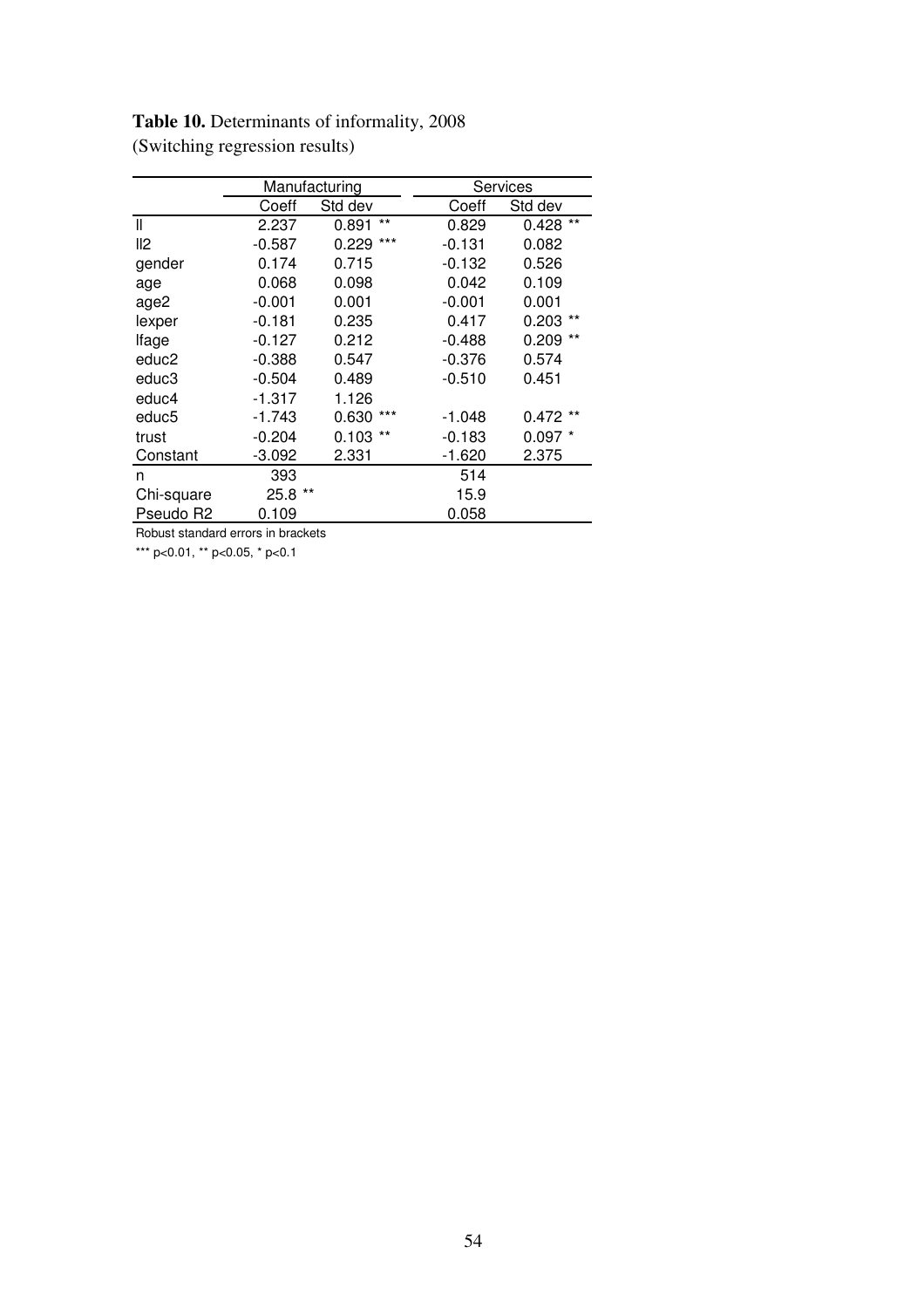| Variable        | Informal  |          | Formal (Untreated) |          | Number of observations |
|-----------------|-----------|----------|--------------------|----------|------------------------|
|                 | (Treated) | All      | Control            | Informal | Formal                 |
| Manufacturing   |           |          |                    |          |                        |
| Ιp              | 7.55      | 7.82     | 7.53               | 29       | 257                    |
| klint           | 9.04      | $9.66 +$ | 9.81               | 37       | 287                    |
| lwage           | 7.01      | 7.09     | 6.99               | 36       | 290                    |
| dlsupp          | 0.60      | 0.61     | 0.50               | 40       | 353                    |
| dlbuy           | 0.45      | 0.49     | $0.30*$            | 40       | 353                    |
| technology      | 0.25      | 0.37     | 0.20               | 40       | 341                    |
| relprofit       | 4.64      | $5.64 +$ | $5.77*$            | 39       | 345                    |
| efficiency      | 2.75      | $3.05 +$ | 2.88               | 40       | 349                    |
| expint          | 0.02      | 0.07     | $0.06*$            | 29       | 249                    |
| credit          | 0.35      | 0.37     | 0.28               | 40       | 348                    |
| corporate       | 0.43      | $0.75 +$ | $0.75$ *           | 40       | 353                    |
| wagebank        | 0.03      | $0.30 +$ | $0.25$ *           | 40       | 350                    |
| accpay          | 1.15      | 1.18     | 1.23               | 40       | 353                    |
| accrec          | 1.20      | 1.17     | 1.25               | 40       | 353                    |
| train           | 0.20      | 0.25     | 0.20               | 40       | 350                    |
| invest          | 0.23      | 0.33     | $0.43*$            | 40       | 348                    |
| subuse          | 0.08      | 0.11     | 0.08               | 40       | 344                    |
| subsup          | 0.18      | 0.13     | 0.08               | 40       | 342                    |
| <b>Services</b> |           |          |                    |          |                        |
| Ιp              | 7.58      | 7.69     | $8.17*$            | 35       | 327                    |
| klint           | 8.60      | 8.91     | 8.57               | 40       | 320                    |
| lwage           | 6.72      | $6.96 +$ | 6.91               | 42       | 356                    |
| dlsupp          | 0.54      | 0.59     | 0.59               | 46       | 468                    |
| dlbuy           | 0.37      | 0.37     | $0.26*$            | 46       | 468                    |
| technology      | 0.36      | 0.32     | $0.16*$            | 45       | 451                    |
| relprofit       | 4.95      | 5.35     | 5.23               | 44       | 461                    |
| efficiency      | 2.67      | $3.08 +$ | 2.98               | 45       | 453                    |
| expint          | 0.04      | 0.03     | 0.05               | 37       | 323                    |
| credit          | 0.28      | 0.33     | 0.33               | 46       | 463                    |
| corporate       | 0.65      | 0.68     | 0.72               | 46       | 468                    |
| wagebank        | 0.11      | $0.24 +$ | $0.24$ *           | 46       | 446                    |
| accpay          | 1.35      | 1.34     | $1.46*$            | 46       | 468                    |
| accrec          | 1.35      | 1.47     | 1.48               | 46       | 468                    |
| train           | 0.28      | 0.31     | 0.33               | 46       | 466                    |
| invest          | 0.26      | 0.21     | $0.07 *$           | 46       | 457                    |
| subuse          | 0.17      | 0.18     | $0.26*$            | 46       | 456                    |
| subsup          | 0.24      | 0.18     | 0.13               | 46       | 452                    |

Table 11. Average effects of informality, 2008 (Matching propensity score estimation results)

+ means the difference between informal and formal (all) firms is statistically significant at the 10 % level.

\* means the difference between informal and formal (control group) firms is statistically significant at the ,

10 % level, biased-corrected bootstrap estimate based on 250 replications.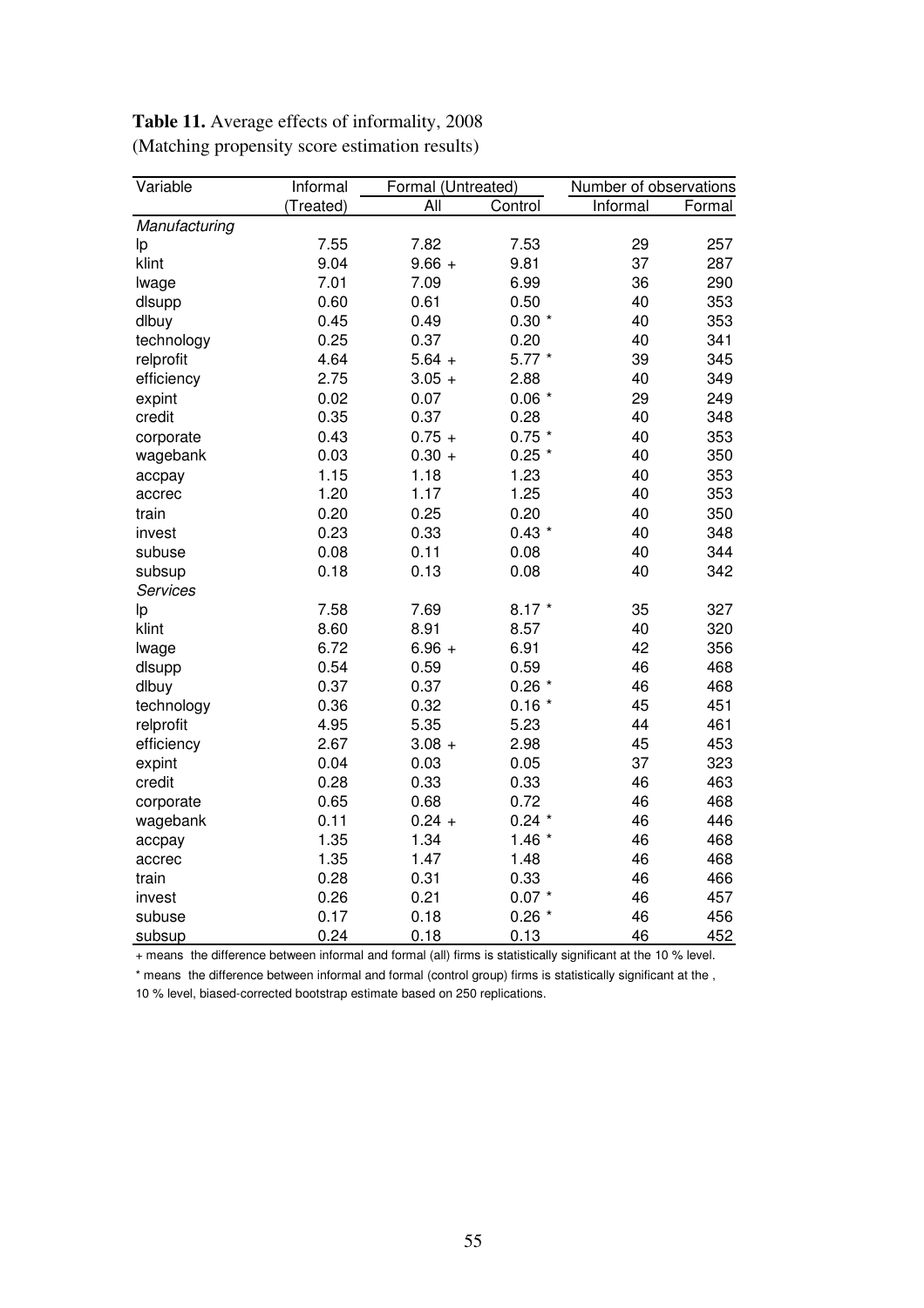|                  | Manufacturing |             | Services    |            |
|------------------|---------------|-------------|-------------|------------|
| lk               | $0.259***$    | $0.245***$  | $0.157**$   | $0.157**$  |
|                  | [0.090]       | [0.092]     | [0.071]     | [0.074]    |
| Im               | $0.219***$    | $0.217***$  | $0.155***$  | $0.147***$ |
|                  | [0.078]       | [0.080]     | [0.048]     | [0.052]    |
| Ш                | $0.640***$    | 0.663***    | 0.756***    | $0.731***$ |
|                  | [0.157]       | [0.168]     | [0.122]     | [0.128]    |
| informal         | $-2.833***$   | $-2.863***$ | $-2.493***$ | $-2.158**$ |
|                  | [0.742]       | [0.743]     | [0.778]     | [1.174]    |
| educ2            |               | $0.927*$    |             | 0.410      |
|                  |               | [0.530]     |             | [0.449]    |
| educ3            |               | 0.476       |             | 0.451      |
|                  |               | [0.455]     |             | [0.464]    |
| educ4            |               | 0.816       |             | 1.342**    |
|                  |               | [0.686]     |             | [0.661]    |
| educ5            |               | 0.518       |             | 0.580      |
|                  |               | [0.396]     |             | [0.421]    |
| gender           |               | 0.496       |             | $-0.270$   |
|                  |               | [0.462]     |             | [0.409]    |
| technology       |               | 0.059       |             | 0.285      |
|                  |               | [0.211]     |             | [0.228]    |
| dlsupp           |               | $-0.284$    |             | $-0.046$   |
|                  |               | [0.269]     |             | [0.220]    |
| dlbuy            |               | 0.319       |             | $-0.280$   |
|                  |               | [0.226]     |             | [0.272]    |
| Constant         | 3.677***      | 3.288***    | 5.416***    | 5.067***   |
|                  | [0.902]       | [1.110]     | [0.811]     | [0.899]    |
| rts              | 1.119         | 1.126       | 1.069       | 1.037      |
| n                | 228           | 217         | 248         | 242        |
| Log likelihood   | $-509$        | $-483$      | $-574$      | $-557$     |
| chi <sub>2</sub> | 165.6***      | 196.7***    | 98.3***     | 118.0***   |

Table 12. Production function estimation results, 2008 (Switching regression results)

Robust standard errors in brackets

\*\*\* p<0.01, \*\* p<0.05, \* p<0.1

rts: returns to scale parameter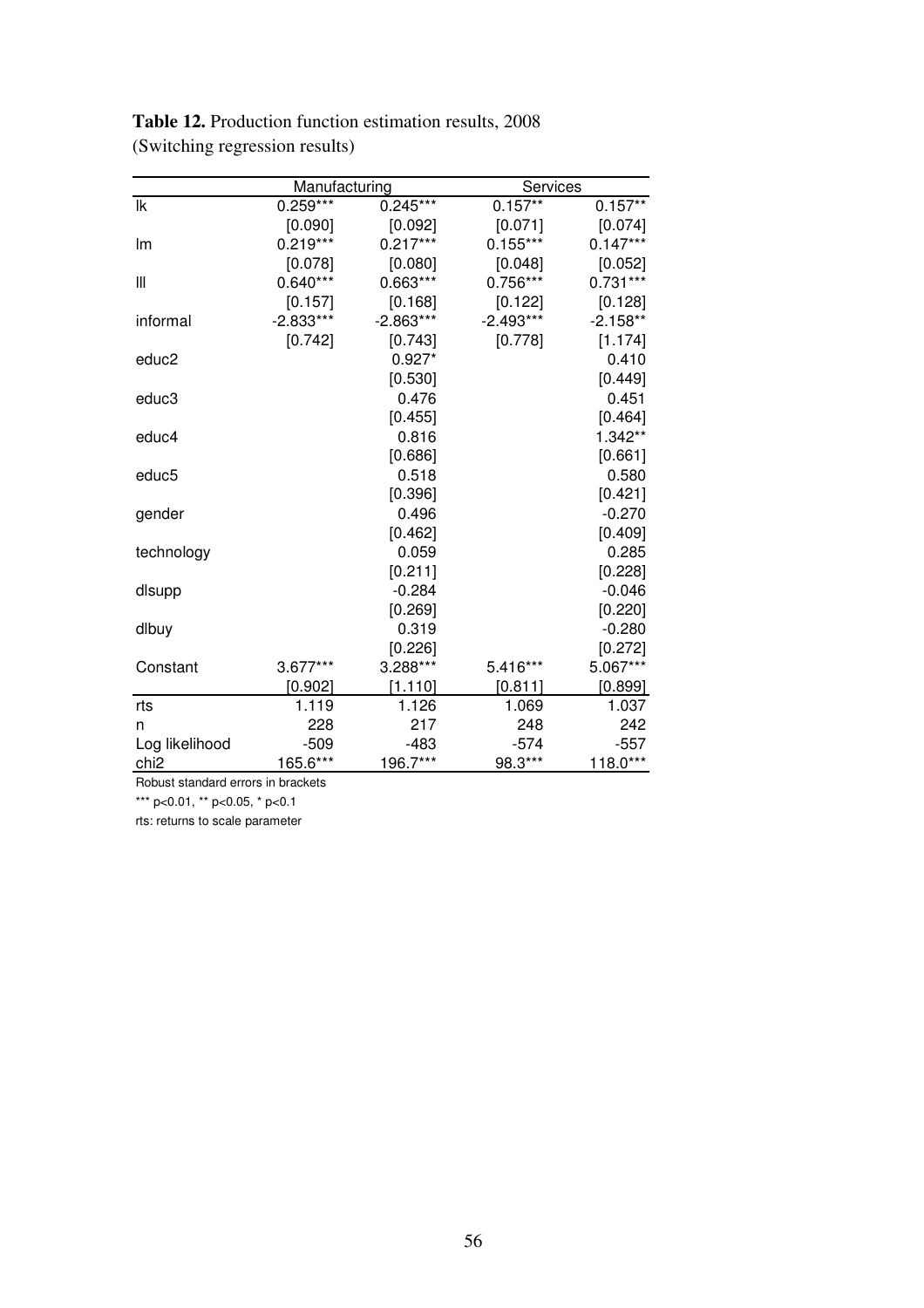| Age                   | Regular |       | Casual Employer | Self-          | Unpaid |
|-----------------------|---------|-------|-----------------|----------------|--------|
| group                 |         |       |                 | employed       | family |
| Manufacturing, male   |         |       |                 |                |        |
| $15 - 19$             | 0.298   | 0.158 | 1.000           | 0.111          | 0.159  |
| 20-24                 | 0.668   | 0.093 | 0.717           | 0.369          | 0.204  |
| 25-29                 | 0.789   | 0.103 | 0.688           | 0.410          | 0.375  |
| 30-34                 | 0.850   | 0.150 | 0.772           | 0.509          | 0.452  |
| 35-39                 | 0.845   | 0.128 | 0.880           | 0.487          | 0.497  |
| 40-44                 | 0.857   | 0.179 | 0.871           | 0.589          | 0.000  |
| 45-49                 | 0.731   | 0.166 | 0.699           | 0.501          | 0.000  |
| 50-54                 | 0.609   | 0.087 | 0.686           | 0.430          | 0.564  |
| 55-59                 | 0.563   | 0.055 | 0.653           | 0.390          | 0.000  |
| 60-64                 | 0.452   | 0.057 | 0.395           | 0.346          | 0.000  |
| $65+$                 | 0.445   | 0.055 | 0.383           | 0.445          |        |
|                       |         |       |                 |                |        |
| Services, male        |         |       |                 |                |        |
| $15 - 19$             | 0.274   | 0.085 | 0.428           | 0.042<br>0.339 | 0.086  |
| 20-24                 | 0.637   | 0.086 | 0.640           |                | 0.187  |
| 25-29                 | 0.804   | 0.098 | 0.800           | 0.470          | 0.239  |
| 30-34                 | 0.862   | 0.087 | 0.844           | 0.535          | 0.426  |
| 35-39                 | 0.885   | 0.095 | 0.865           | 0.560          | 0.313  |
| 40-44                 | 0.886   | 0.123 | 0.889           | 0.598          | 0.314  |
| 45-49                 | 0.867   | 0.058 | 0.760           | 0.530          | 0.228  |
| 50-54                 | 0.751   | 0.045 | 0.620           | 0.417          | 0.186  |
| 55-59                 | 0.641   | 0.099 | 0.583           | 0.341          | 0.050  |
| 60-64                 | 0.594   | 0.018 | 0.384           | 0.356          | 0.392  |
| $65+$                 | 0.272   | 0.000 | 0.400           | 0.286          | 0.000  |
| Manufacturing, female |         |       |                 |                |        |
| $15 - 19$             | 0.278   | 0.520 | 0.520           | 0.000          | 0.000  |
| 20-24                 | 0.629   | 0.087 | 0.316           | 0.016          | 0.138  |
| 25-29                 | 0.762   | 0.023 | 0.854           | 0.119          | 0.181  |
| 30-34                 | 0.750   | 0.037 | 0.519           | 0.045          | 0.208  |
| 35-39                 | 0.752   | 0.024 | 0.674           | 0.023          | 0.161  |
| 40-44                 | 0.683   | 0.029 | 0.727           | 0.084          | 0.000  |
| 45-49                 | 0.742   | 0.000 | 0.661           | 0.152          | 0.294  |
| 50-54                 | 0.616   | 0.108 | 1.000           | 0.223          | 1.000  |
| 55-59                 | 0.581   | 0.000 | 0.000           | 0.000          | 0.000  |
| 60-64                 | 0.818   | 0.000 | 0.000           |                |        |
| $65+$                 | 0.000   | 0.000 | 0.428           | 0.000          | 0.000  |
| Services, female      |         |       |                 |                |        |
| 15-19                 | 0.406   | 0.164 | 0.000           | 0.000          |        |
| 20-24                 | 0.751   | 0.177 | 1.000           | 0.346          | 0.208  |
| 25-29                 | 0.872   | 0.048 | 0.796           | 0.518          | 0.217  |
| 30-34                 | 0.885   | 0.070 | 0.810           | 0.489          | 0.233  |
| 35-39                 | 0.860   | 0.035 | 0.876           | 0.408          | 0.210  |
| 40-44                 | 0.821   | 0.071 | 0.902           | 0.349          | 0.170  |
| 45-49                 | 0.731   | 0.082 | 0.641           | 0.341          | 0.095  |
| 50-54                 | 0.702   | 0.000 | 0.657           | 0.300          | 0.129  |
| 55-59                 | 0.562   | 0.051 | 0.437           | 0.364          | 0.187  |
| 60-64                 | 0.652   | 0.000 | 0.458           | 0.000          | 0.000  |
| $65+$                 | 0.520   | 0.000 | 0.215           | 0.217          | 0.169  |

Table 13. Share of formal employment by age group and employment status in urban areas, 2006

*Source:* HLFS, 2006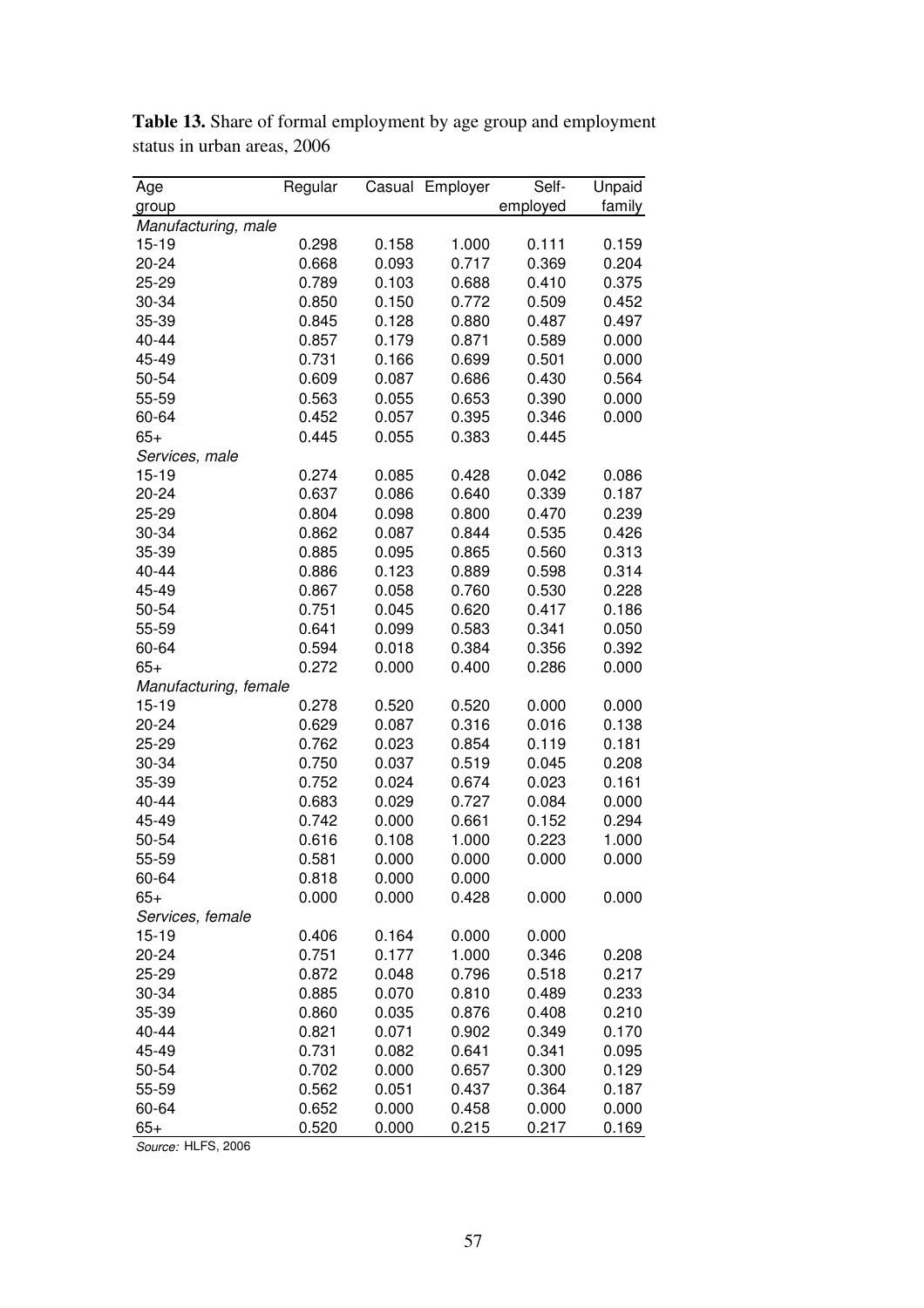| Firm                  | Regular |       | Casual Employer | Self-    | Unpaid |
|-----------------------|---------|-------|-----------------|----------|--------|
| size                  |         |       |                 | employed | family |
| Manufacturing, male   |         |       |                 |          |        |
| $<$ 10                | 0.452   | 0.103 | 0.728           | 0.476    | 0.244  |
| 10-24                 | 0.612   | 0.186 | 0.812           | 1.000    | 0.478  |
| 25-49                 | 0.767   | 0.234 | 0.845           | 0.370    |        |
| $50+$                 | 0.919   | 0.611 | 0.892           | 1.000    |        |
| Services, male        |         |       |                 |          |        |
| <10                   | 0.539   | 0.058 | 0.776           | 0.491    | 0.174  |
| 10-24                 | 0.830   | 0.138 | 0.854           | 0.943    | 0.493  |
| 25-49                 | 0.901   | 0.229 | 0.765           | 0.866    |        |
| $50+$                 | 0.966   | 0.631 | 0.798           | 0.488    |        |
| Manufacturing, female |         |       |                 |          |        |
| <10                   | 0.285   | 0.008 | 0.622           | 0.073    | 0.131  |
| 10-24                 | 0.361   | 0.051 | 0.803           | 1.000    | 0.475  |
| 25-49                 | 0.636   | 0.000 | 0.660           | 0.602    |        |
| 50+                   | 0.844   | 0.589 | 0.865           |          |        |
| Services, female      |         |       |                 |          |        |
| $<$ 10                | 0.481   | 0.023 | 0.768           | 0.402    | 0.164  |
| 10-24                 | 0.861   | 0.314 | 0.863           | 1.000    | 0.512  |
| 25-49                 | 0.914   | 0.289 | 0.937           | 0.148    |        |
| $50+$                 | 0.969   | 0.442 | 0.687           | 0.000    |        |

Table 14. Share of formal employment by firm size and employment status in urban areas, 2006

*Source:* HLFS, 2006

Table 15. Formal and informal average wages in manufacturing and services, 2006 (mean log wages)

| Firm           |          | Manufacturing |                  | Services |      |                  |
|----------------|----------|---------------|------------------|----------|------|------------------|
| size           | Informal |               | Formal Wage diff | Informal |      | Formal Wage diff |
|                |          |               | $(\% )$          |          |      | (%)              |
| Male workers   |          |               |                  |          |      |                  |
| $<$ 10         | 5.97     | 6.27          | 0.30             | 5.87     | 6.33 | 0.46             |
| 10-24          | 6.12     | 6.37          | 0.25             | 6.07     | 6.55 | 0.48             |
| 25-49          | 6.16     | 6.38          | 0.22             | 6.14     | 6.63 | 0.50             |
| $50+$          | 6.24     | 6.50          | 0.26             | 6.29     | 6.76 | 0.47             |
| Female workers |          |               |                  |          |      |                  |
| $<$ 10         | 5.31     | 6.21          | 0.91             | 5.62     | 6.26 | 0.64             |
| 10-24          | 5.96     | 6.28          | 0.32             | 5.91     | 6.52 | 0.61             |
| 25-49          | 5.95     | 6.25          | 0.30             | 5.94     | 6.60 | 0.66             |
| $50+$          | 5.93     | 6.30          | 0.37             | 5.98     | 6.75 | 0.78             |

*Source:* HLFS, 2006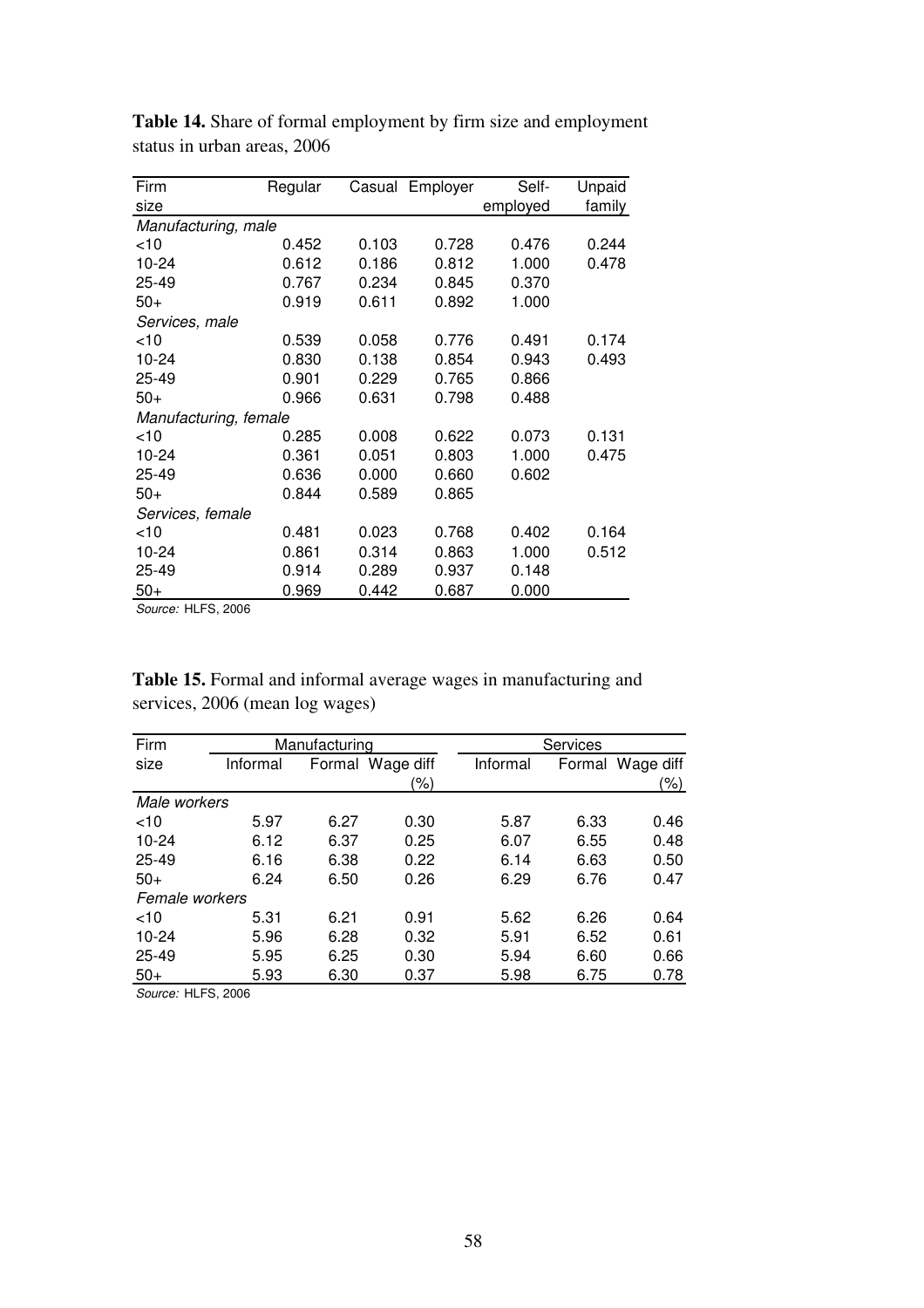|                                   | Unemp    | Informal worker |          | Formal worker |          | Employer | Self-    | Mean  |
|-----------------------------------|----------|-----------------|----------|---------------|----------|----------|----------|-------|
|                                   |          | Manuf           | Services | Manuf         | Services |          | employed | value |
| Male                              |          |                 |          |               |          |          |          |       |
| Child                             | 0.013    | 0.000           | 0.020    | $-0.002$      | 0.032    | $-0.021$ | $-0.041$ | 0.315 |
| Age groups                        |          |                 |          |               |          |          |          |       |
| 20-24                             | $-0.305$ | $-0.021$        | $-0.033$ | 0.060         | 0.070    | 0.152    | 0.076    | 0.101 |
| 25-29                             | $-0.400$ | $-0.034$        | $-0.054$ | 0.048         | 0.081    | 0.230    | 0.128    | 0.118 |
| 30-34                             | $-0.410$ | $-0.044$        | $-0.066$ | 0.029         | 0.072    | 0.305    | 0.114    | 0.110 |
| 35-39                             | $-0.389$ | $-0.048$        | $-0.074$ | 0.005         | 0.075    | 0.320    | 0.113    | 0.099 |
| 40-44                             | $-0.379$ | $-0.051$        | $-0.076$ | $-0.010$      | 0.080    | 0.320    | 0.115    | 0.103 |
| 45-49                             | $-0.339$ | $-0.049$        | $-0.072$ | $-0.051$      | 0.042    | 0.331    | 0.137    | 0.085 |
| 50-54                             | $-0.264$ | $-0.048$        | $-0.064$ | $-0.079$      | $-0.042$ | 0.322    | 0.175    | 0.078 |
| 55-59                             | $-0.201$ | $-0.051$        | $-0.065$ | $-0.093$      | $-0.101$ | 0.320    | 0.191    | 0.056 |
| 60-64                             | $-0.088$ | $-0.053$        | $-0.069$ | $-0.103$      | $-0.127$ | 0.280    | 0.161    | 0.038 |
| $65+$                             | 0.049    | $-0.063$        | $-0.080$ | $-0.119$      | $-0.173$ | 0.249    | 0.137    | 0.079 |
| <b>Educational level</b>          |          |                 |          |               |          |          |          |       |
| Primary                           | 0.307    | $-0.005$        | $-0.024$ | $-0.081$      | $-0.137$ | $-0.036$ | $-0.024$ | 0.034 |
| Secondary                         | 0.191    | 0.017           | $-0.010$ | $-0.071$      | $-0.097$ | $-0.028$ | $-0.003$ | 0.048 |
| High school                       | $-0.039$ | $-0.048$        | $-0.030$ | $-0.033$      | 0.140    | 0.021    | $-0.012$ | 0.137 |
| Vocational                        | $-0.149$ | $-0.035$        | $-0.026$ | 0.061         | 0.164    | 0.008    | $-0.024$ | 0.109 |
| University                        | $-0.259$ | $-0.059$        | $-0.051$ | $-0.014$      | 0.403    | 0.026    | $-0.045$ | 0.116 |
| Single                            | 0.103    | 0.013           | 0.018    | $-0.034$      | $-0.049$ | $-0.020$ | $-0.031$ | 0.286 |
| Divorced                          | 0.088    | 0.012           | 0.017    | $-0.054$      | $-0.072$ | $-0.012$ | 0.022    | 0.021 |
| Parent*family size                | $-0.067$ | 0.030           | 0.020    | $-0.022$      | $-0.010$ | 0.001    | 0.047    | 0.878 |
| Child*family size                 | $-0.063$ | 0.030           | 0.018    | $-0.016$      | $-0.044$ | 0.009    | 0.067    | 0.489 |
| Any registered                    | 0.689    | $-0.091$        | $-0.120$ | $-0.102$      | $-0.151$ | $-0.048$ | $-0.177$ | 0.546 |
| Unemployed HH                     | 0.091    | $-0.012$        | $-0.013$ | $-0.019$      | $-0.031$ | $-0.008$ | $-0.008$ | 0.163 |
| Female                            |          |                 |          |               |          |          |          |       |
| Child                             | 0.014    | $-0.005$        | $-0.003$ | 0.000         | $-0.004$ | 0.000    | $-0.002$ | 0.268 |
| Age groups                        |          |                 |          |               |          |          |          |       |
| 20-24                             | $-0.041$ | 0.001           | 0.004    | 0.001         | 0.010    | 0.001    | 0.023    | 0.119 |
| 25-29                             | $-0.086$ | 0.001           | 0.004    | 0.002         | 0.024    | 0.007    | 0.048    | 0.119 |
| 30-34                             | $-0.124$ | 0.001           | 0.005    | 0.002         | 0.031    | 0.017    | 0.067    | 0.112 |
| 35-39                             | $-0.152$ | 0.001           | 0.008    | 0.002         | 0.039    | 0.025    | 0.077    | 0.096 |
| 40-44                             | $-0.114$ | $-0.001$        | 0.006    | 0.001         | 0.032    | 0.019    | 0.056    | 0.100 |
| 45-49                             | $-0.068$ | $-0.002$        | 0.003    | 0.000         | 0.009    | 0.017    | 0.042    | 0.080 |
| 50-54                             | $-0.036$ | $-0.003$        | $-0.002$ | 0.000         | 0.002    | 0.011    | 0.028    | 0.072 |
| 55-59                             | $-0.021$ | $-0.004$        | $-0.005$ | 0.000         | $-0.004$ | 0.010    | 0.025    | 0.052 |
| 60-64                             | 0.004    | $-0.004$        | $-0.007$ | 0.000         | $-0.005$ | 0.005    | 0.008    | 0.037 |
|                                   |          |                 |          |               |          |          |          |       |
| $65+$<br><b>Educational level</b> | 0.020    | $-0.005$        | $-0.011$ | $-0.007$      | -0.010   | 0.005    | 0.008    | 0.092 |
| Primary                           | 0.022    | $-0.003$        | $-0.006$ | $-0.001$      | $-0.009$ | $-0.001$ | $-0.003$ | 0.170 |
| Secondary                         | 0.012    | 0.000           | $-0.004$ | 0.000         | $-0.005$ | $-0.001$ | $-0.001$ | 0.075 |
| High school                       | $-0.037$ | $-0.002$        | 0.002    | 0.000         | 0.035    | 0.001    | 0.000    | 0.103 |
| Vocational                        |          |                 |          |               | 0.071    | 0.001    |          | 0.064 |
|                                   | $-0.078$ | $-0.001$        | 0.006    | 0.001         |          |          | 0.001    |       |
| <b>University</b>                 | $-0.274$ | $-0.003$        | 0.005    | 0.001         | 0.259    | 0.005    | 0.006    | 0.071 |
| Single                            | $-0.019$ | 0.005           | 0.008    | 0.000         | 0.004    | 0.000    | 0.002    | 0.228 |
| Divorced                          | $-0.007$ | 0.001           | 0.005    | 0.000         | 0.000    | 0.000    | 0.001    | 0.111 |
| Parent*family size                | 0.009    | $-0.002$        | $-0.002$ | 0.000         | $-0.004$ | 0.000    | $-0.001$ | 0.908 |
| Child*family size                 | $-0.004$ | 0.003           | 0.002    | 0.000         | 0.001    | 0.000    | $-0.001$ | 0.426 |
| Any registered                    | 0.595    | $-0.106$        | $-0.238$ | $-0.008$      | $-0.118$ | $-0.009$ | $-0.116$ | 0.934 |
| Unemployed HH                     | 0.010    | $-0.001$        | $-0.003$ | 0.000         | $-0.004$ | 0.000    | $-0.002$ | 0.339 |

Table 16. Determinants of employment decision, urban regions, 2006 (Multinomial regression model, marginal effects)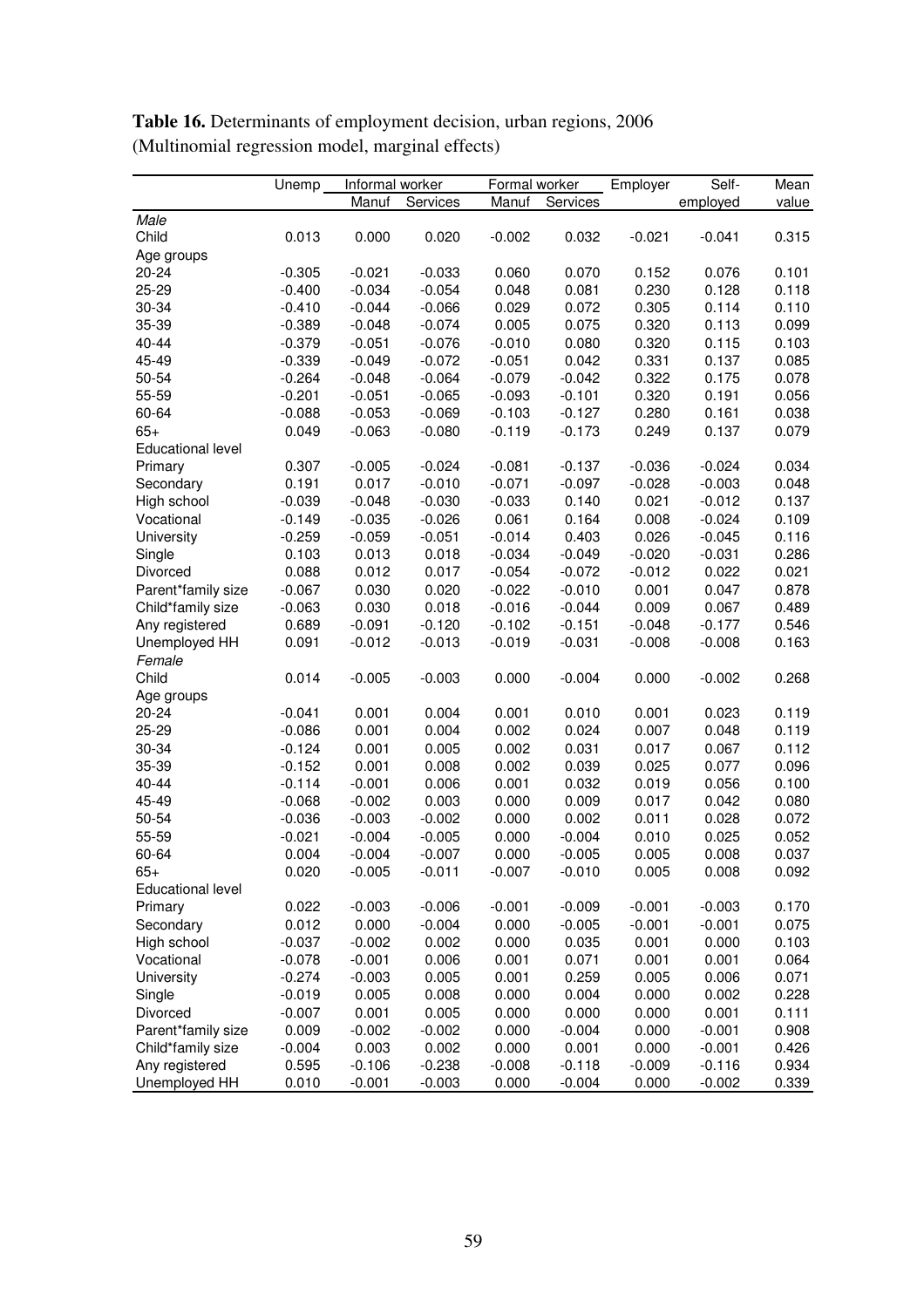### Table 17. Determinants of wages, 2006

(Multinomial participation decision corrected wage equation estimates)

|                        | Male employees |                |          |             |           | Female employees |           |             |          |               |           |             |          |             |                |
|------------------------|----------------|----------------|----------|-------------|-----------|------------------|-----------|-------------|----------|---------------|-----------|-------------|----------|-------------|----------------|
|                        |                | Manufacturing  |          |             |           | Services         |           |             |          | Manufacturing |           |             |          | Services    |                |
|                        |                | Informal       |          | Formal      |           | Informal         |           | Formal      |          | Informal      |           | Formal      |          | Informal    | F <sub>0</sub> |
|                        | Coeff          | Std dev        | Coeff    | Std dev     | Coeff     | Std dev          | Coeff     | Std dev     | Coeff    | Std dev       | Coeff     | Std dev     | Coeff    | Std dev     | Coeff          |
| Age groups             |                |                |          |             |           |                  |           |             |          |               |           |             |          |             |                |
| $20 - 24$              | 0.337          | $0.033$ ***    | 0.324    | $0.037***$  | 0.270     | $0.036$ ***      | 0.161     | $0.032$ *** | 0.147    | 0.055<br>***  | 0.215     | $0.041$ *** | 0.184    | $0.046$ *** | 0.268          |
| 25-29                  | 0.464          | $0.047***$     | 0.435    | $0.044$ *** | 0.359     | $0.054$ ***      | 0.204     | $0.038***$  | 0.132    | $0.075*$      | 0.316     | $0.047***$  | 0.293    | $0.058$ *** | 0.476          |
| 30-34                  | 0.445          | $0.054$ ***    | 0.493    | $0.044$ *** | 0.373     | $0.064$ ***      | 0.248     | $0.039***$  | 0.001    | 0.076         | 0.352     | $0.047***$  | 0.310    | $0.063$ *** | 0.546          |
| 35-39                  | 0.516          | $0.058$ ***    | 0.536    | $0.046$ *** | 0.430     | $0.075$ ***      | 0.228     | $0.043$ *** | $-0.021$ | 0.085         | 0.341     | $0.047***$  | 0.445    | $0.063$ *** | 0.562          |
| 40-44                  | 0.566          | $0.065$ ***    | 0.621    | $0.047***$  | 0.483     | $0.076$ ***      | 0.261     | $0.044$ *** | 0.105    | 0.093         | 0.368     | $0.046$ *** | 0.420    | $0.063$ *** | 0.562          |
| 45-49                  | 0.686          | $0.071$ ***    | 0.694    | $0.048$ *** | 0.542     | $0.076$ ***      | 0.301     | $0.045$ *** | 0.089    | 0.125         | 0.317     | $0.055$ *** | 0.470    | $0.064$ *** | 0.611          |
| 50-54                  | 0.659          | $0.080$ ***    | 0.787    | $0.049$ *** | 0.531     | $0.061$ ***      | 0.515     | $0.039***$  | 0.110    | 0.125         | 0.391     | $0.071$ *** | 0.418    | $0.073$ *** | 0.666          |
| 55-59                  | 0.513          | $0.096$ ***    | 0.762    | $0.061***$  | 0.459     | $0.060$ ***      | 0.698     | $0.042$ *** | $-0.324$ | $0.173*$      | 0.341     | $0.143$ **  | 0.451    | $0.097***$  | 0.727          |
| 60-64                  | 0.419          | $0.116$ ***    | 0.846    | $0.098$ *** | 0.478     | $0.071$ ***      | 0.814     | $0.056$ *** | $-0.550$ | $0.310*$      | 0.623     | $0.211***$  | 0.371    | $0.149**$   | 0.547          |
| $65+$                  | 0.298          | $0.157*$       | 0.641    | $0.123$ *** | 0.291     | $0.083$ ***      | 1.111     | $0.107***$  | 0.433    | 0.373         |           | $***$       | 0.708    | $0.310**$   | 0.694          |
| Firm size              |                |                |          |             |           |                  |           |             |          |               |           |             |          |             |                |
| $10 - 24$              | 0.162          | $0.017***$     | 0.080    | $0.015$ *** | 0.167     | $0.022$ ***      | 0.111     | $0.010***$  | 0.438    | $0.040$ ***   | 0.115     | $0.041***$  | 0.173    | $0.041***$  | 0.118          |
| $25 - 49$              | 0.206          | $0.020***$     | 0.073    | $0.013$ *** | 0.191     | $0.024$ ***      | 0.132     | $0.009$ *** | 0.408    | $0.044$ ***   | 0.078     | $0.036$ **  | 0.227    | $0.043$ *** | 0.129          |
| $50+$                  | 0.232          | $***$<br>0.021 | 0.132    | $0.011***$  | 0.331     | $0.029$ ***      | 0.248     | $0.007***$  | 0.385    | $0.043$ ***   | 0.127     | $0.032$ *** | 0.328    | $0.049$ *** | 0.231          |
| Education              |                |                |          |             |           |                  |           |             |          |               |           |             |          |             |                |
| Primary school         | 0.069          | 0.043          | 0.032    | 0.065       | 0.106     | $0.053$ **       | $-0.098$  | 0.069       | $-0.061$ | 0.092         | 0.144     | 0.092       | 0.032    | 0.073       | $-0.043$       |
| Secondary school       | $-0.031$       | 0.047          | 0.120    | $0.060**$   | 0.086     | 0.053            | $-0.117$  | $0.066*$    | $-0.140$ | $0.074$ *     | 0.223     | $0.081***$  | 0.079    | 0.056       | 0.137          |
| High school            | 0.157          | 0.104          | 0.353    | $0.075$ *** | 0.298     | $0.068$ ***      | $-0.069$  | 0.080       | $-0.078$ | 0.137         | 0.457     | $0.095$ *** | 0.406    | $0.094$ *** | 0.486          |
| Vocational school      | 0.040          | 0.070          | 0.417    | $0.067***$  | 0.199     | $0.066$ ***      | $-0.008$  | 0.074       | $-0.130$ | 0.158         | 0.518     | $0.104$ *** | 0.501    | $0.103$ *** | 0.599          |
| University             | 0.515          | $0.146$ ***    | 0.687    | $0.084$ *** | 0.528     | $0.095$ ***      | 0.020     | 0.095       | $-0.121$ | 0.256         | 0.952     | $0.133$ *** | 0.865    | $0.140$ *** | 0.804          |
| Working time           | 0.163          | $0.028$ ***    | $-0.121$ | $0.021$ *** | 0.298     | $0.024$ ***      | $-0.101$  | $0.012$ *** | 0.165    | $0.067$ **    | $-0.030$  | 0.048       | 0.445    | $0.030$ *** | $-0.095$       |
| Full-time dummy        | 0.320          | $0.036$ ***    | 0.616    | $0.041$ *** | 0.190     | $0.036$ ***      | 0.191     | $0.016$ *** | 0.874    | $0.088***$    | 0.666     | $0.070$ *** | 0.013    | 0.046       | 0.186          |
| Selection variables    |                |                |          |             |           |                  |           |             |          |               |           |             |          |             |                |
| m0, unemployed         | 0.172          | 0.111          | 0.018    | 0.083       | $-0.411$  | $0.143$ ***      | 0.058     | 0.040       | 0.535    | $0.317*$      | $-0.107$  | 0.119       | 0.460    | $0.210**$   | 0.082          |
| m1, informal, manuf    | 0.005          | 0.058          | $-1.799$ | $0.215$ *** | $-0.830$  | $0.230$ ***      | $-1.567$  | $0.145$ *** | 0.016    | 0.048         | $-0.911$  | $0.209$ *** | $-0.165$ | 0.241       | $-1.443$       |
| m2, informal, services | 0.017          | 0.286          | 0.925    | $0.212$ *** | 0.078     | $0.032$ **       | 1.534     | $0.148$ *** | 0.612    | 0.454         | 0.110     | 0.255       | 0.082    | $0.030$ *** | 0.618          |
| m3, formal, manuf      | $-0.752$       | $0.233$ ***    | 0.053    | $0.029*$    | $-0.868$  | $0.197***$       | 0.631     | $0.127***$  | $-0.305$ | 0.383         | 0.067     | $0.025$ *** | $-0.111$ | 0.265       | 1.097          |
| m4, formal, services   | 1.126          | $0.255$ ***    | $-0.011$ | 0.205       | 0.128     | 0.264            | $-0.236$  | $0.027$ *** | 0.336    | 0.419         | 0.155     | 0.216       | 0.928    | $0.307***$  | $-0.015$       |
| m5, employer           | $-1.868$       | $0.289$ ***    | $-2.177$ | $0.252$ *** | $-1.447$  | $0.241$ ***      | $-0.855$  | $0.175$ *** | $-4.214$ | $0.998$ ***   | $-4.049$  | $0.472$ *** | $-1.828$ | $0.546$ *** | $-1.560$       |
| m6, self-employed      | 0.954          | $0.198$ ***    | 1.439    | $0.123$ *** | 0.435     | $0.175$ **       | 1.122     | $0.086$ *** | 0.953    | $0.282$ ***   | 0.838     | $0.161$ *** | 0.041    | 0.214       | 0.214          |
| Constant               | 4.780          | $0.262$ ***    | 5.196    | $0.218$ *** | 3.124     | $0.259$ ***      | 7.139     | $0.183$ *** | 4.492    | $0.454$ ***   | 4.495     | $0.289$ *** | 3.595    | $0.267$ *** | 5.703          |
| n.                     | 5606           |                | 11968    |             | 6409      |                  | 20407     |             | 1230     |               | 2161      |             | 2271     |             | 7321           |
| F-stat                 | 65.6 ***       |                | 222.0    | $***$       | $92.3***$ |                  | 560.2 *** |             | 35.9 *** |               | $61.0***$ |             | 39.5     | $***$       | 224.2          |
| R-squared              | 0.241          |                | 0.334    |             | 0.281     |                  | 0.426     |             | 0.446    |               | 0.426     |             | 0.322    |             | 0.454          |

\*\*\*, \*\*, and \* mean statistically significant at the 1%, 5% and 10%, respectively.

Robust standard errors.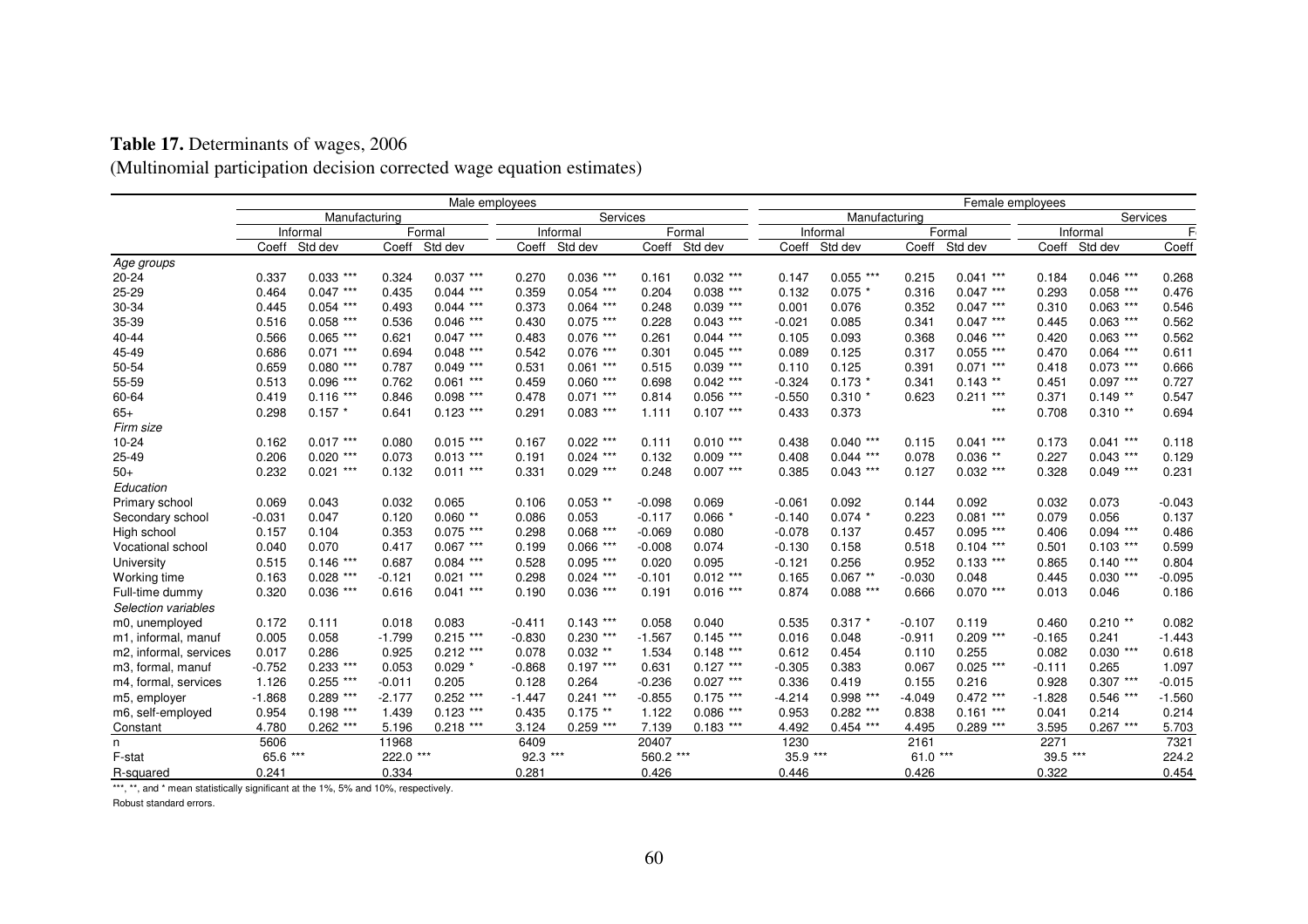Table 18. Expected average (log) output (conditional on informality status)

|                     | <b>Current status</b> |        |
|---------------------|-----------------------|--------|
|                     | Informal              | Formal |
| Manufacturing       |                       |        |
| Informal operation  | 12.62                 | 13.14  |
| Formal operation    | 12.67                 | 14.15  |
| Output differential | 0.05                  | 1.01   |
| <b>Services</b>     |                       |        |
| Informal operation  | 13.30                 | 13.16  |
| Formal operation    | 13.55                 | 13.96  |
| Output differential | 0.25                  | 0.80   |

Source: Calculated from the ERF dataset on small firms

Table 19. Effects of enforcing formality on urban employment and wages (Simulations based on the 2006 data)

|                         |          | Current |       | All formal |               |               |  |
|-------------------------|----------|---------|-------|------------|---------------|---------------|--|
|                         | Informal | Formal  | Total |            | Employees     | Wages         |  |
|                         |          |         |       | number     | change $(\%)$ | change $(\%)$ |  |
| Mining                  | 20       | 108     | 128   | 117        | $-0.089$      | 0.09          |  |
| Manufacturing           | 1341     | 2845    | 4186  | 3425       | $-0.182$      | 0.13          |  |
| EGW                     | 3        | 90      | 93    | 91         | $-0.017$      | 0.02          |  |
| Construction            | 788      | 479     | 1267  | 1115       | $-0.120$      | 0.28          |  |
| Trade, H&R              | 2037     | 2693    | 4730  | 4336       | $-0.083$      | 0.18          |  |
| Transportation          | 464      | 699     | 1163  | 1073       | $-0.077$      | 0.20          |  |
| Finance, real estate    | 198      | 813     | 1011  | 972        | $-0.038$      | 0.11          |  |
| Other services          | 658      | 3007    | 3665  | 3537       | $-0.035$      | 0.16          |  |
| Total (non-agriculture) | 5508     | 10734   | 16242 | 14666      | -0.097        | 0.18          |  |